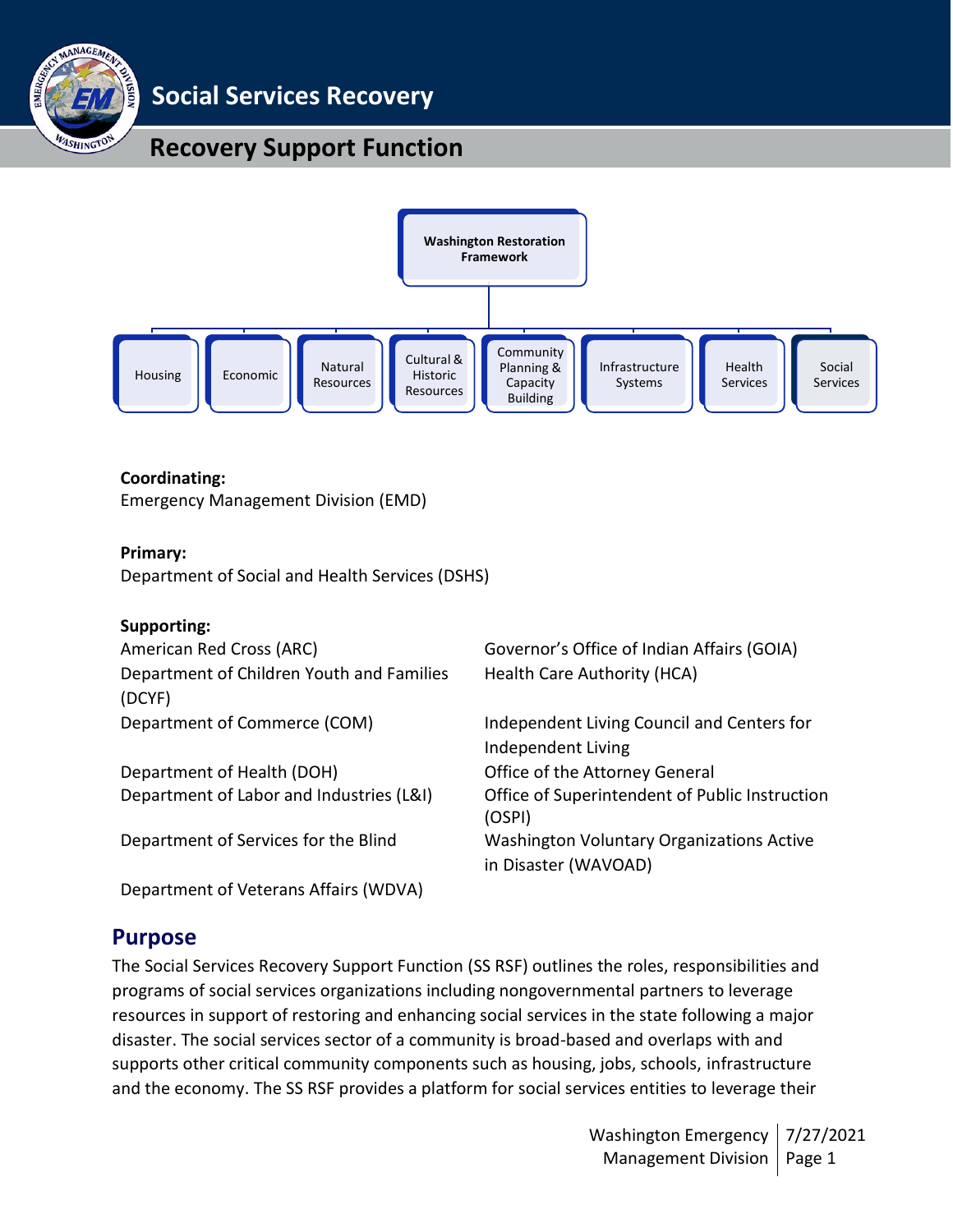resources, identify community needs, share information and create unified recovery priorities. Other regional, state, or locally activated RSFs or recovery planning processes taking place postdisaster may incorporate these actions. The social capital of a community, or the extent of social services, networks and activities existent in a community pre-disaster, directly relates to the resilience of a community post-disaster. The SS RSF capitalizes on the existing social services networks by incorporating behavioral health and social services professionals and other subject matter experts in the recovery process to support a healthy and resilient community.

The National Preparedness Goal establishes 32 Core Capabilities to address the greatest risks to the nation. The Federal Emergency Management Agency (FEMA) combines Health and Social Services into a single RSF and Core Capability. In Washington State, stakeholders recognized the overlapping objectives and similarities among health and social services but determined there were sufficient differences in our state operations to warrant separating them into two RSFs. The Social Services RSF therefore focuses on coordinating the restoration of social services and activities (e.g. child care, foster care, behavioral health services, schools, etc.) following an incident, while maintaining alignment with the federal Health and Social Services Recovery Core Capability in the Recovery Mission Area (see table directly below).

| <b>Primary Core Capability</b>                       |                                                                                                                                                                                                                                                                                                                                                                         |  |
|------------------------------------------------------|-------------------------------------------------------------------------------------------------------------------------------------------------------------------------------------------------------------------------------------------------------------------------------------------------------------------------------------------------------------------------|--|
|                                                      | <b>Recovery</b>                                                                                                                                                                                                                                                                                                                                                         |  |
| <b>Health and Social Services</b><br><b>Recovery</b> | Restore and improve health and social services capabilities and<br>networks to promote the resilience, independence, health<br>(including behavioral health), and well-being of the whole<br>community.                                                                                                                                                                 |  |
| <b>Support Core Capabilities</b>                     |                                                                                                                                                                                                                                                                                                                                                                         |  |
| <b>Recovery</b>                                      |                                                                                                                                                                                                                                                                                                                                                                         |  |
| <b>Public Information and Warning</b>                | Deliver coordinated, prompt, reliable, and actionable<br>information to the whole community through the use of clear,<br>consistent, accessible, and culturally and linguistically<br>appropriate methods to effectively relay information regarding<br>any threat or hazard and, as appropriate, the actions being<br>taken, and the assistance being made available.* |  |

**Operational Coordination** structure and process that appropriately integrates all critical stakeholders and supports the execution of Core Capabilities. \*Public information and warning methods must also consider accessible *communication* methods to

Establish and maintain a unified and coordinated operational

include those with hearing and vision loss.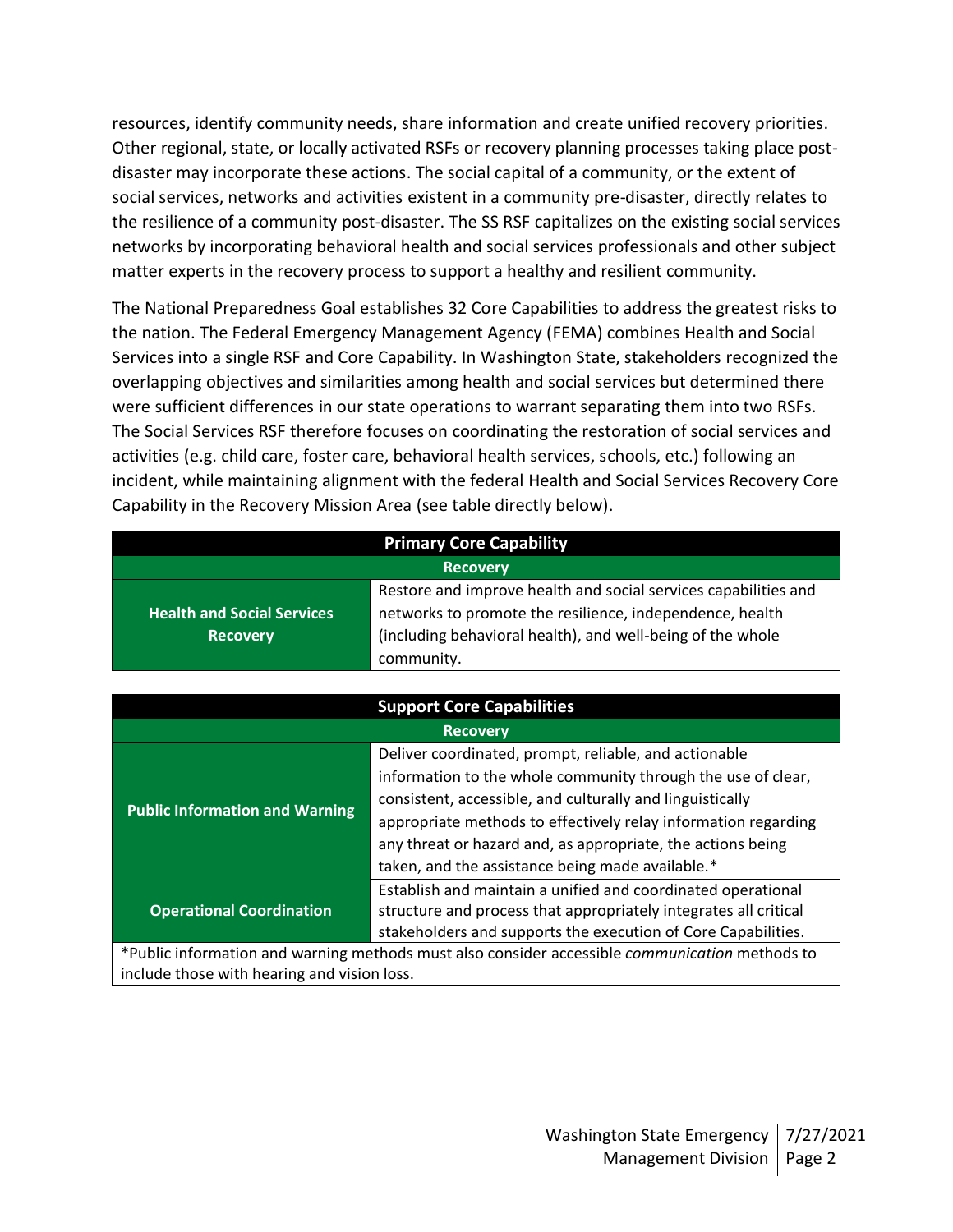# **Authorities & Policies**

#### **Revised Code of Washington (RCW)**

- **18.20, Assisted Living Facilities** *Establishes standards for the maintenance, operation and requirements of assisted living facilities.*
- **18.51, Nursing Homes** *Establishes standards for the maintenance, operation and requirements of nursing homes.*

### • **28A.300.630, School Safety Center**

*Requires the superintendent of public instruction to establish a school safety center that serves as a clearinghouse for information regarding comprehensive school safety planning and disseminates information regarding school safety incidents in Washington.*

### • **28A.310.510, School Safety Center**

*Establishes a regional school safety center for each educational service district to collaborate with the state school safety center. Purpose is to create a network for coordinating school safety efforts throughout the state. Also includes providing assistance in emergency situations, based on the needs of the school districts in the region and in collaboration with emergency responders.*

### • **28A.320.125, Safe District and School Plans Required**

*Requires each school district to adopt and implement a safe school plan which addresses emergency mitigation, preparedness, response and recovery.*

# • **36.28A.060, School Mapping** *Requires the Washington Association of Sheriffs and Police Chiefs to create and operate a statewide first responder building mapping information system ("Rapid Responder").*

• **43.70.680, Department of Health, Volunteers for emergency or disaster assistance** *Details the activation of qualified volunteers to aid in the response to an incident requiring health care providers.*

#### • **43.20, State Board of Health** *Establishes the powers and duties of the State Board of Health.*

- **43.20A, Department of Social and Health Services** *Establishes the Department of Social and Health Services and outlines the powers and duties of the department. State agencies under DSHS are identified by the administration to carry out specific duties.*
- **43.168.090, Use of Federal Community Services Block Grant Funds (CSBG)** *Authorizes the Department of Commerce to administer state and federal CSBG funds.*
- **43.190, Long Term Care Ombuds Program** *Establishes the Long-Term Care Ombuds program to protect residents of long-term care facilities, resolve complaints of long-term care facilities and provide information about the rights of residents.*
- **43.216, Department of Children, Youth, and Families** *Establishes the Department of Children, Youth, and Families.*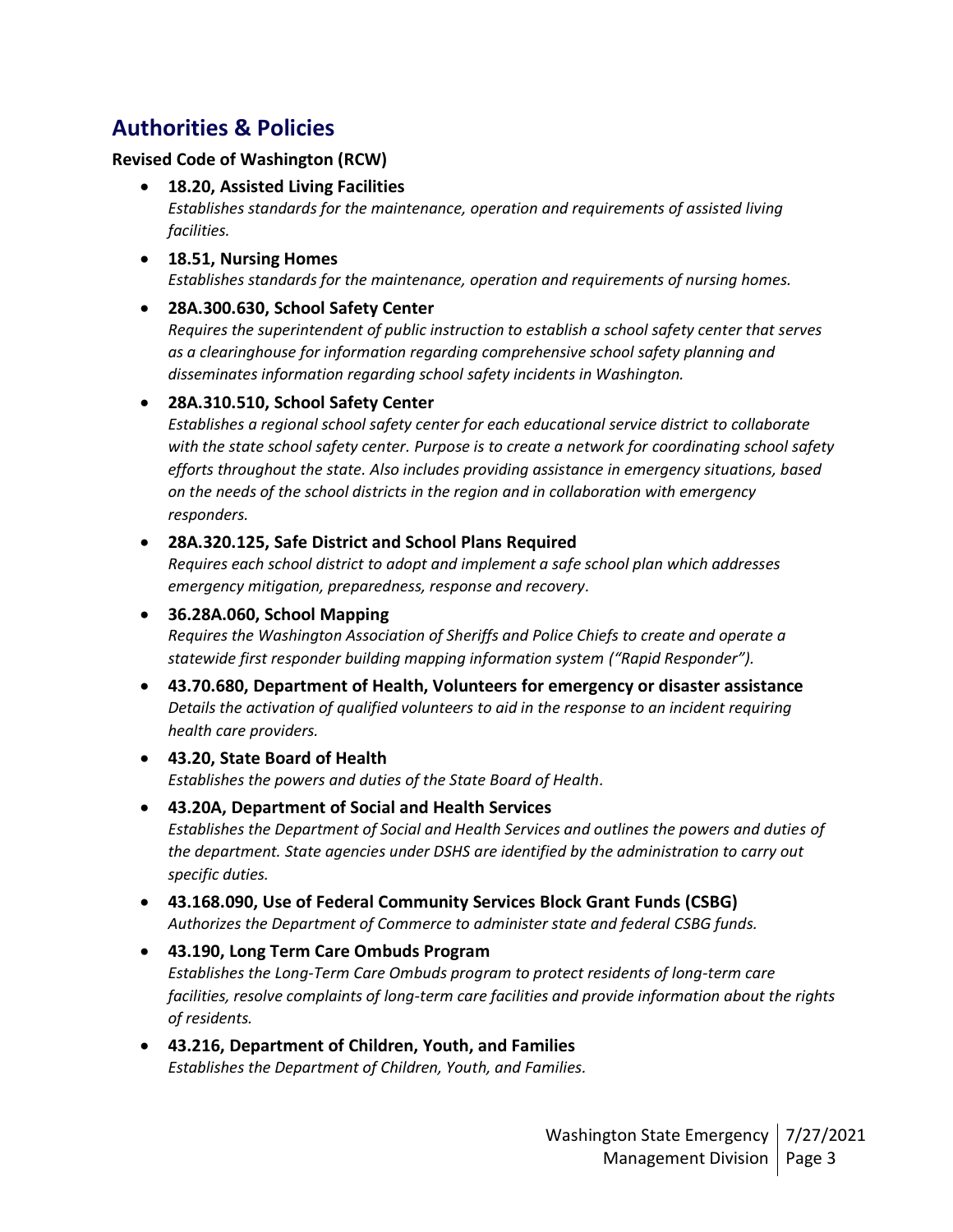### • **43.70.130 & 43.70.020(3), State Department of Health – Powers and duties of the Secretary of Health**

*Outlines the responsibilities of the Secretary of Health including enforcing public health laws of the state, investigating outbreaks and epidemics of disease, exercising supervision over all local health departments, establishing and maintaining laboratory facilities and services to carry out Department of Health responsibilities. Also details the authorities of the Secretary of Health in an emergency.*

#### • **43.70.680, Volunteers for emergency or disaster assistance**

*Authorizes DOH to contact persons issued credentials and ask if they wish to register as volunteer workers to support disaster-caused needs.*

- **43.280.080, Office of Crime Victims Advocacy** *The Office of Crime Victims Advocacy assists communities in planning and implementing services for crime victims.*
- **43.330.468, Washington Achieving a Better Life Experience (ABLE) Program** *Establishes the Washington State ABLE program which allows people with eligible disabilities to save for their everyday needs, invest in a tax-free account and prepare for the future without losing their state or federal benefits.*

### • **49.60, Discrimination – Human Rights Commission** *Guides the coordination and delivery of recovery resources to include the incorporation of all communities.*

### • **70.05.070, Local health officer – powers and duties**

*Describes the enforcement of the public health statutes of the state, rules of the state board of health and the Secretary of Health, all local health rules, regulations and ordinances within their jurisdiction including imposition of penalties authorized under RCW 70.119A.030.*

## • **70.05.060, Powers and duties of local board of health**

*Establishes laws for each local board of health to have supervision over all matters pertaining to the preservation of the life and health of the people within its jurisdiction and carry out the powers and duties according to the law.*

#### • **70.08A, Washington WorkFirst Temporary Assistance for Needy Families (TANF)** *WorkFirst is Washington's welfare reform program designed to help TANF participants get what*

*they need to prepare for and go to work: job training, child care and other support services.*

#### • **70.128, Adult Family Homes**

*Dictates the definitions and standards of adult family homes in the state and recognizes the importance of providing long-term care to persons requiring a variety of service needs.*

## • **71A12, Developmental Disabilities - State and local program – Coordination – Continuum**

*Establishes as a policy of the state, to authorize the secretary to develop and coordinate state services for persons with developmental disabilities and encourage state departments to provide services as a part of a continuum. Also defines supported living services in the state.*

## • **71A.20, Residential Habilitation Centers** *Establishes Intermediate Care Facilities for Individuals with Intellectual Disabilities (ICFs/IIDs).*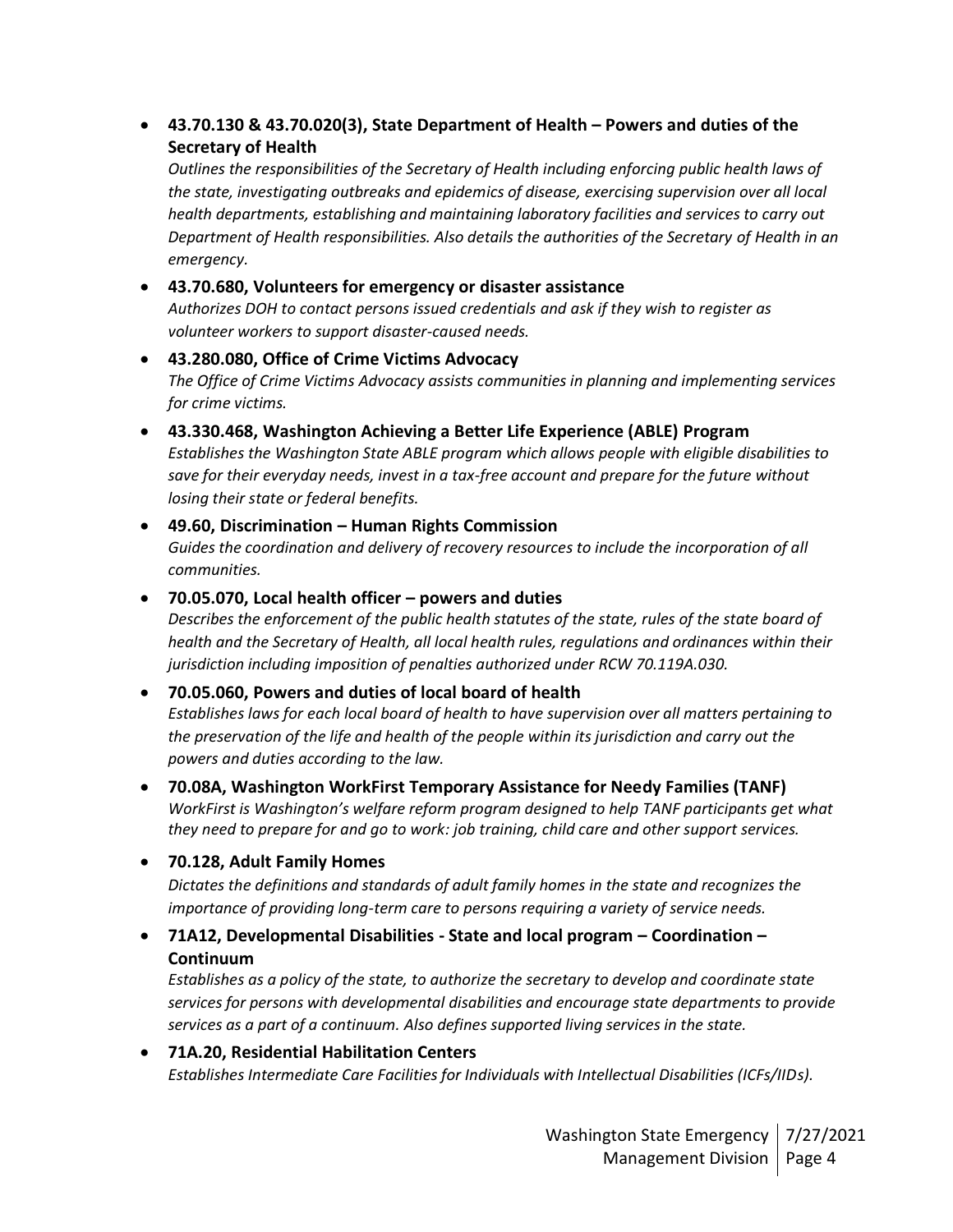#### • **74.34, Abuse of Vulnerable Adults**

*This RCW guides the actions and responsibilities of the Adult Protective Services (APS) which defines the term "vulnerable adult." Authorizes DSHS to investigate reports of abandonment, abuse, financial exploitation, neglect and self-neglect of vulnerable adults and to provide protective services and legal remedies to protect vulnerable adults.*

#### • **74.38, Senior Citizens Services Act**

*This law provides the DSHS with the authority to administer community-based programs and expand alternative services and forms of care for senior citizens.*

#### • **74.42, Nursing Homes – Resident Care, Operating Standards**

*Provides for the development, establishment and enforcement of standards for the maintenance and operation of nursing homes, which promotes safe and adequate care and treatment of the individuals therein.*

#### • **74.97, Enhanced Services Facilities**

*This law provides the DSHS with authority to license "enhanced services facilities" which provide treatment and services to persons for whom acute inpatient treatment is not medically necessary and who have been determined by the department to be inappropriate for placement in other licensed facilities due to the complex needs that result in behavioral and security issues.*

#### **Washington Administrative Code (WAC)**

• **365-18, Long Term Care Ombudsman Program** *Defines duties and qualifications of Ombudsmen working on behalf of residents of long-term care facilities.*

#### • **388-71, Home and Community Services and Programs**

*This section concerns adult protective services including requirements for home care aides, individual provider and home care agency provider qualifications and adult protective services investigation definition and related content.* 

#### • **388-76, Adult Family Home Minimum Licensing Requirements** *Defines licensing and compliance requirements for family home providers.*

- **388-78A, Assisted Living Facility Licensing Rules** *This chapter pertains to RCW 18.20 concerning the safety and well-being of assisted living facility residents and defines standards for assisted living facility operators.*
- **388-97, Nursing Homes**

*This chapter defines resident rights, care and related services concerning nursing facility care.*

#### • **388-101, Certified Community Residential Services and Supports**

*This section establishes administrative and incident reporting requirements for group homes and residential services.*

#### • **388-106, Long-Term Care Services**

*This section establishes requirements pertaining to long-term care services including applying for services, comprehensive assessment reporting evaluation assessment, care classification, adult day services, supportive housing, client rights, residential support, respite care services and other long-term care services.*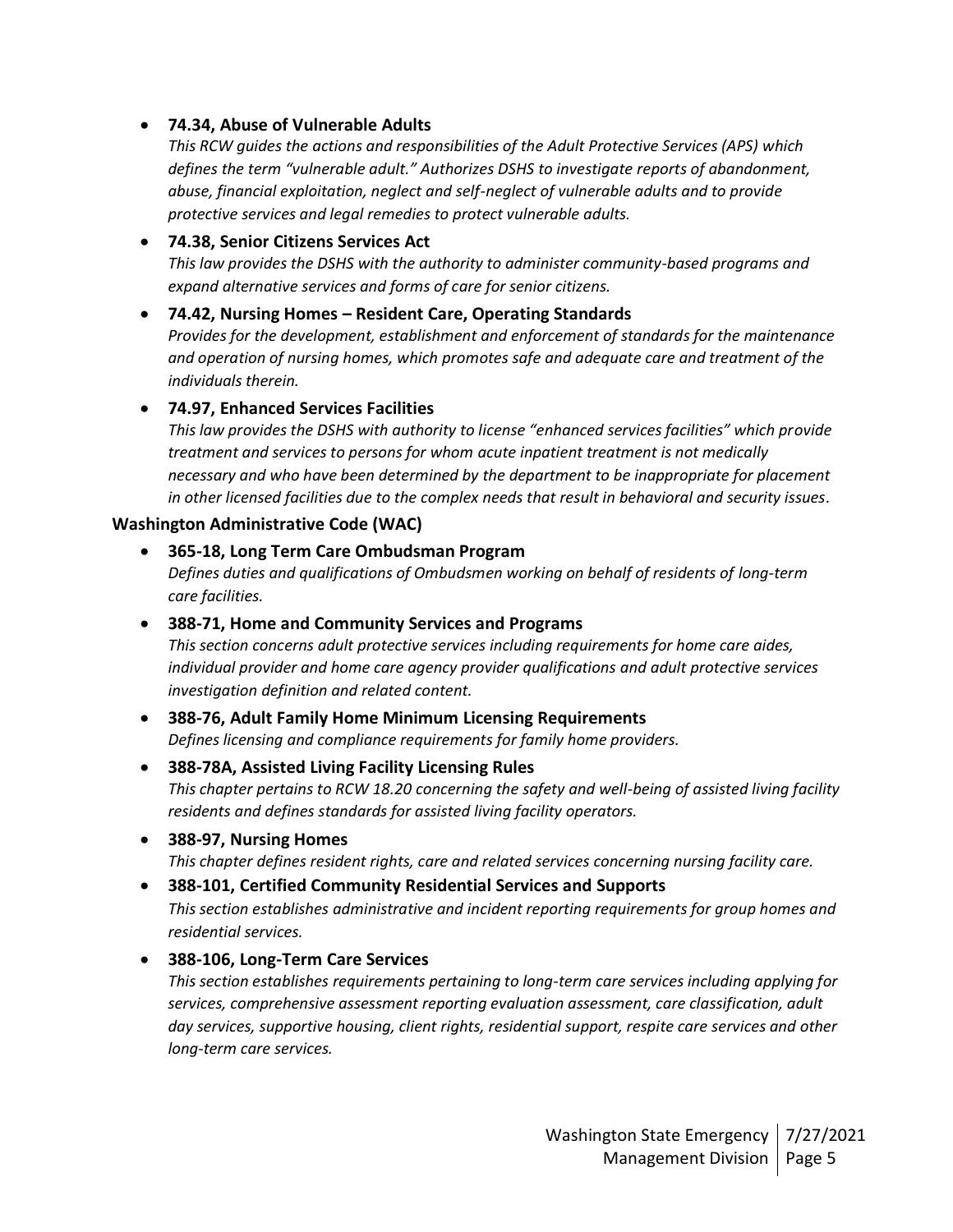- **388-107, Licensing Requirements for Enhanced Services Facilities** *This implements chapter 70.97 RCW and sets the minimum health and safety standards for licensure and operations of enhanced services facilities.*
- **388-111, Residential Habilitation Centers – Compliance Standards** *This implements chapter 71A.20 RCW and sets the compliance standards of Residential Habilitation Centers.*
- **388-310-0800, WorkFirst –Support services** *Describes eligibility and types of services available to TANF (Temporary Assistance for Needy Families) recipients.*
- **388-436-0055, Disaster Cash Assistance Program (DCAP)** *Describes eligibility requirements for the Disaster Cash Assistance Program (DCAP).*

#### • **388-400, Program Summary**

*Describes eligibility requirements for major public assistance programs including Temporary Assistance for Needy Families / State Family Assistance (TANF/SFA), Supplemental Nutrition Assistance Program / State Food Assistance Program (referred to as Basic Food in Washington state), Aged, Blind, or Disabled (ABD) cash assistance, Housing and Essential Needs (HEN) Referral, Refugee Cash Assistance (RCA) and Pregnant Women Assistance (PWA).*

#### **Federal Laws & Authorities**

- **Section 319, Public Health Service Act (PHSA) – Health and Human Services (HHS)** *Section 319 of the PHSA provides the legal authority for the Federal Department of Health and Human Services (HHS) to respond to public health emergencies, including assisting states in their response actions. These authorities are provided when the President declares a major disaster or an emergency under the Robert T. Stafford Act or an emergency under the National Emergencies Act.*
- **Public Law 104-191, Health Insurance Portability and Accountability Act of 1996 (HIPPA)**

*Public Law 104-191 improves health insurance portability and accountability. The law also improves access to long-term care services and coverage and simplifies the administration of health insurance.*

- **42 U.S. Code Chapter 6A. Public Health Service** *Outlines national all-hazards preparedness and response planning, coordinating and reporting requirements pertaining to public health emergencies including defining "at-risk" individuals*
- **42 U.S. Code Chapter 35 – Programs for Older Americans – "Older Americans Act"** *Introduces objectives, administration on aging and programs to support older adults including nutritional and support home and community-based services. This Act mandates each state to submit a State Plan on Aging to the U.S. Department of Health and Human Services Administration on Community Living every four years.*
- **45 Code of Federal Regulations, Chapter A, Part 96, Section 96.112, Community Services Block Grant (CSBG)**

*Outlines rules and processes for local CSBG administration.*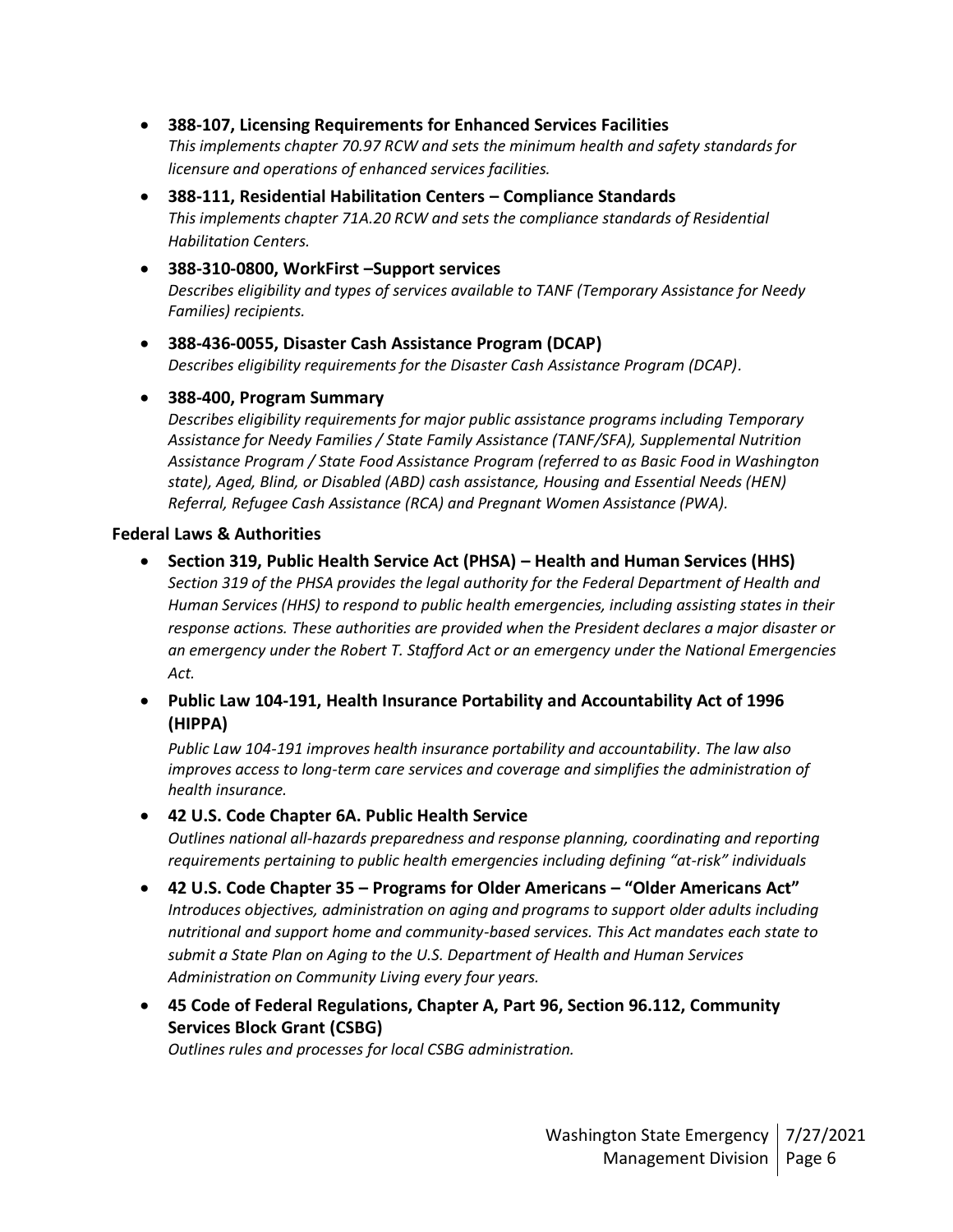- **7 Code of Federal Regulations, Part 273, Certification of Eligible Households** *Outlines the Supplemental Nutrition Assistance Program (SNAP) eligibility, services and administration of the program.*
- **45 Code of Federal Regulations Chapter A, Part 260, General Temporary Assistance for Needy Families (TANF) Provisions**

*Outlines the TANF program: eligibility, services and administration of the program.*

#### **Important Policies**

- **Community Services Block Grant (CSBG) State Plan** *Describes how the state of Washington, in partnership with community action agencies, the Washington State Community Action Partnership and other community partners, meet the requirements of federal and CSBG assurances.*
- **Crime Victims Resource Guide** *The Department of Commerce Website provides links to crime victim hotlines and program information. [https://www.commerce.wa.gov/serving-communities/crime-victims-public](https://www.commerce.wa.gov/serving-communities/crime-victims-public-safety/office-of-crime-victims-advocacy/)[safety/office-of-crime-victims-advocacy/.](https://www.commerce.wa.gov/serving-communities/crime-victims-public-safety/office-of-crime-victims-advocacy/)*
- **The Department of Children, Youth, and Families (DCYF) Child Care Subsidy Programs (CCSP) Policy Manual**

*The CCSP Policy Manual provides guidance to WAC and additional clarification to the intent of the policy including purpose, intent, scope of agency responsibilities and eligibility requirements related to the Child Care Subsidy Programs.*

- **Eligibility A-Z (EA-Z) Manual (DSHS)** *The DSHS EA-Z Manual guides the department in determining who is eligible for DSHS services.*
- **Washington State Executive Order 05-03 Plain Talk** *This Executive order requires all state agencies to use simple and clear language when communicating with citizens and businesses.*
- **The Washington WorkFirst online access portal**

*Provides links to WorkFirst resources and Washington Connections, a fast and easy way for families and individuals to apply for a variety of services such as Child Care, Long-Term Care and Medicaid savings plans.* 

# **Situation Overview**

The restoration of social services is arguably one of the most challenging aspects of a disaster due to a multitude of factors such as the social inequities existing in a community pre-disaster, limited funding sources and overburdened service providers, workforce shortages, complicated funding applications and competition for resources among individuals and governments. Disasters also increase behavioral health, substance abuse and domestic violence issues in communities and can amplify the need for behavioral health services and case workers. Restoring social services in a timely manner is critical in order to reduce the demand for the social services months or years following the incident.

Short-term recovery of social services include providing mass care services (e.g., food, shelter, water), facilitating access to needed medical services, initiating case work, issuing cash and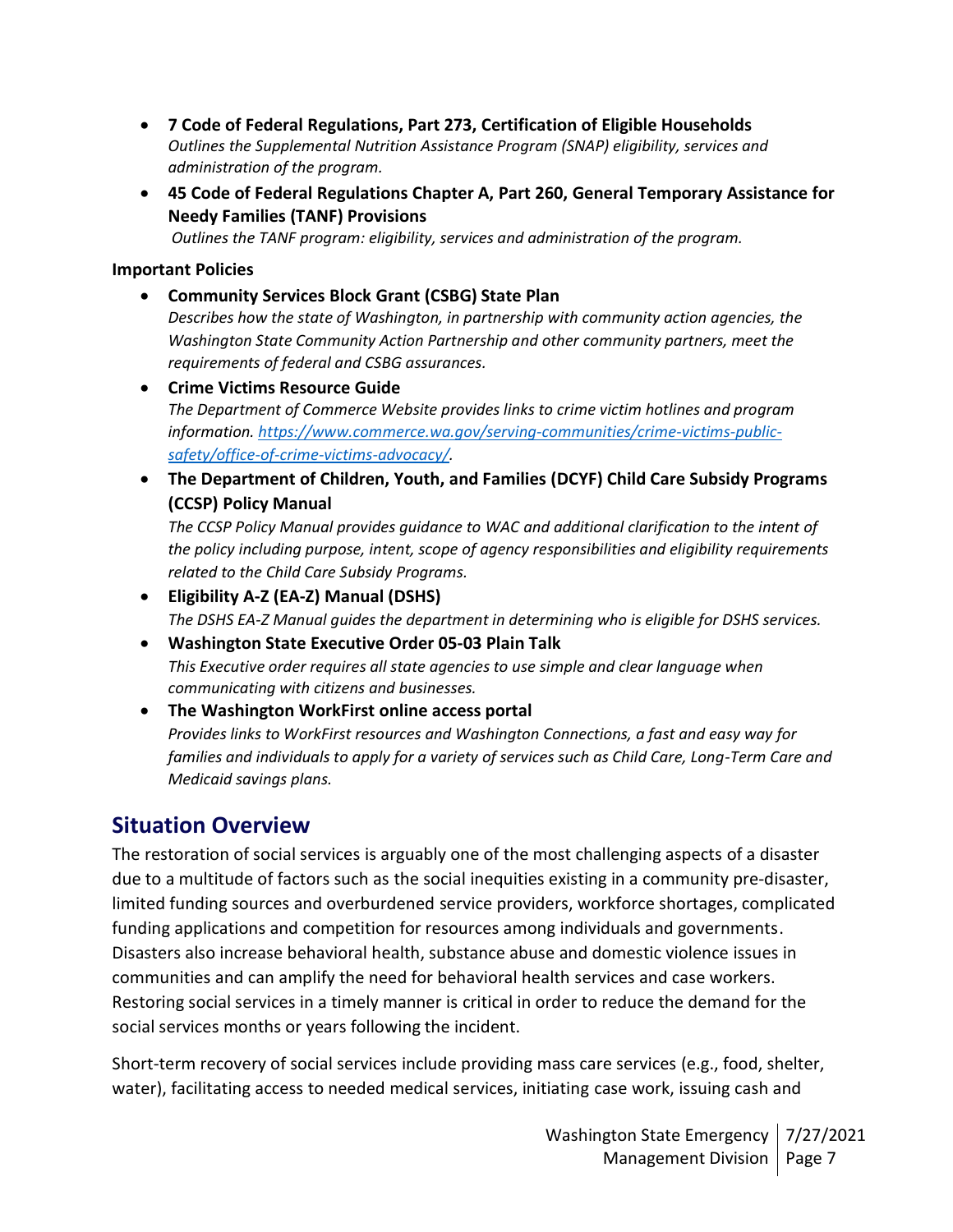financial assistance and providing other forms of immediate assistance. Intermediate recovery of social services includes assisting individuals and families in navigating and applying for social services programs, conducting unmet needs assessments of the community, managing stress and behavioral health issues and identifying additional community partners to support social services. Long-term social services recovery entails individual case management, behavioral and emotional health support and developing comprehensive strategies to strengthen community capacity and social capital. Based on the known disaster impacts, the SS RSF partners identify existing programs to fit the needs of the impacted jurisdiction and provide assistance through local social service providers.

When planning for disaster recovery operations, it is important to understand the demographics within the state, especially as it relates to social services and supporting the people with disabilities and other access and functional needs. According to the U.S. Census Bureau, Washington has a population of approximately 7,170,000, including 1 million people (14 percent) 65 years and over. An estimated 540,568 individuals (7.6 percent) living in the state are Limited English Proficiency (LEP) speakers (five years and over). Additionally, nearly half a million people in the state are under five years of age and 12.8 percent identified as living with a disability. The number of people in Washington living at or below 200 percent of the Federal Poverty Level (FPL) is approximately 1.82 million (2018 census data). Lastly, approximately 57,844 people in Washington live in an institutionalized setting. Disasters disproportionately impact people belonging to different socio-economic groups, leading to greater recovery challenges. Understanding the pre-disaster setting of a community helps to establish a baseline for when disasters occur. This baseline presents a clearer picture of the potential immediate and long-term disaster recovery needs and an opportunity to rebuild a more resilient community.

The Department of Social and Health Services (DSHS) is one of seven state agencies providing social and health service needs in the state and coordinates with numerous federal, state and local agencies and tribal governments. DSHS serves 1.9 million Washington citizens in 145 locations statewide and provides long-term care for adults (approximately 62,000), psychiatric care (approximately 2,863), assistance with employment, child support and food and cash (approximately 1.9 million in State Fiscal Year 2019). DSHS supports individuals with developmental disabilities (approximately 32,000) and provides vocational rehabilitation for individuals with disabilities (approximately 21,000). DSHS also coordinates with the Health Care Authority, Washington State Department of Commerce, State Board for Community and Technical Colleges and Employment Security Department to provide supportive education, employment and housing services for children, adults and families with low incomes.

In addition to DSHS, faith-based organizations and nonprofits support social service delivery pre- and post-disaster. The SS RSF needs to maintain flexibility to incorporate the multitude of community-based organizations, including philanthropy, which provide and support social services in the state. Establishing partnerships and coordinating with the Voluntary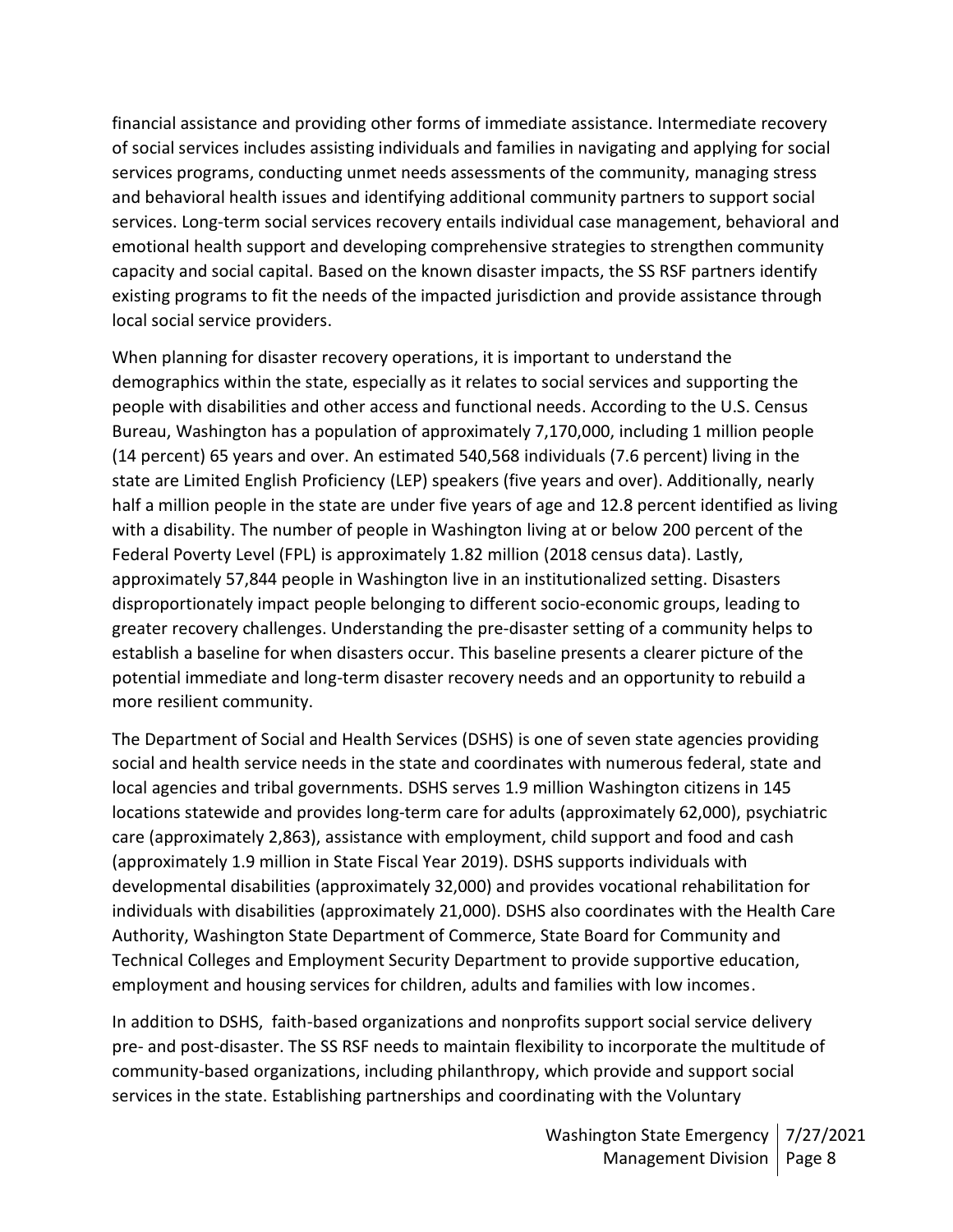Organizations Active in Disaster (VOAD) and other private and nonprofit entities early in the disaster, (ideally pre-disaster), reduces the recovery timeline and the community's intermediate and long-term needs.

A major consideration in pre-disaster recovery planning is understanding the connection of child care and the community. Children make up approximately 23 percent of the population in Washington. The child care industry provides social and economic value through jobs, early learning and child care. This enables the parents and/or guardians to work in order to provide for their family and ultimately give back to their community. When schools, day care centers and child care facilities closed due to a disaster, parents and guardians are often unable to work, which hinders the recovery of the community and compromises the social and emotional well-being of children. To facilitate the overall recovery of communities, planning for social services recovery should include the essential needs of children and their parent or legal guardian.

There are 295 public school districts and six state-tribal education compact schools in the state. There are six research universities, four comprehensive higher education institutions and a number of other degree-granting higher education institutions, private career schools and twoyear community colleges in the state. The U.S. Department of Education recommends a school's emergency operations plan address academic, physical, fiscal and psychological and emotional recovery. In the context of schools, recovery is defined as the capabilities necessary to assist schools affected by an incident in restoring the learning environment. Schools play an integral role in a community's ability to recover from disaster by providing a safe space for individuals to play, learn and receive social and behavioral health services.

The state regulates almost 3,000 adult family homes that are independently licensed and operated. Adult family homes provide a wide range of 24-hour care and services to older adults in community based residential settings. Older adults may encounter additional challenges in the recovery process such as applying for assistance, navigating insurance and other claims, affordability of care and interruption to their necessary daily living, personal care and social services activities. Adult family homes may also house individuals requiring specialized memory care and behavioral health support. These individuals may face similar types of challenges in their recovery from a disaster and at the same time encounter new obstacles unique to their needs.

#### **Planning Assumptions**

This RSF assumes that local, tribal and federal emergency management entities operate similar plans that stipulate organization by Core Capability and/or RSF as defined within the Washington Restoration Framework (WRF). In circumstances where this is not the case, the RSF assumes the requesting jurisdiction has identified local social service stakeholders to coordinate with during the recovery process. These stakeholders support situational awareness by providing information concerning impacts, resource needs, resources, etc.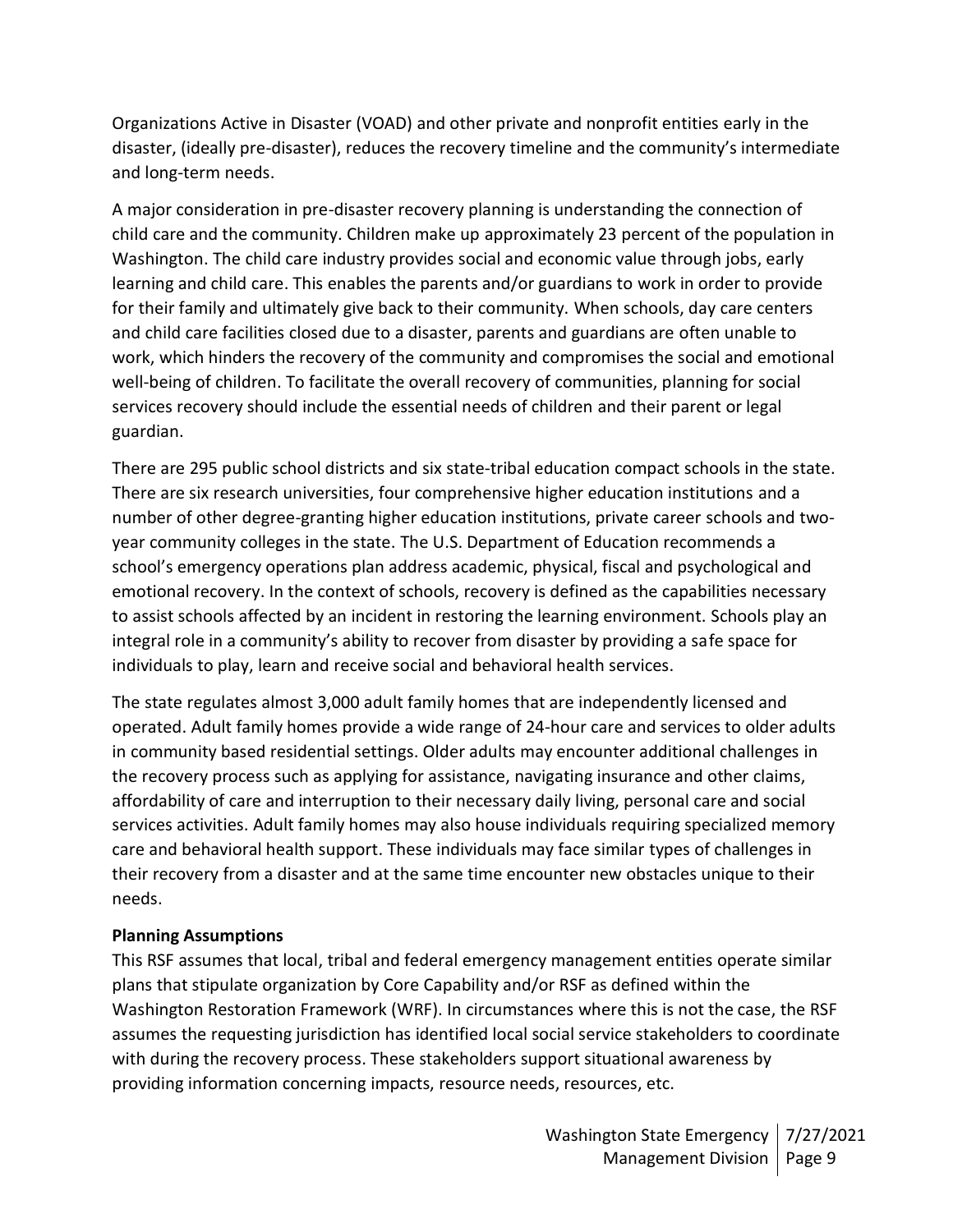Many health care and behavioral health care associations are affiliates of national associations. The responsibilities of associations within this RSF acknowledge the regulatory requirements pertaining to the services they provide.

Social services is a complex area in the state and a shared responsibility among state and local entities. This RSF assumes that disasters create an increased demand for social services and disaster case management. This requires significant coordination among numerous entities.

Exceptions to current state laws and agency policies may be needed to adequately address the recovery needs in a disaster. For example, state law limits adult family home occupancy to no more than six adults. A temporary exemption to this law allowing the maximum occupancy to be higher during times of disaster could better support the impacted community. In response to the COVID-19 pandemic and wildfire season of 2020, the Governor extended eligibility benefits under the DSHS' Temporary Assistance for Needy Families (TANF) and Supplemental Nutrition Assistance Program (SNAP) to assist a larger number of individuals and families who would otherwise be ineligible.

Nothing in the SS RSF intends to modify, replace or supersede the recovery activities, roles and responsibilities, authorities, statutes, regulations or program rules of the SS RSF members. This includes other entities that implement or support the implementation of Emergency Support Functions (ESFs) within the Washington Comprehensive Emergency Management Plan (CEMP). Rather, the SS RSF acts as a platform for agencies to support the transition of their activities from response to recovery.

Note: "Entities" refers to any private, for-profit organization, nonprofit organization and governmental and non-governmental agency.

# **Concept of Operations**

If the impacted jurisdiction does not have a Social Services RSF component to their recovery plan, this RSF coordinates with the closest equivalently functional element within the emergency management department, such as ESF-6 (Mass Care), ESF-8 (Public Health, Medical and Mortuary Services), ESF-14 (Long-Term Recovery), a recovery branch or a recovery task force/group that focuses on addressing social services impacts. Depending on the scale of the incident, there may only be a need for a few social services organizations to participate in the SS RSF, alongside the local or tribal emergency management representative(s).

Private, nonprofit and non-governmental agencies are instrumental in providing direct support to individuals and families. Due to the complex nature of social services delivery in the state, not all entities that support recovery operations are listed in this RSF.

#### **Critical Tasks**

This RSF is primarily responsible for directly contributing to the Recovery Mission Area through the Health and Social Services Recovery Core Capability and the associated Critical Tasks. The RSF also supports the Critical Tasks under the Public Information and Warning and Operational

> Washington State Emergency | 7/27/2021 Management Division | Page 10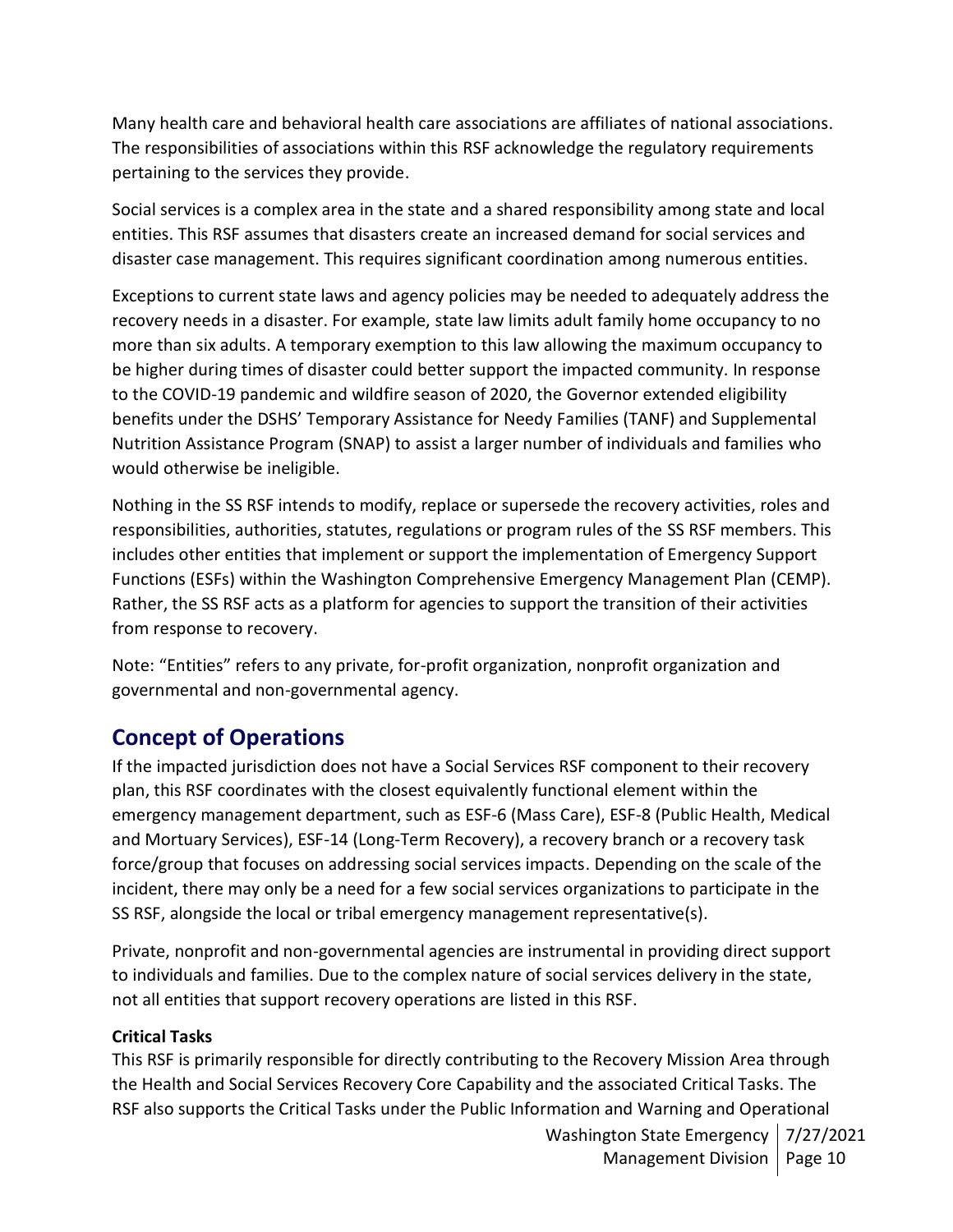Coordination Core Capabilities. The entity responsibilities associated with executing these Critical Tasks are listed in the 'Responsibilities' section of this document.

| <b>Health and Social Services Recovery</b> |                                                                                                                                                                                                                                                                                                   |  |  |
|--------------------------------------------|---------------------------------------------------------------------------------------------------------------------------------------------------------------------------------------------------------------------------------------------------------------------------------------------------|--|--|
| <b>Critical Task</b><br>I.D.               | <b>Critical Task Description</b>                                                                                                                                                                                                                                                                  |  |  |
| 1                                          | Identify affected populations, groups, and key partners in short-term, intermediate,<br>and long-term recovery.                                                                                                                                                                                   |  |  |
| 2                                          | Complete an assessment of community health and social service needs; prioritize<br>these needs, including accessibility requirements <sup>+</sup> , based on the whole community's<br>input and participation in the recovery planning process; and develop a<br>comprehensive recovery timeline. |  |  |
| 3                                          | Restore health care (including behavioral health), public health, and social services<br>functions.                                                                                                                                                                                               |  |  |
| 4                                          | Restore and improve the resilience and sustainability of the health care system and<br>social service capabilities and networks to promote the independence and well-being<br>of community members* in accordance with the specified recovery timeline.                                           |  |  |

<sup>+</sup>Accessibility requirements include communication access considerations as well as linguistically and culturally appropriate communication needs.

\*With considerations for any access and functional needs.

| <b>Public Information and Warning</b> |                                                                                                                                                                                                                                                                                                                                                                                                                            |  |  |
|---------------------------------------|----------------------------------------------------------------------------------------------------------------------------------------------------------------------------------------------------------------------------------------------------------------------------------------------------------------------------------------------------------------------------------------------------------------------------|--|--|
| <b>Critical Task</b><br>I.D.          | <b>Critical Task Description</b>                                                                                                                                                                                                                                                                                                                                                                                           |  |  |
|                                       | Reach all populations within the community with effective actionable recovery-<br>related public information messaging to people with disabilities and people with<br>limited English proficiency; protect the health and safety of the affected population;<br>help manage expectations; and ensure stakeholders have a clear understanding of<br>available assistance and their roles and responsibilities. <sup>+</sup> |  |  |
|                                       | Support affected populations and stakeholders with a system* that provides<br>appropriate, current information about any continued assistance, steady state<br>resources for long-term impacts, and monitoring programs in an effective and<br>accessible manner.                                                                                                                                                          |  |  |

<sup>+</sup> This includes ensuring appropriate translated materials are available for the impacted communities. \*Accessible communication and usable systems (e.g. assistive communication technology) and online resources using applicable technology-neutral standards.

| <b>Operational Coordination</b> |                                                                                                                                                                                                                                                                        |  |
|---------------------------------|------------------------------------------------------------------------------------------------------------------------------------------------------------------------------------------------------------------------------------------------------------------------|--|
| <b>Critical Task</b><br>I.D.    | <b>Critical Task Description</b>                                                                                                                                                                                                                                       |  |
| $\mathbf{1}$                    | Establish tiered, integrated leadership and inclusive coordinating organizations that<br>operate with a unity of effort and are supported by sufficient assessment and analysis<br>to provide defined structure and decision-making processes for recovery activities. |  |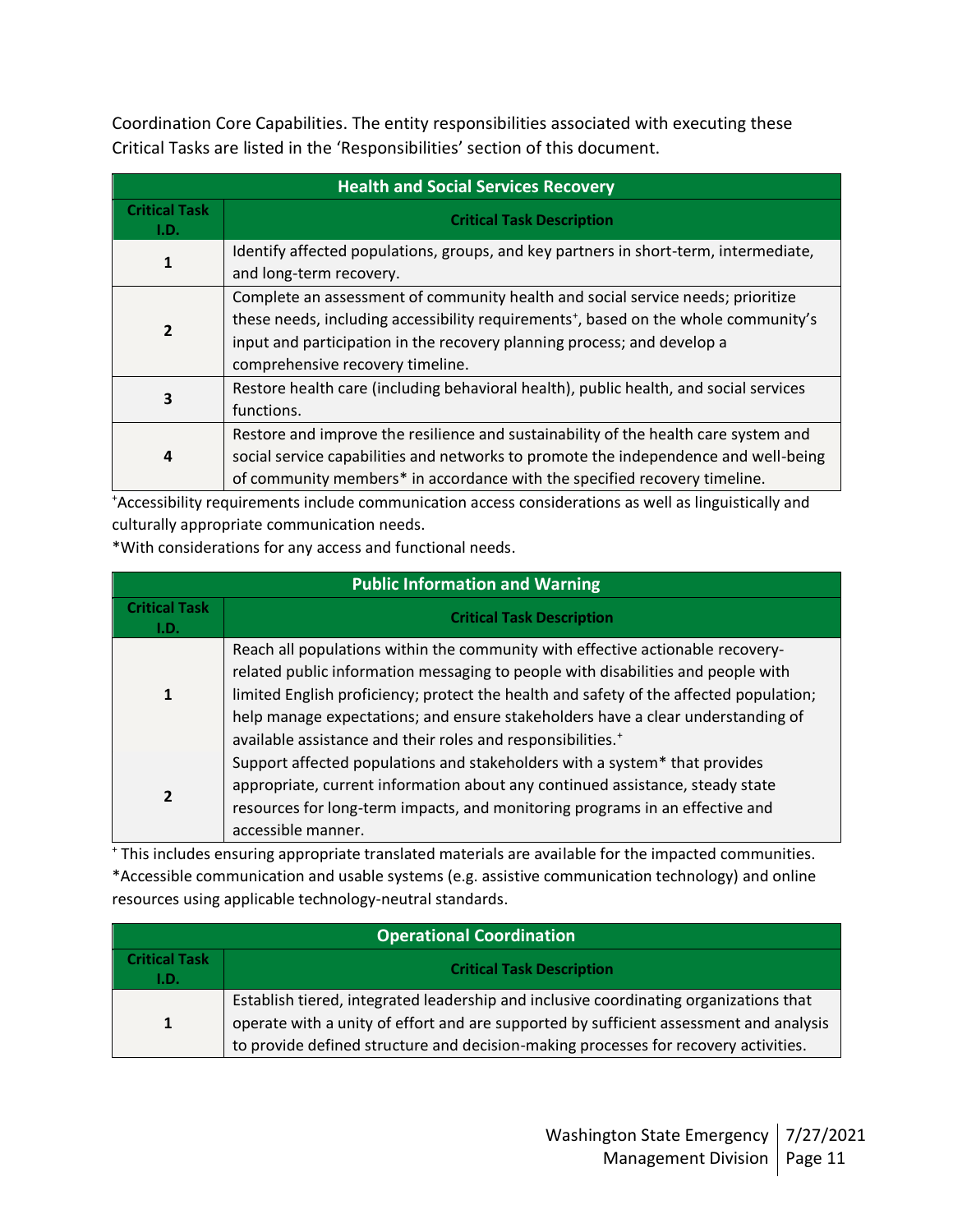#### **Objectives**

In the development of this RSF, stakeholders identified objectives specific to restoring and increasing the social services capacity in the state. The objectives also address common gaps in social services following disasters, including limited availability of, or lack of access to transportation, impacted education, child care and social services facilities and lack of staffing and funding capacity. Other common gaps in social services recovery include competing agency priorities and lack of clarity concerning the roles and authorities of governmental, nongovernmental and private and nonprofit organizations in supporting social services in the state. The following are broad objectives that support the Critical Tasks through coordination within the RSF:

- Restore and bolster basic social services functions. Identify critical areas of need for social services, including for people with disabilities and other access and functional needs, throughout recovery.
	- Identify opportunities to improve social services capabilities including taking steps to address any changes in the demand for services such as an increased need for food, cash, housing and medical services.
- Complete an assessment of community social service needs and develop a comprehensive recovery timeline.
- Coordinate information sharing, priorities and recovery efforts between related entities and activated RSFs to maximize effectiveness and minimize duplication of effort.
- Identify specific state agency, local jurisdiction and non-governmental organization roles and responsibilities that support the restoration of social services.
- Incorporate behavioral health considerations and mitigation strategies into the restoration and recovery of social services within an impacted community.

#### **Whole Community Involvement**

Disasters disproportionately affect people with disabilities and other access and functional needs and can exacerbate pre-existing social inequities. Individuals may possess one or more additional needs in a functional area, such as communication, medical care, maintaining independence, supervision and transportation. This RSF must consider the Whole Community when assessing the social services impacts of a disaster and developing recovery plans. The Whole Community also refers to agencies and organizations beyond emergency management, including the private and nonprofit sectors, non-governmental entities, advocacy groups/coalitions, commissions, employers, tribes, philanthropy and other stakeholders that possess their own authorities, legal mandates and programmatic resources to support recovery.

Disasters disproportionately affect low-income, immigrant and Black, Indigenous and People of Color (BIPOC) communities. A disaster can push a family that is living paycheck-to-paycheck deeper into poverty, drastically impacting their ability to recover and adversely affecting the overall community recovery. Recovery assistance programs should address the immediate and the long-term recovery needs with considerations on the limitations and eligibilities of the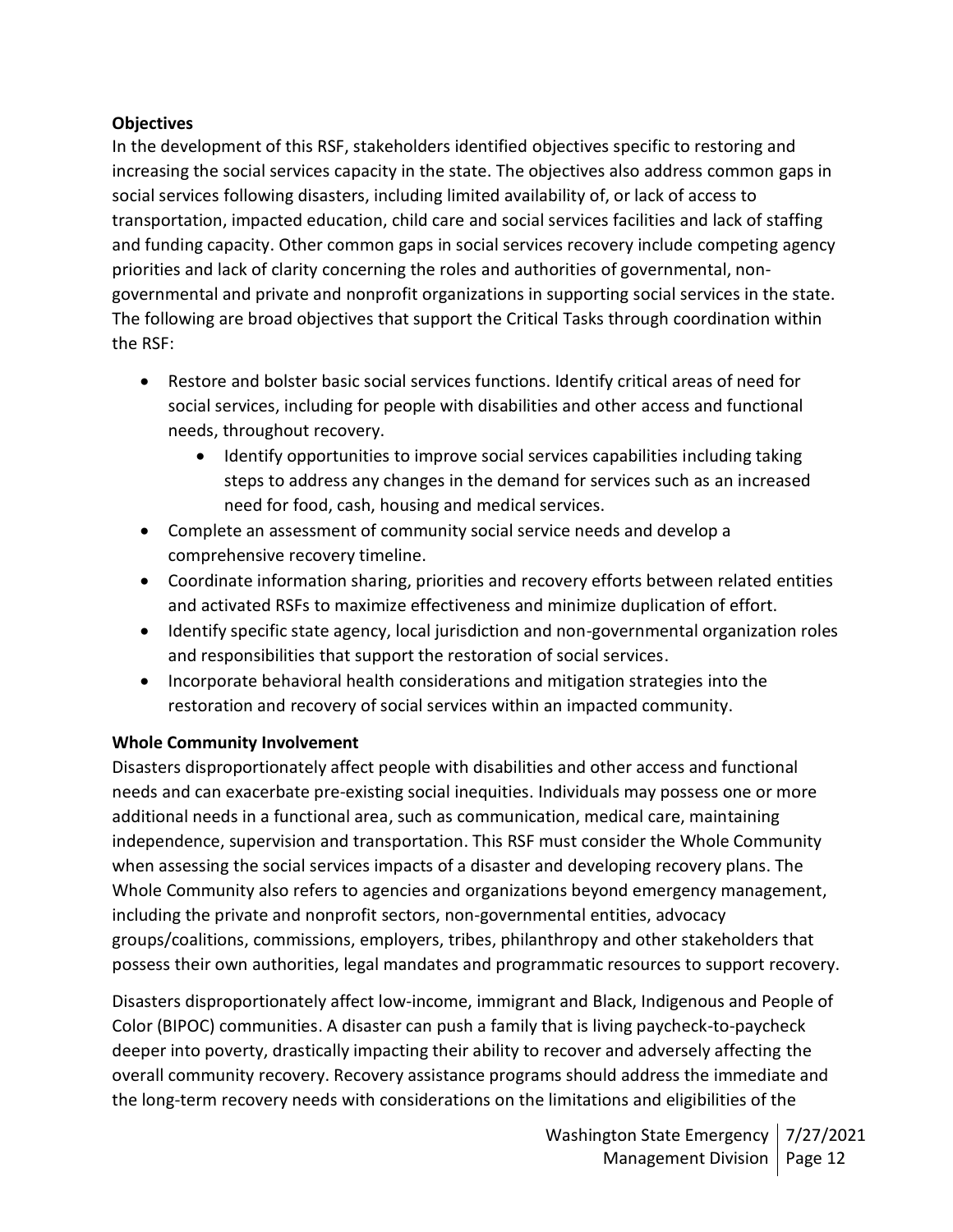available assistance programs. The recovery process offers an opportunity to address preexisting social inequities, particularly for people who are most affected by the disaster such as low-income, immigrant and BIPOC communities.

The SS RSF, in coordination with the HS RSF, helps identify the stakeholders and networks that assess the resource needs in the impacted community. In addition to the potential stakeholders supporting social services listed in the table on pages 21 and 22 of this document, suggested stakeholders include the following:

- Organizations serving immigrants and refugees and BIPOC communities
- Jurisdictions with high concentrations of poverty
- Centers for Independent Living
- The State Independent Living Council
- The Aging and Long-Term Support Administration
- Area Agencies on Aging
- University Centers of Excellence on Developmental Disabilities
- Disability Rights of Washington
- Faith-based service organizations
- Community-based disability and Limited English Proficiency (LEP) service organizations
- Vocational rehabilitation services

These stakeholders and networks may be location-specific and based on the disaster's magnitude. However, the partners supporting this RSF and the table of entities supporting social services recovery listed in the Information Collection section of this document provide a starting point for identifying who to work with in the community. Ideally, emergency management departments should identify the local social services organizations that are providing services in a community pre-disaster. Expanding the network of social services organizations improves interagency coordination and communication during a disaster, which ultimately leads to a more efficient and effective recovery.

Entities supporting the impacted community should consider adjusting social services program guidelines, eligibilities and requirements to provide support to a broader audience, especially for children, adults, families and communities most affected by the disaster. Social services entities may have limited capacities themselves to respond to the increase in demand. Federal, state and philanthropic sectors may need to provide additional resources. For example, organizations could decide to waive certain requirements, divert funding streams to address the circumstances of the disaster or provide permissions for organizations to use existing funds to support disaster-impacted individuals (if it is not explicitly eligible).

People with disabilities and other access and functional needs may have difficulty accessing social services and recovery resources for a variety of reasons as a result of the disaster's impacts. Entities providing support during the recovery period should work to reduce or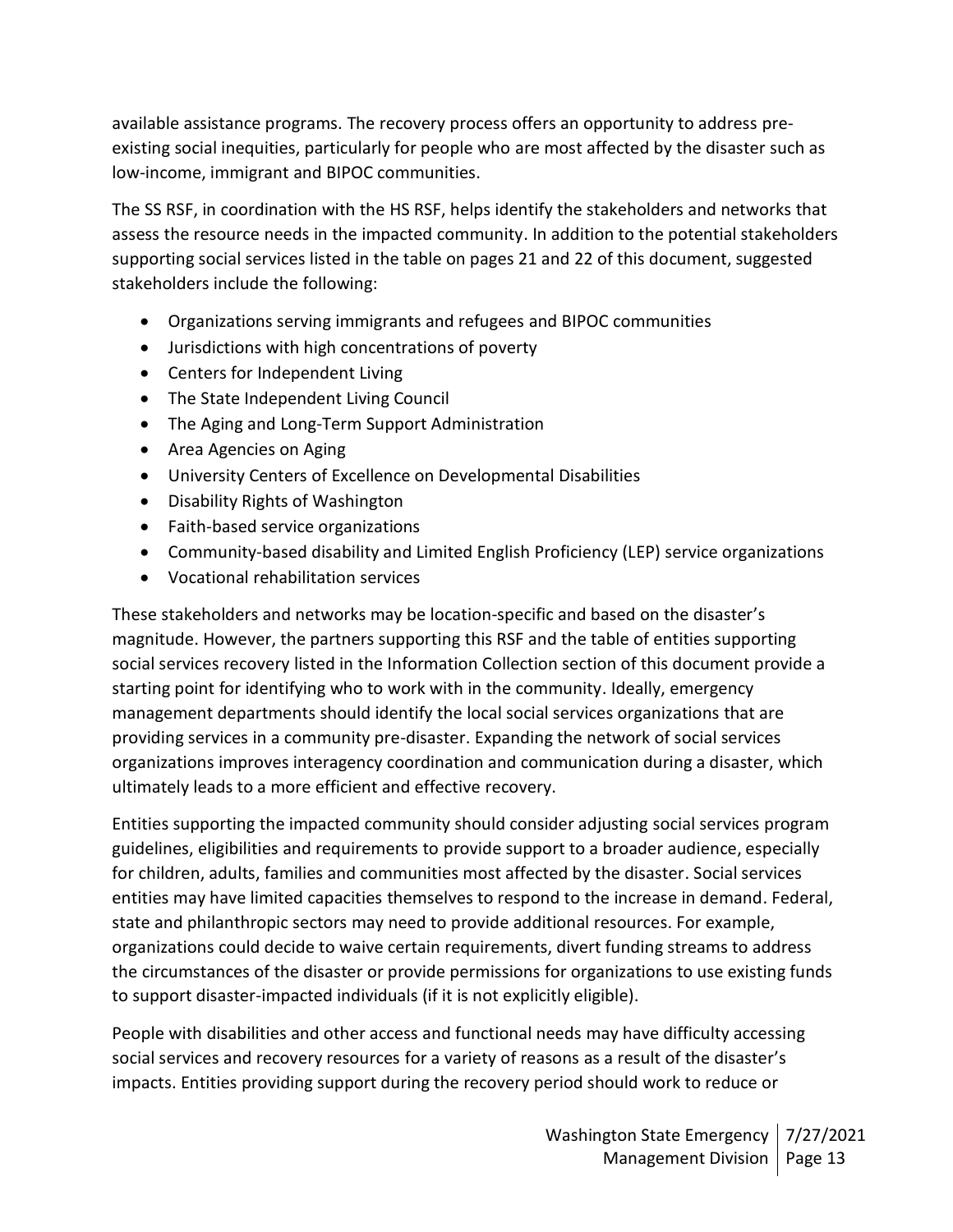eliminate barriers to access (e.g., physical, sensory or cognitive disability, location, hours of operation, language). Other common accessibility challenges include:

- Economic disadvantages Individuals and families may not qualify for some services due to their pre-disaster income level. Alternatively, a duplication of benefits issue could also result in ineligibility of receiving services. The Whole Community must work together through this SS RSF to identify the appropriate and timely delivery of various recovery assistance programs and improve communication with the impacted jurisdictions.
- Language and literacy barriers Individuals with Limited English Proficiency (LEP) and those who are deaf, deafblind, hard of hearing, or have specific communication disabilities may encounter difficulty locating, understanding and applying for recovery resources without appropriate accessible communication from assistive communication technology, interpreters, Communication Access Realtime Translation (CART) providers, translators and other bilingual community advocates. Whole Community partners should communicate with the affected community using multiple language delivery methods and technologies commonly used by people with various communication disabilities (e.g., assistive listening devices, alt-text descriptions in photos and graphics for blind or low-vision individuals, augmentative communication technologies, etc.) and continually assess the situation and adjust outreach approaches when necessary. Communication with disaster-impacted individuals should strive to use Plain Talk messaging. Executive Order 05-03 requires all state agencies to use simple and clear language when communicating with citizens and businesses. Plain Talk messages use common words and simple and clear language that can be understood quickly. Additional information is available at [https://www.governor.wa.gov/issues.](https://www.governor.wa.gov/issues)
- Geographical or cultural isolation Individuals and families may become geographically isolated as a result of the disaster and unable to access the resource in person (e.g. infrastructure damage requiring hours or days-long detours to access recovery resources). Individuals and families may also become culturally isolated as a result of the disaster such as the inability to access faith-based services, conduct ceremonies, or adhere to specific dietary needs. Whole Community partners should work together to find solutions to bridging the geographic or cultural gaps, including improving access to recovery resources independently or with public transit. Providers should consider what the long-term impacts are on clients by placing them in care centers that are away from their pre-disaster living environment. Some considerations include potentially increased commute times, increased living expenditures and the psychological effects of being in an unfamiliar setting away from one's normal social services and network providers.
- Physical access People with disabilities and other access and functional needs may not be able to access the social services and recovery resources as a result of a medical or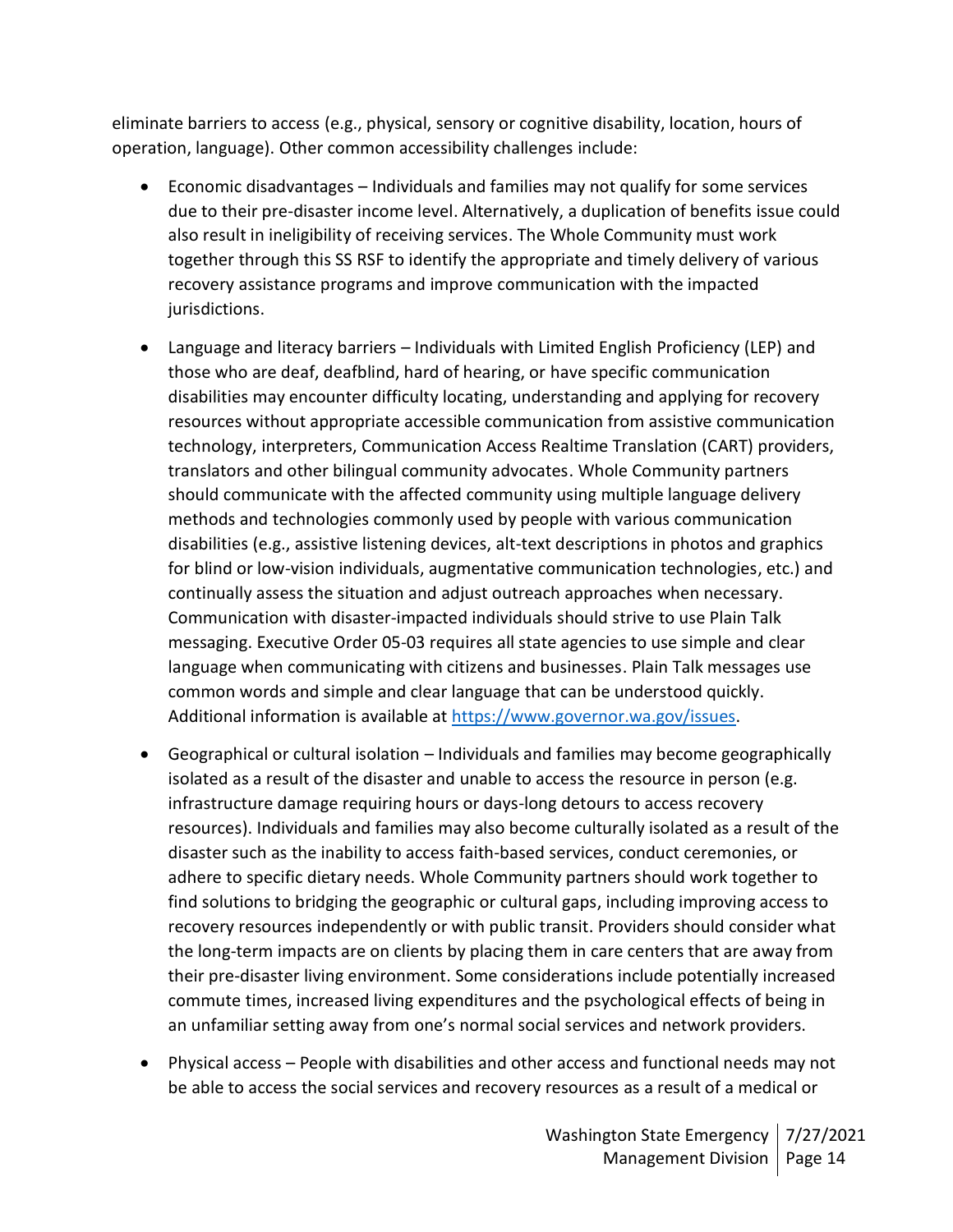health concern. Additionally, many individuals and families may not have access to web services or other information technology to apply for recovery resources. Identification, medical information, proof of residence and insurance and other required documentation may not be readily accessible as a result of the disaster. The Whole Community includes local organizations that provide social services to all individuals and families, including those in marginalized communities in order to improve access to recovery resources.

• Newly homeless, isolated, or displaced individuals – Individuals may develop a physical or behavioral health need as a direct or indirect result of the disaster. This can lead to the individual becoming homeless, isolated, or otherwise displaced. Disaster-related stress can inhibit people from adequately accessing resources. Additionally, individuals receiving in-home care and services may have access issues to disaster recovery resources, especially if they are living alone and have no informal support. Social services recovery planning efforts should consider homeless, youth and community outreach service organizations and advocacy groups as part of the Whole Community.

# **Organization**

## **Mobilization**

During a State Emergency Operations Center (SEOC) activation, the SEOC Supervisor and Disaster Manager coordinates with ESF-6, ESF-8 and ESF-14 leads to determine if activation of the SS RSF is needed. The initial RSF coordination may occur via conference call to establish situational awareness and discuss any emerging local needs related to the incident. Damages and impact data collected via ESF-6, ESF-8, ESF-14 and other activated ESFs support the decision-making process of determining whether activation of the RSF is warranted. For most incidents, the activation of the RSF consists of a conference call with key, state-level partners. The level of engagement may differ across the participating agencies based on the known disaster impacts and needs. The ESF-14 Lead contacts RSF partners and schedules the conference call.

The Recovery Unit of the Recovery Branch may coordinate recovery activities within the SEOC Operations Section or Joint Field Office (JFO). While most incidents only require SS RSF partners to call-in, larger disasters may necessitate in-person meetings, if feasible, at the SEOC or JFO. Alternate meeting locations may be determined by the participating RSF members, in coordination with the SCO, Deputy SCO or GAR.

#### **Structure**

The SS RSF is a component of the Recovery Branch within the Operations Section of the SEOC, as organized within the structures of the Incident Command System (ICS).

The structure is ideal for coordinating the immediate response activities and the initial recovery efforts to an incident. As the incident progresses, an ICS structure with more flexibility may be necessary to carry out the intermediate and long-term recovery efforts in the state, in

> Washington State Emergency | 7/27/2021 Management Division | Page 15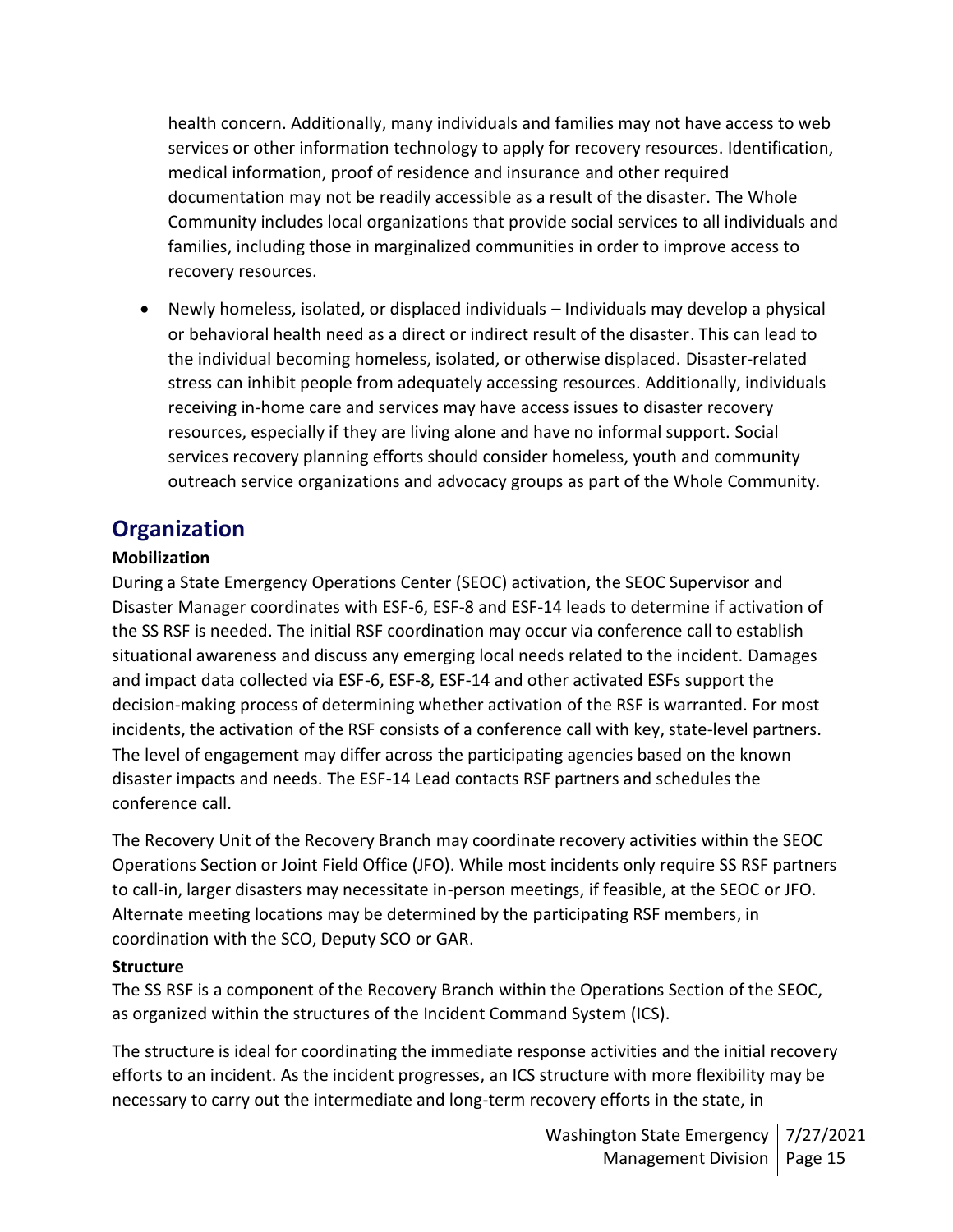coordination with, or as part of, the JFO. In a JFO setting, the SS RSF operates under a Human Services Branch.



# **Direction, Control and Coordination**

Agency responsibilities and actions are prepared to integrate horizontally and vertically into those outlined in other local, state and federal plans.

#### **Horizontal Integration**

This RSF is a functional recovery operational annex supporting the WRF as part of the WA CEMP. Other state agencies possess plans that outline their continuity of operations and/or recovery actions during an incident, to include information on executing their assigned responsibilities.

#### **State Agency Planning Integration**

State agencies shall develop social services recovery plans and strategies commensurate with the agency's requirements and needs. Agency plans should complement the state CEMP through the Washington Restoration Framework (WRF).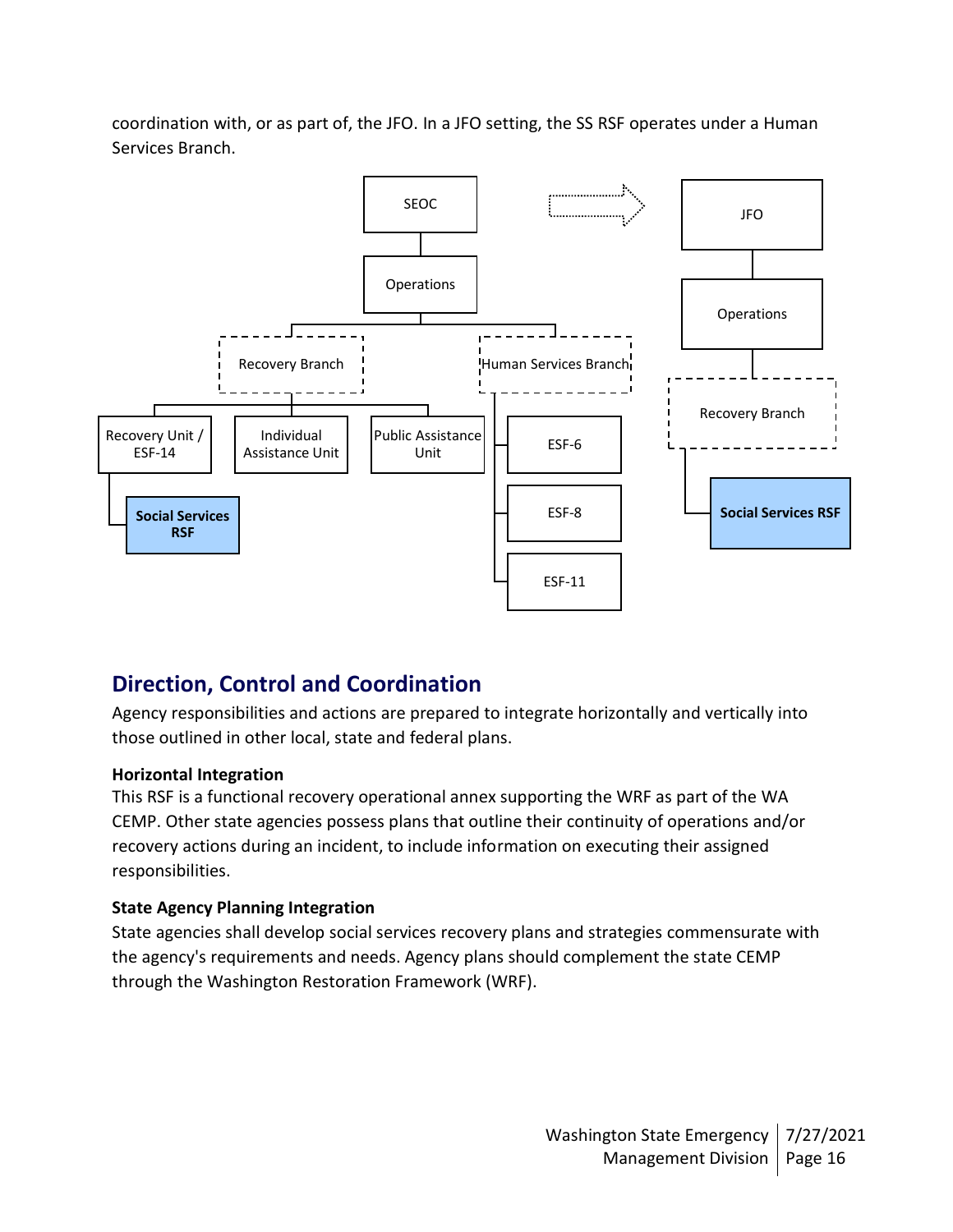The following is a list of state agency plans that pertain to the function of the SS RSF:

• **Comprehensive Emergency Management Plan (CEMP)**

*The CEMP guides the overall emergency management roles, responsibilities and emergency management mission areas (protection, preparedness, response, recovery and mitigation).*

• **Department of Health (DOH): ESF#8 Behavioral Health Response Framework: COVID-19**

*This document, in combination with DOH's "COVID-19 Behavioral Health Group Overview" provides a brief overview of the Behavioral Health Group and the functional areas of the team's works. The documents provide an outline of ESF-8 to guide response AND recovery teams to address behavioral health impacts of the COVID-19 incident; although, the objectives, agency roles and responsibilities and overall function of the group remains consistent for any disaster.*

• **Department of Social and Health Services (DSHS) Strategic Plan Executive Summary 2019-2020**

*This is a roadmap document outlining DSHS' mission, vision and values. The executive summary details the department's strategic priorities and assigns a success measure to each category.*

• **Department of Social and Health Services (DSHS) Emergency Operations Plan, as revised**

*DSHS' EOP describes how the agency fulfills its continuity of operations requirements and provides for the safety of its employees during emergencies and disasters.*

• **Department of Social and Health Services (DSHS), Economic Services Administration (ESA) Strategic Plan 2021-2023**

*DSHS' goal and commitment is to be a national leader in every aspect of client service. The DSHS strategic plans are a roadmap to the future. The plans identify where they currently are with their performance, where they want to be and how they are going to get there. The plans are used to guide our day-to-day efforts and focus our resources. They are integral to the work they do every day. – Visit <https://www.dshs.wa.gov/esa> to read the plan.*

• **Developmental Disabilities Administration Strategic Plan 2019-2021 (DSHS)**

The DDA Strategic Plan is a framework for achieving DDA's mission of transforming lives *by providing support and fostering partnerships that empower people to live the lives they want. The plan outlines action plans for how DDA accomplishes DSHS' Strategic Priorities.*

• **Governor Inslee's Poverty Reduction Workgroup, "Reducing Poverty & Inequality in Washington State – 10-Year Plan for the Future"** *Living in poverty can become a self-perpetuating cycle that affects generations. To* 

*address this challenge, the governor in 2017 created the Poverty Reduction Work Group. The group developed a strategic plan to reduce poverty, improve communities and make*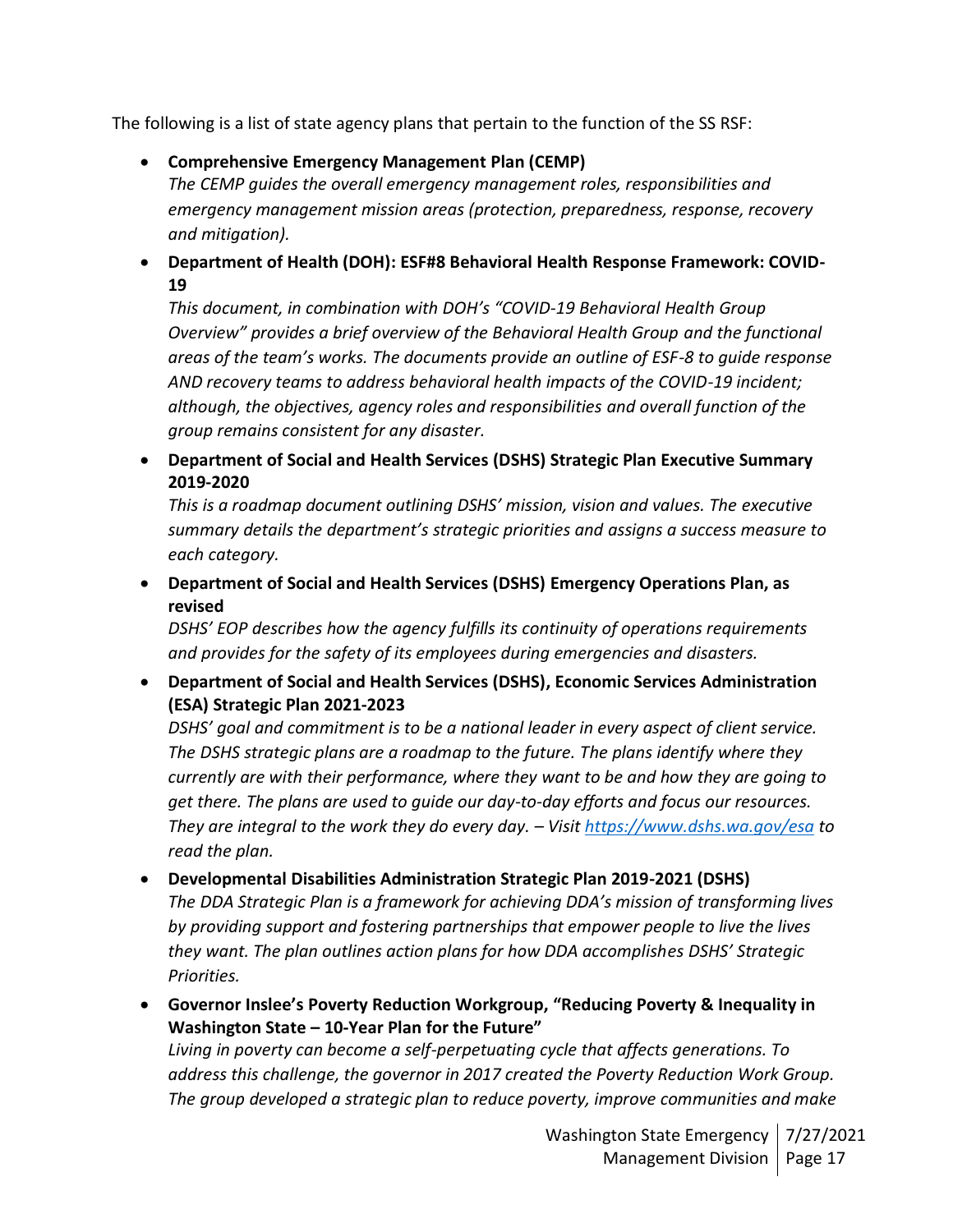*needed progress related to housing, health integration, employment and education. Visit [https://dismantlepovertyinwa.com](https://dismantlepovertyinwa.com/) to read the 10-year plan and executive summary.*

- **Washington State Plan for Independent Living (SPIL) (Fiscal Year 2020)** *Outlines the types of independent living services provided in the state based on the federal requirements found in Chapter 1, Title VII of the Rehabilitation Act of 1973, as amended. In the SPIL, Goal 2, Objective 2.1 is to work collaboratively by providing inclusive technical assistance to build disability inclusion in all aspects of emergency management, including recovery. This is achieved through, among other activities, support and guidance provided by the State Independent Living Council (SILC) to provide continuing development of inclusive emergency planning, response and recovery.*
- **Washington State Plan on Aging 2018-2022 (DSHS – Aging and Long-Term Support Administration)**

*This document fulfills the mandate under the Older Americans Act, where each state is required to submit a State Plan on Aging to the U.S. Department of Health and Human Services Administration on Community Living every four years. The plan provides a framework for implementing the state's long-term support services and programs for Older Adults and highlights achievements and planned activities.*

## **Vertical Integration**

This RSF integrates vertically to federal recovery plans at the national and regional level, as well as to plans at the local level. The RSF is prepared to integrate with the recovery plans within tribal governments.

#### **Federal Planning Integration**

This RSF anticipates coordinating with the Federal Health and Social Services RSF (H&SS RSF) and associated agencies and departments that support the delivery of the Health and Social Services Recovery Core Capability. The Department of Health and Human Services is the coordinating agency for the Federal H&SS RSF.

• **Emergency Support Function #6: Mass Care, Emergency Assistance, Temporary Housing and Human Services Annex**

*This is an annex to the National Response Framework and describes the roles of federal agencies and national organizations in coordinating and providing life-sustaining resources, essential services and statutory programs to meet the needs of disasterimpacted individuals and families, when applicable.*

• **Recovery Federal Interagency Operational Plan, Annex E: Health and Social Services** *This document outlines how Federal agencies and national nongovernmental organizations plan to support the health and social services disaster recovery efforts of local, state, tribal, territorial and insular area jurisdictions. The Health and Social Services (H&SS) RSF delivers the H&SS Core Capability. The H&SS RSF addresses health social service impacts, disaster case management and referral to social services and children's needs in disaster recovery.*

> Washington State Emergency | 7/27/2021 Management Division | Page 18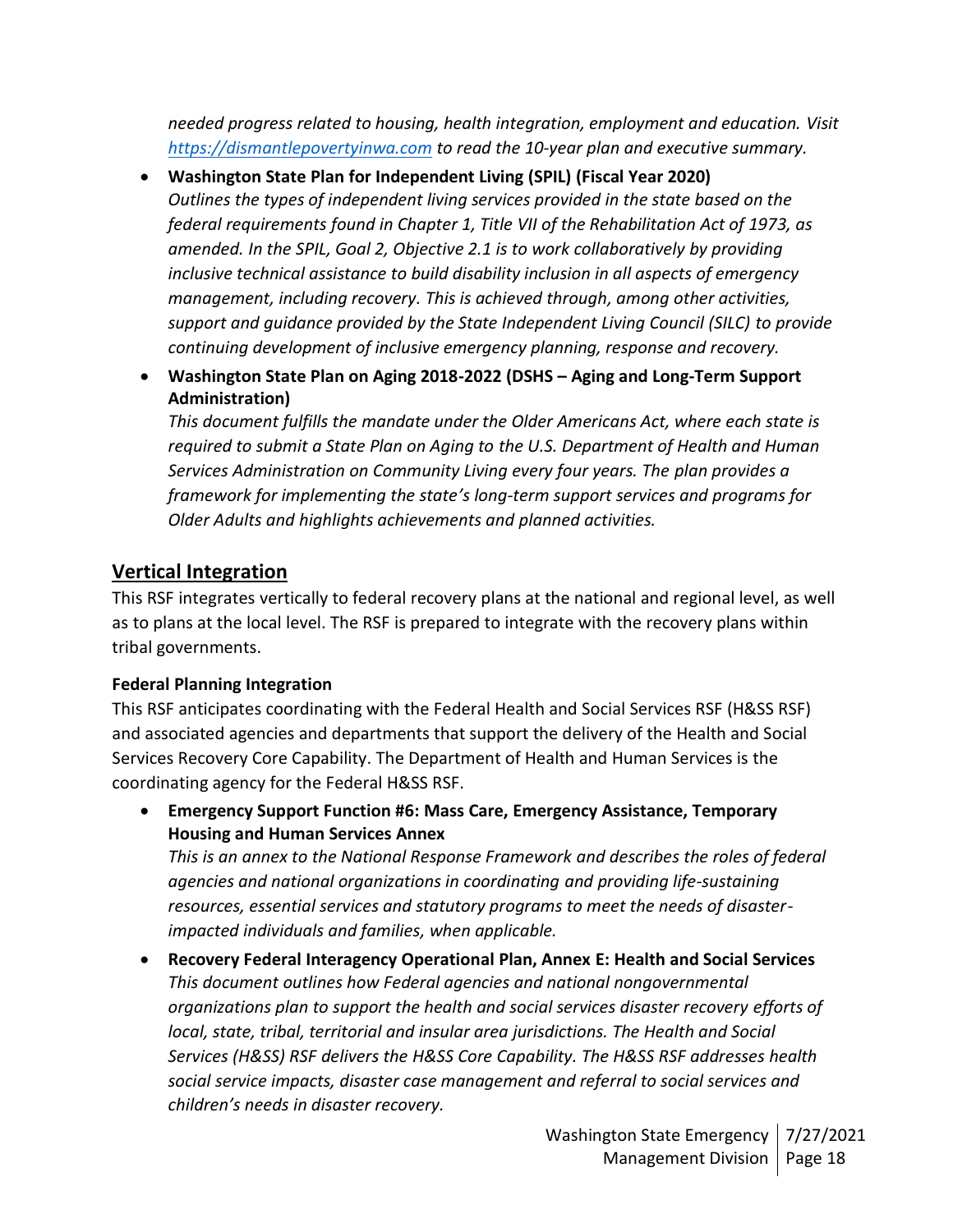#### **Local Planning Integration**

Local jurisdictions shall develop social services recovery plans commensurate with their emergency management requirements and needs. Local jurisdiction plans should complement state plans when feasible. Considerations for undertaking social services recovery planning include identifying existing social services organizations in the community and establishing partnerships. Conducting a social services gap analysis can help identify who in the community the emergency management should collaborate with in order to adequately address the recovery needs of the community following a disaster. Suggested partners include faith-based organizations, nonprofit organizations including community-based centers for independent living, VOAD, housing providers, school districts, public health offices and other social services outreach organizations and networks.



# **Information Collection, Analysis, and Dissemination**

#### **Information Collection**

Upon activation, the SS RSF gathers information from its participating members and other activated ESFs and RSFs at the state, local and federal levels, particularly ESF-6, ESF-8 and ESF-14 (or equivalent counterparts). Other sources of information include local and regional health and social services departments, associations, advocacy groups, community service organizations and other sources as necessary. The type of information collected is first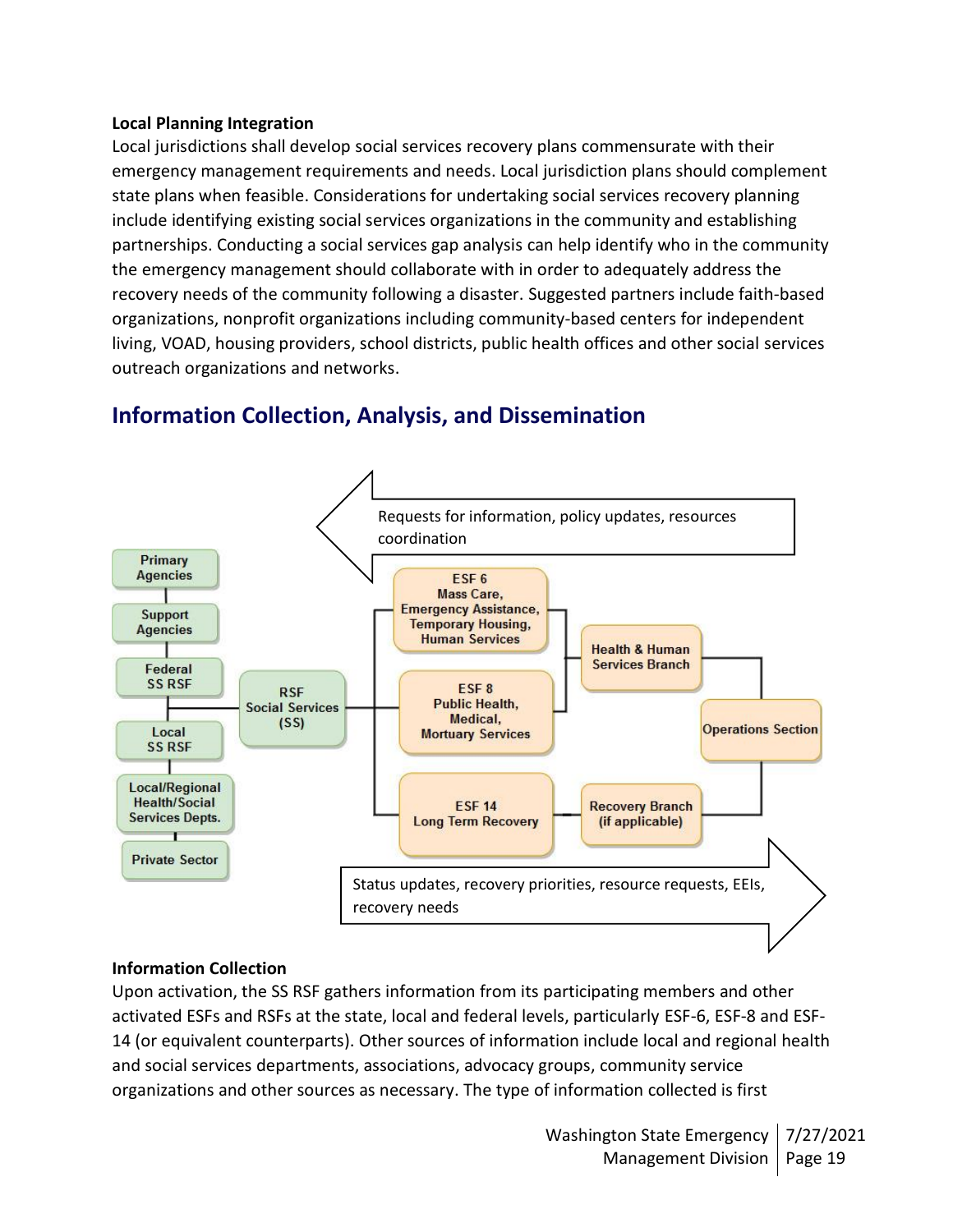determined by the SS RSF's Essential Elements of Information list but can be adjusted to fit the needs of the incident. Using available information, RSF entities provide social services impact assessment data, issues and resource requests (e.g. restricted access to food banks resulting in a request of food delivery capabilities) to inform the SS RSF and, if applicable, a recovery support strategy or plan.

State agencies use a variety of information management systems to conduct business and maintain situational awareness. DCYF uses the "FamLink" interface as a state automated child care welfare and case management system. The system links with DSHS' Automated Client Eligibility System (ACES) which is the main tool DSHS uses to manage clients and deliver their programs such as Temporary Assistance for Needy Families (TANF) and Basic Food Assistance. The ACES systems determine eligibility and benefits and provides management support and data sharing between agencies. Another source of information is the Adult Protective Services (APS) database, specifically the Tracking Incidents of Vulnerable Adults (TIVA). TIVA is used to document APS information and activities including allegations of abuse and neglect and contains a database for investigations and findings. The application also includes a case management notification function. TIVA interfaces with the Comprehensive Assessment Reporting Evaluation (CARE). CARE is the tool used by case managers to document a client's functional ability, determine eligibility for long-term care services, evaluate what and how much assistance a client receives and develop a plan of care.

The Washington Association of Sheriffs and Police Chiefs manages the Critical Incident Planning and Mapping System, or "Rapid Responder." School administrators, law enforcement, fire officials and other emergency responders use the Rapid Responder System to share critical information such as floor plans, school crisis plans, hazardous material inventories and staff contact lists during emergencies involving schools.

| <b>Entities Supporting Social Services Recovery</b> |                                                 |  |  |
|-----------------------------------------------------|-------------------------------------------------|--|--|
| Academic institutions                               | Local and tribal governments                    |  |  |
| <b>Adult Family Home Council</b>                    | Mental/behavioral health providers              |  |  |
| Animal services and agencies                        | National Association for the Education of Young |  |  |
|                                                     | Children (NAEYC)                                |  |  |
| Behavioral health organizations and networks        | National Association for Family Child Care      |  |  |
|                                                     | (NAFCC)                                         |  |  |
| <b>Catholic Charities</b>                           | National Child Care Association (NCCA)          |  |  |
| Child Care Aware of Washington                      | Regional services centers/DeafBlind Service     |  |  |
|                                                     | Center                                          |  |  |
| <b>Community Action Centers</b>                     | Religious institutions                          |  |  |
| <b>Community Action Partnerships</b>                | The Salvation Army                              |  |  |
| <b>Community Based Organizations (CBOs)</b>         | Trauma Recovery Network of Western              |  |  |
|                                                     | Washington                                      |  |  |

Below is a preliminary list of *potential* entities or types of entities supporting social services recovery before, during and/or after a disaster.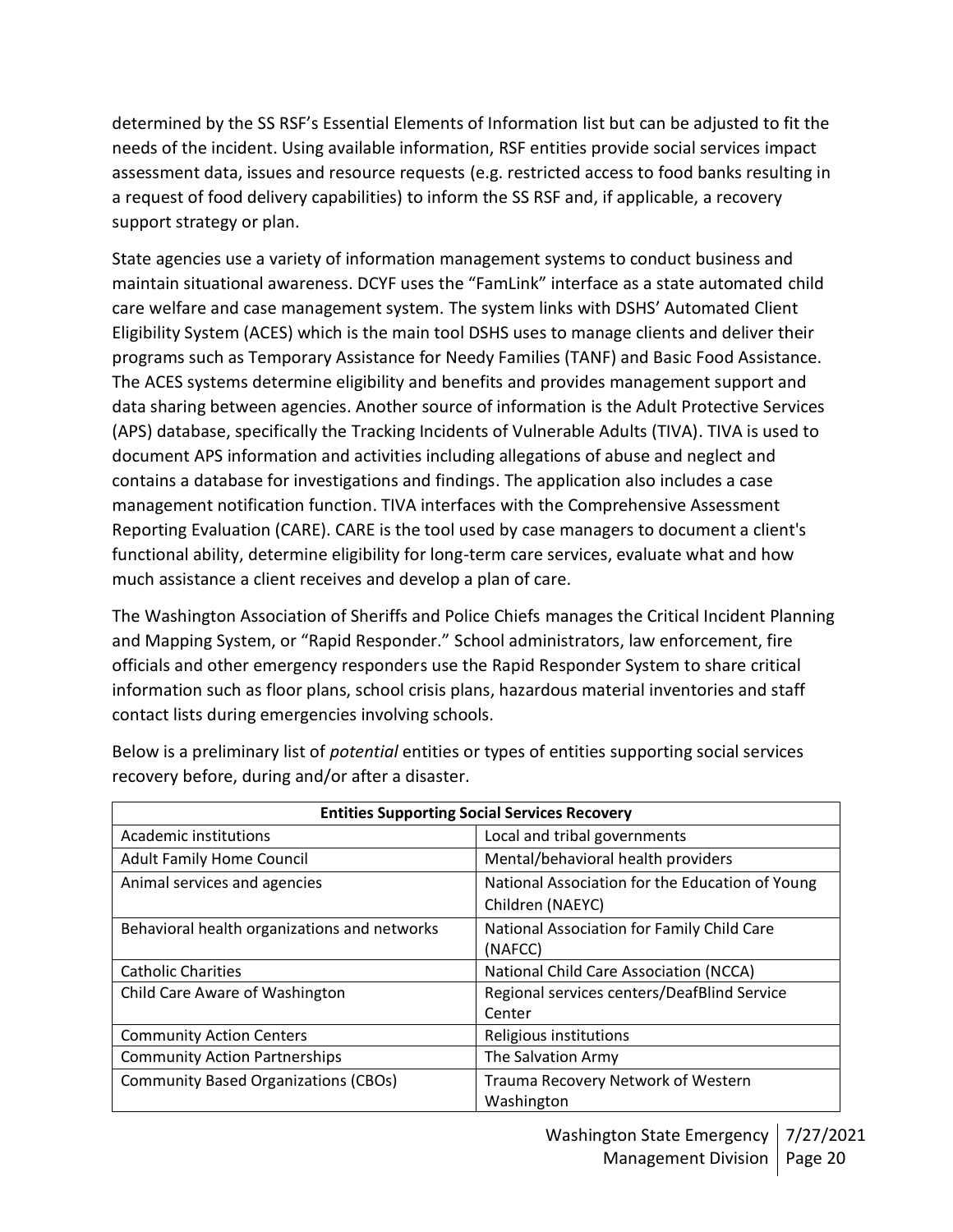| <b>Entities Supporting Social Services Recovery</b> |                                                  |  |  |
|-----------------------------------------------------|--------------------------------------------------|--|--|
| Community foundations                               | <b>United Methodists</b>                         |  |  |
| <b>Community Organizations Active in Disasters</b>  | United Way                                       |  |  |
| (COAD <sub>s</sub> )                                |                                                  |  |  |
| Community residential providers                     | Voluntary Organizations Active in Disasters      |  |  |
|                                                     | (VOADs)                                          |  |  |
| Community, social service, social justice, faith-   | Washington Association of Area Agencies on       |  |  |
| based and humanitarian organizations/coalitions     | Aging (W4A)                                      |  |  |
| Compass Health                                      | Washington Association for Community Health      |  |  |
|                                                     | (WACH)                                           |  |  |
| Continuum of care                                   | Washington Association of Sheriffs and Police    |  |  |
|                                                     | Chiefs                                           |  |  |
| <b>Emergency management</b>                         | Washington Health Care Access Alliance           |  |  |
| Faith-based organizations                           | <b>Washington Health Care Association (WHCA)</b> |  |  |
| Food banks                                          | Washington State Association of Head Start and   |  |  |
|                                                     | Early Childhood Education and Assistance         |  |  |
|                                                     | Program (ECEAP)                                  |  |  |
| Homeless shelters & homeless resource centers       | Washington State Council on Aging (SCOA)         |  |  |
| Housing authorities and housing providers           | Washington State Independent Living Council      |  |  |
|                                                     | (WASILC) and Centers for Independent Living      |  |  |
| Leading Age Washington                              | Washington 211                                   |  |  |

**Essential Elements of Information (EEIs):** The following categories are a baseline list of essential social services recovery elements for information collection. They may not include all relevant EEIs as the impact of a given disaster often requires unique information needs.

| <b>Essential Elements of Information</b>                                                                                                                                                                                                                                                                                  |                                                                                                                                                                                                                                                                                                       |  |  |
|---------------------------------------------------------------------------------------------------------------------------------------------------------------------------------------------------------------------------------------------------------------------------------------------------------------------------|-------------------------------------------------------------------------------------------------------------------------------------------------------------------------------------------------------------------------------------------------------------------------------------------------------|--|--|
| <b>Social Services Recovery</b>                                                                                                                                                                                                                                                                                           |                                                                                                                                                                                                                                                                                                       |  |  |
| <b>Element</b>                                                                                                                                                                                                                                                                                                            | <b>Description</b>                                                                                                                                                                                                                                                                                    |  |  |
| <b>Social Services Facilities</b><br>Assisted living centers<br>Adult family homes<br>Adult residential care<br>Community congregate care<br>Child care centers<br><b>Educational facilities</b><br>Head start centers<br>Homeless shelters<br><b>Nursing homes</b><br>Residential habilitation centers<br>Senior centers | Status of facilities (structural, functional,<br>$\bullet$<br>operational impacts)<br>Approximate restoration timelines<br>Social services facility needs<br>Number of impacted individuals<br>$\bullet$<br>Accessibility to social services including<br>$\bullet$<br>transportation service options |  |  |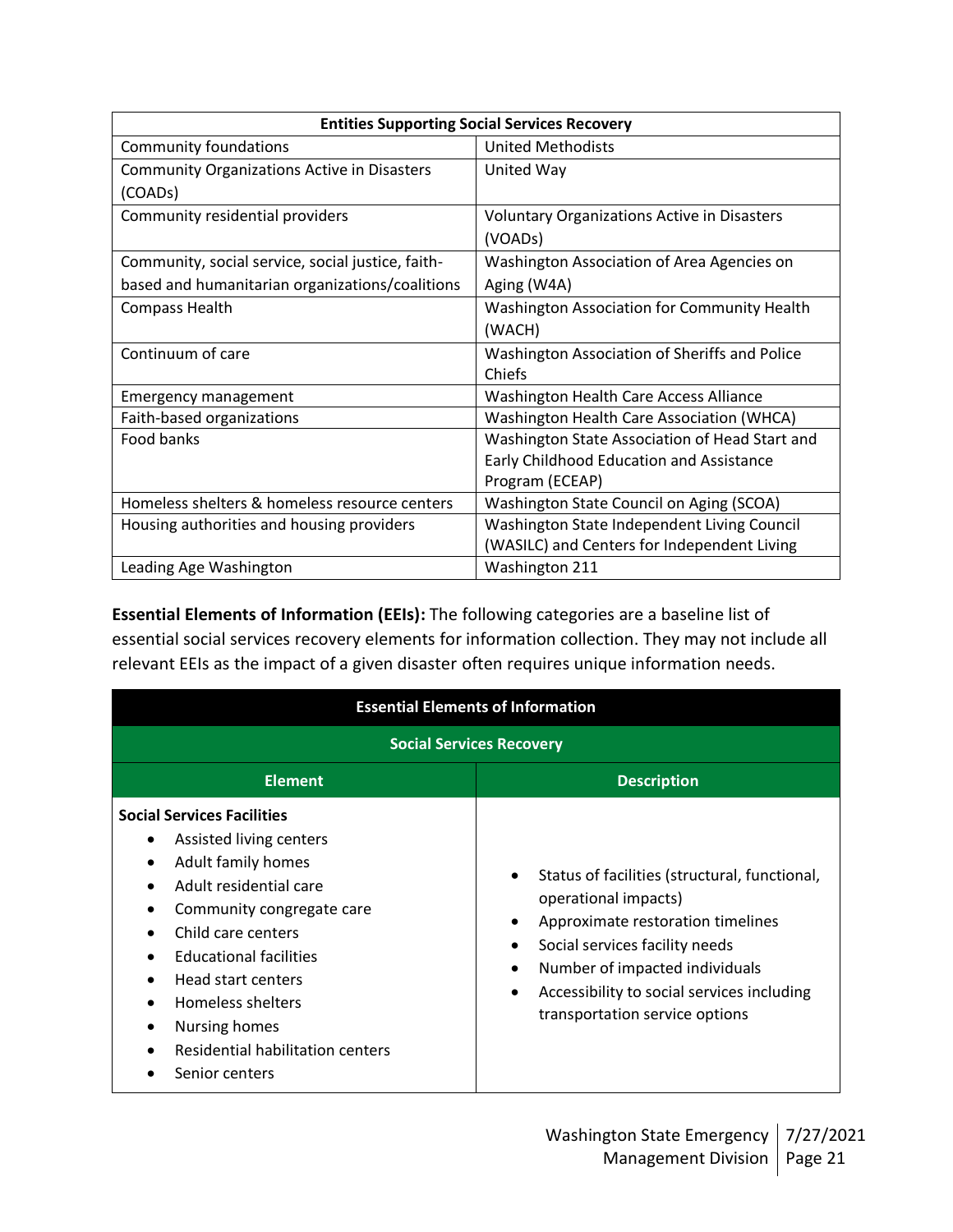| <b>Essential Elements of Information</b>                                                                                                                                                                                                                                                                                                                                                                                                                                                                       |                                                                                                                                                                                                                                                                                                                                                                                                                                                                                                                                                                                                                                                                                                                                                                                                                                                                                                                                                                                                                                                                                                                                                                                                                                                                                                                                                                     |  |  |
|----------------------------------------------------------------------------------------------------------------------------------------------------------------------------------------------------------------------------------------------------------------------------------------------------------------------------------------------------------------------------------------------------------------------------------------------------------------------------------------------------------------|---------------------------------------------------------------------------------------------------------------------------------------------------------------------------------------------------------------------------------------------------------------------------------------------------------------------------------------------------------------------------------------------------------------------------------------------------------------------------------------------------------------------------------------------------------------------------------------------------------------------------------------------------------------------------------------------------------------------------------------------------------------------------------------------------------------------------------------------------------------------------------------------------------------------------------------------------------------------------------------------------------------------------------------------------------------------------------------------------------------------------------------------------------------------------------------------------------------------------------------------------------------------------------------------------------------------------------------------------------------------|--|--|
| <b>Social Services Recovery</b>                                                                                                                                                                                                                                                                                                                                                                                                                                                                                |                                                                                                                                                                                                                                                                                                                                                                                                                                                                                                                                                                                                                                                                                                                                                                                                                                                                                                                                                                                                                                                                                                                                                                                                                                                                                                                                                                     |  |  |
| <b>Element</b>                                                                                                                                                                                                                                                                                                                                                                                                                                                                                                 | <b>Description</b>                                                                                                                                                                                                                                                                                                                                                                                                                                                                                                                                                                                                                                                                                                                                                                                                                                                                                                                                                                                                                                                                                                                                                                                                                                                                                                                                                  |  |  |
| <b>Social Services Programs</b><br>Child development and child support<br>Domestic violence<br>Drug treatment<br>Economic security<br>Food, cash, medical and housing<br>$\circ$<br>assistance<br>Family support<br>Foster care<br>Long-term care for adults<br>(including in-home care cases)<br>Private duty nursing<br>٠<br>Psychiatric care<br>Vocational rehabilitation programs for<br>individuals with disabilities<br><b>Mass Care Information</b><br>Shelter<br>Food and water<br>Human service needs | Status of programs<br>(operational/impacted)<br>Increase in services demand<br>$\bullet$<br>Surge capacity to meet new demand<br>٠<br>Identification of disaster-related social<br>$\bullet$<br>services deficits<br>Supporting and linking services (e.g.,<br>$\bullet$<br>referral services, case workers)<br>Communication Assistance (e.g.,<br>٠<br>interpreters, translators, CART providers,<br>bilingual advocates), assistive learning<br>devices and other technologies, as well as<br>identified best practices<br>Case management network capacity<br>Shelters opened & occupancies<br>$\bullet$<br>Educational and daycare facility impacts<br>$\bullet$<br>(structural, functional, operational)<br>Health care organizational impacts<br>$\bullet$<br>Impact on people with disabilities and<br>other access and functional needs<br>(physical, mental, cognitive, or sensory<br>medical conditions or disabilities, children<br>and older adults, geographically or<br>culturally isolated communities, language<br>and literacy barriers, etc.)<br>Impacts to displaced populations<br>Mental health care network capacity<br>Substance abuse access/risks<br>Demographic data on pre-homeless<br>$\bullet$<br>population (e.g. "Point in Time" Counts)<br>Infrastructure system impacts (to<br>$\bullet$<br>determine possible extent of mass care |  |  |
| <b>Community Resources</b><br>Child care services<br>Donations                                                                                                                                                                                                                                                                                                                                                                                                                                                 | needs)<br>Health and Social Services organizations<br>and networks                                                                                                                                                                                                                                                                                                                                                                                                                                                                                                                                                                                                                                                                                                                                                                                                                                                                                                                                                                                                                                                                                                                                                                                                                                                                                                  |  |  |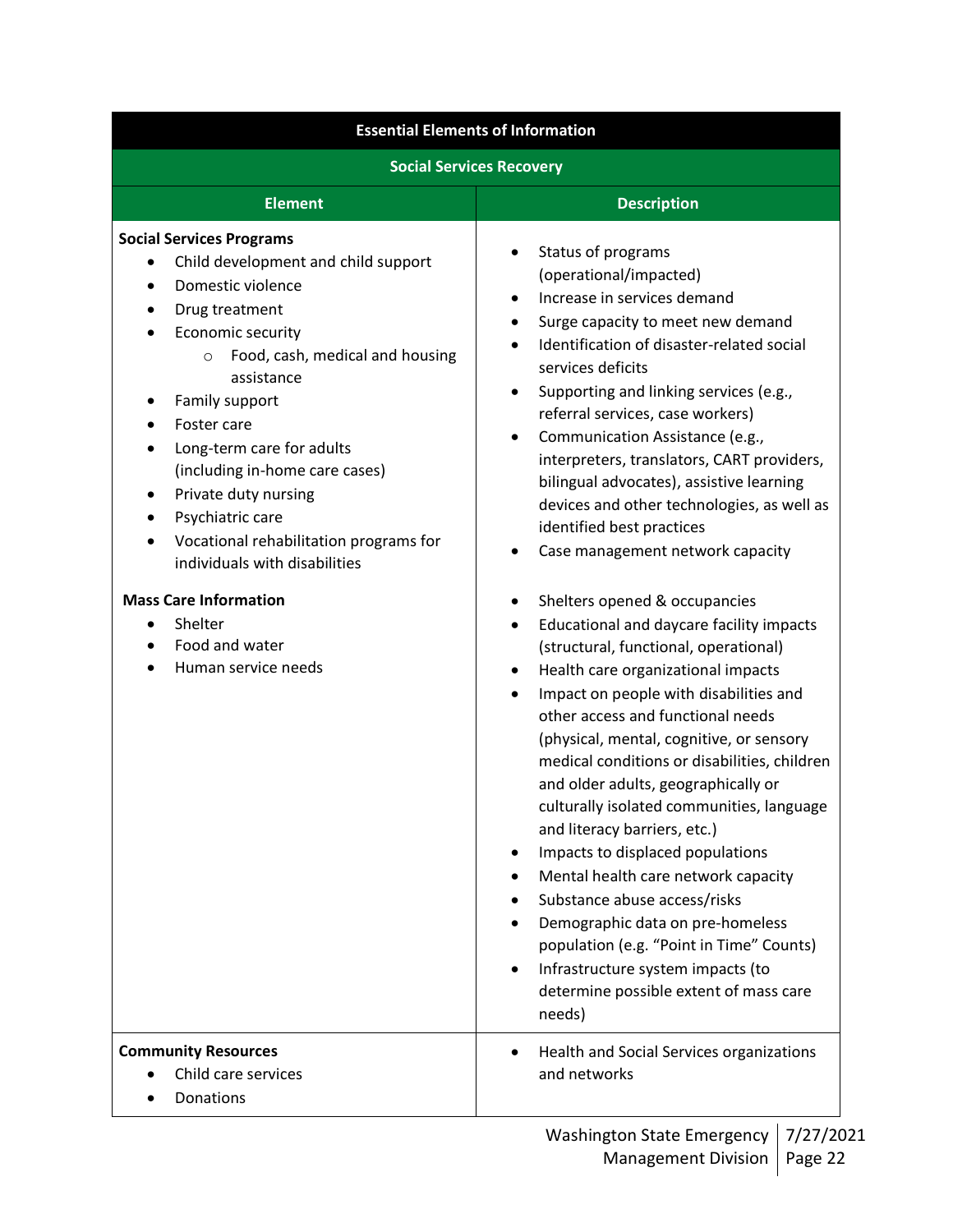| <b>Essential Elements of Information</b>                                   |                                                                                                                                                                                                                                                                |  |  |
|----------------------------------------------------------------------------|----------------------------------------------------------------------------------------------------------------------------------------------------------------------------------------------------------------------------------------------------------------|--|--|
| <b>Social Services Recovery</b>                                            |                                                                                                                                                                                                                                                                |  |  |
| <b>Element</b>                                                             | <b>Description</b>                                                                                                                                                                                                                                             |  |  |
| Volunteers<br>Assistance centers<br>Food banks, shelters, support services | Financial assistance programs and<br>$\bullet$<br>services<br>Availability of and demand for<br>$\bullet$<br>unemployment insurance benefits<br>Housing availability<br>٠<br>Hours of operation for community<br>٠<br>resources and other accessibility issues |  |  |

### **Information Analysis**

Information gathered is applied to developing, maintaining and sharing a common operating picture concerning social services impacts. The data collected supports the immediate restoration of health and social services in the impacted region. The data also assists in the determination of the intermediate and long-term social services recovery needs of the impacted region. Collected recovery information supports the SEOC Planning section documents including the Incident Action Plan, Situational Reports and the response to recovery transitional plan. The information also supports decision-makers within the SEOC, JFO, or alternate setting and helps maintain a clear understanding of the current and anticipated resource request needs.

#### **Information Dissemination**

The Operations Section Chief (or Recovery Branch Director if activated) disseminates information using the SEOC web-based incident management software for Emergency Operations Centers (WebEOC), or best available system as allowed under the circumstances. As the incident progresses and SEOC activity diminishes, alternative methods of information dissemination outside WebEOC may be used. The JFO, if activated, acts as a primary location for information dissemination regarding intermediate and long-term recovery activities in the state.

# **Responsibilities**

The table below outlines the responsibilities of entities in support of social services recovery as part of the Health and Social Services Core Capability. These actions are tied to executing the Critical Tasks noted in the "Concept of Operations" section which support the primary and support Core Capabilities listed in the "Purpose" section. The Critical Task I.D. identifies the specific Critical Task that the entity's action addresses. Multiple entities can perform the same action and an action can address more than one Critical Task.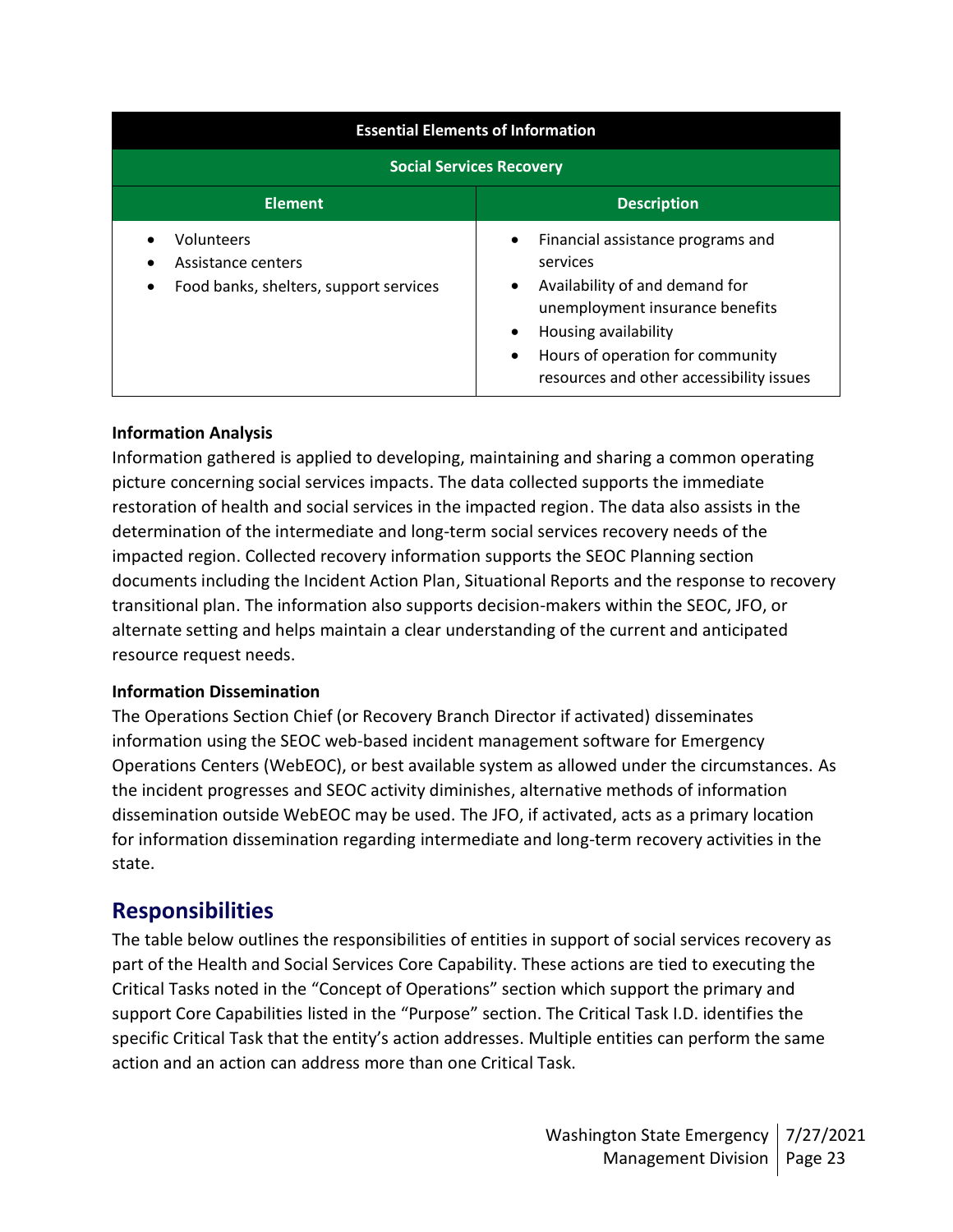| <b>Recovery Mission Area</b> |                                          |                                                                                                                                                                                                                                                                                                                                                |                                                                                                                                        |  |
|------------------------------|------------------------------------------|------------------------------------------------------------------------------------------------------------------------------------------------------------------------------------------------------------------------------------------------------------------------------------------------------------------------------------------------|----------------------------------------------------------------------------------------------------------------------------------------|--|
| <b>Core Capability</b>       | <b>Critical</b><br>Task I.D.             | <b>Activity/Action</b>                                                                                                                                                                                                                                                                                                                         | <b>Entity(s) Name</b>                                                                                                                  |  |
|                              | 3                                        | Administer the Individual Assistance and Other Needs<br>Assistance Programs, with the exception of the Crisis<br>Counseling Program - Regular Services Program and the<br>Disaster Supplemental Nutrition Assistance Program,<br>when authorized under a major disaster declaration<br>with full consideration to access and functional needs. | Emergency<br>Management<br>Division (EMD)                                                                                              |  |
|                              | 3, 4                                     | Restore and improve public health and medical systems<br>to promote the resilience, health (including behavioral<br>health), independence and well-being of the Whole<br>Community.                                                                                                                                                            | Dept. of Health<br>(DOH), Dept. of<br>Social and<br><b>Health Services</b><br>(DSHS), Health<br>Care Authority<br>(HCA)                |  |
| <b>Health &amp; Social</b>   | 2, 3<br>the immediate needs of children. | Participate in any state or federal task force to address                                                                                                                                                                                                                                                                                      | Dept. of<br>Children, Youth<br>and Families<br>(DCYF), DSHS,<br>DOH, Office of<br>Superintendent<br>of Public<br>Instruction<br>(OSPI) |  |
| <b>Services</b>              | 3                                        | Administer the Crisis Counseling Assistance and Training<br>Program, when authorized under a major disaster<br>declaration and if requested by a county or tribe.                                                                                                                                                                              | <b>HCA</b>                                                                                                                             |  |
|                              | $\overline{2}$                           | Serve as a resource for coordinating accessible<br>transportation through the Medicaid Transportation<br>Brokerage Services providers.                                                                                                                                                                                                         |                                                                                                                                        |  |
|                              | 1, 2                                     | Determine disaster impacts on clients within residential<br>care services for which DSHS is responsible (adult family<br>homes, assisted living facilities, nursing facilities,<br>intermediate care facilities for individuals with<br>intellectual disabilities and individuals receiving in-home<br>care or behavioral support).            | <b>DSHS</b>                                                                                                                            |  |
|                              | $\mathbf{1}$                             | Support the recovery of people with disabilities and<br>other access and functional needs through partnerships<br>with specialized organizations.                                                                                                                                                                                              | DOH, DSHS,<br>WA State<br>Independent<br>Living Council<br>(WASILC)                                                                    |  |
|                              | 3, 4                                     | Support the recovery of individuals 18 and older defined<br>as aged (65+), blind or disabled through partnerships<br>with specialized organizations and coordinate with<br>Centers for Medicare and Medicaid Services,<br>community partners and stakeholders.                                                                                 | Aging and<br>Long-Term<br>Support<br>Administration<br>(ALTSA-DSHS)                                                                    |  |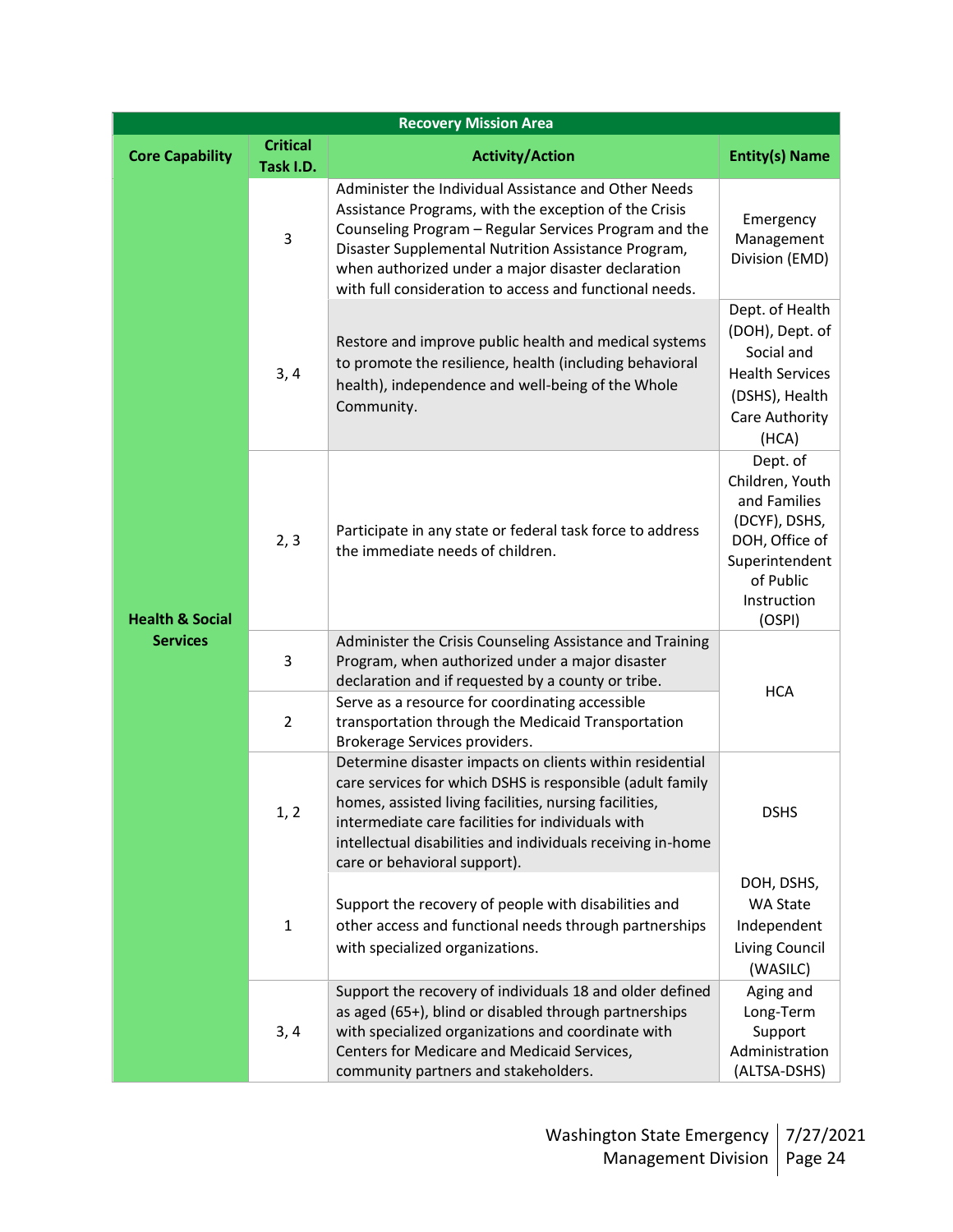| <b>Recovery Mission Area</b>                  |                              |                                                                                                                                                                                                                                                                                                                                                                                      |                                                                      |
|-----------------------------------------------|------------------------------|--------------------------------------------------------------------------------------------------------------------------------------------------------------------------------------------------------------------------------------------------------------------------------------------------------------------------------------------------------------------------------------|----------------------------------------------------------------------|
| <b>Core Capability</b>                        | <b>Critical</b><br>Task I.D. | <b>Activity/Action</b>                                                                                                                                                                                                                                                                                                                                                               | <b>Entity(s) Name</b>                                                |
|                                               | $\overline{2}$               | Work with facilities (adult family homes, assisted living<br>facilities, skilled nursing facilities, enhanced services<br>facilities, etc.) and specialized organizations to identify<br>resources in the area such as caregiver resources and<br>long-term care services and provide assistance (e.g.,<br>resources) and outreach to impacted clientele.                            |                                                                      |
|                                               | 1                            | Perform case management and outreach to contracted<br>providers and active clients that are located in the<br>disaster area. Offer additional services available for<br>relocation if needed and in coordination with<br>community partners.                                                                                                                                         | ALTSA-DSHS<br>Office of the<br>Deaf and Hard<br>of Hearing<br>(ODHH) |
|                                               | 1, 3                         | Coordinate the provision of child care for disaster<br>survivors with licensed child care facilities.                                                                                                                                                                                                                                                                                |                                                                      |
|                                               | $\mathbf{1}$                 | Contact licensed foster homes to perform status check<br>on children in the state's care and relocate when<br>necessary.                                                                                                                                                                                                                                                             | <b>DCYF</b>                                                          |
| <b>Health &amp; Social</b><br><b>Services</b> | $\mathbf{1}$                 | Contact juvenile rehabilitation and community facilities<br>to perform status check on kids under the state's care.                                                                                                                                                                                                                                                                  |                                                                      |
|                                               | 2, 3                         | Identify or provide technical expertise related to the<br>assessment of health and medical needs of shelter<br>occupants.                                                                                                                                                                                                                                                            |                                                                      |
|                                               | 3                            | Work with Community Action Councils (CAC) to make<br>sure they have flexibility to use their funds to provide<br>services to survivors such as job counseling, Community<br>Service Block Grant, housing and emergency assistance.<br>(Note: CACs ultimately decide how to allocate their<br>funds, not the state).                                                                  | Dept. of<br>Commerce<br>(COM)                                        |
|                                               | 3                            | Assist all clients in identifying their disaster-related<br>health needs, including individuals with access and<br>functional needs and those with disabilities.                                                                                                                                                                                                                     |                                                                      |
|                                               | $\mathbf{1}$                 | Remain vigilant to health trends, for example individuals<br>with rashes, multiple insect bites, complaints of<br>diarrheal illness, or concerns for children's health or<br>mental health. Report trends to Disaster Health Services<br>Leads who then bring the trends to the disaster<br>operation's leadership and to the local, territorial or<br>state public health agencies. | American Red<br>Cross (ARC)                                          |
|                                               | 3                            | Provide individual client services through client<br>casework and recovery planning assistance for people<br>with disaster-related needs, with particular attention to<br>those who have experienced significant damage or loss<br>of their homes with full consideration to their access<br>and functional needs.                                                                   |                                                                      |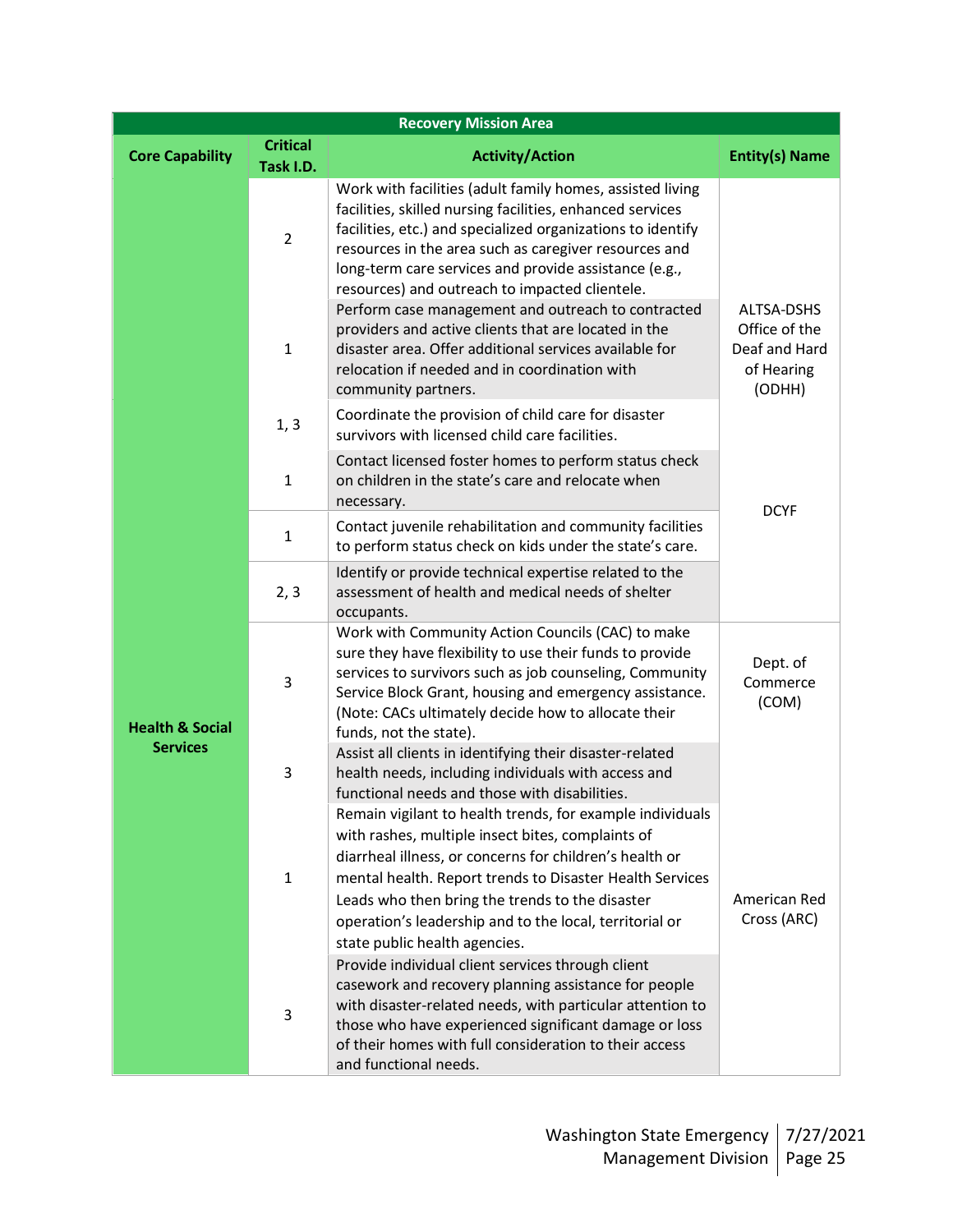| <b>Recovery Mission Area</b>              |                              |                                                                                                                                                                                                                                                                                                                     |                                                                           |  |
|-------------------------------------------|------------------------------|---------------------------------------------------------------------------------------------------------------------------------------------------------------------------------------------------------------------------------------------------------------------------------------------------------------------|---------------------------------------------------------------------------|--|
| <b>Core Capability</b>                    | <b>Critical</b><br>Task I.D. | <b>Activity/Action</b>                                                                                                                                                                                                                                                                                              | <b>Entity(s) Name</b>                                                     |  |
|                                           | 3                            | Provide teams of trained AmeriCorps members and/or<br>volunteers to deliver the Citizen Corps Program and<br>provide support to impacted communities.                                                                                                                                                               | Office of<br>Financial<br>Management<br>(OFM) - Serve<br>Washington       |  |
|                                           | 1, 2, 4                      | Provide Disaster Case Management services without<br>discrimination.                                                                                                                                                                                                                                                | The Salvation<br>Army (TSA)                                               |  |
|                                           | $\overline{2}$               | Provide spiritual comfort and emotional support upon<br>request to survivors and emergency workers coping<br>with the stress of a disaster without discrimination.                                                                                                                                                  |                                                                           |  |
|                                           | $\mathbf{1}$                 | Coordinate the provision of child care for disaster<br>survivors with licensed child care facilities.                                                                                                                                                                                                               | <b>DCYF</b>                                                               |  |
| <b>Operational</b><br><b>Coordination</b> | $\mathbf{1}$                 | Work with Community Action Councils (CAC) to make<br>sure they have flexibility to use their funds to provide<br>services to survivors such as job counseling, Community<br>Service Block Grant, housing and emergency assistance.<br>(Note: CACs ultimately decide how to allocate their<br>funds, not the state). | COM                                                                       |  |
|                                           | $\mathbf{1}$                 | Coordinate and communicate with government<br>agencies and other organizations that provide services<br>to disaster survivors and support the community<br>recovery efforts.                                                                                                                                        | All RSF                                                                   |  |
|                                           | $\mathbf{1}$                 | Bring organizations together and enable them to<br>understand each other and work together during<br>recovery to provide coordination and limit the<br>likelihood of duplication of effort.                                                                                                                         | <b>WA Voluntary</b><br>Organizations<br>Active in<br>Disaster<br>(WAVOAD) |  |
|                                           | $\mathbf{1}$                 | Coordinate with human services to activate<br>Memorandums of Understanding (MOUs) with external<br>partners in support of donations management, if state<br>resistance is requested.                                                                                                                                | Dept. of<br>Enterprise<br>Services                                        |  |
|                                           | $\mathbf{1}$                 | Participate in any state or federal task force to address<br>the immediate needs of children.                                                                                                                                                                                                                       | DCYF, DSHS,<br>DOH, OSPI                                                  |  |
|                                           | $\mathbf{1}$                 | Provide teams of trained AmeriCorps members and/or<br>volunteers to deliver the Citizen Corps Program and<br>provide support to impacted communities.                                                                                                                                                               | OFM - Serve<br>Washington                                                 |  |
| <b>Public</b>                             | $\mathbf{1}$                 | Serve as a resource for coordinating accessible<br>transportation through the Medicaid Transportation<br>Brokerage Services providers.                                                                                                                                                                              | <b>HCA</b>                                                                |  |
| <b>Information and</b><br><b>Warning</b>  | $\mathbf{1}$                 | Serve as a resource for coordinating accessible<br>transportation through the Medicaid Transportation<br>Brokerage Services providers.                                                                                                                                                                              | <b>HCA</b>                                                                |  |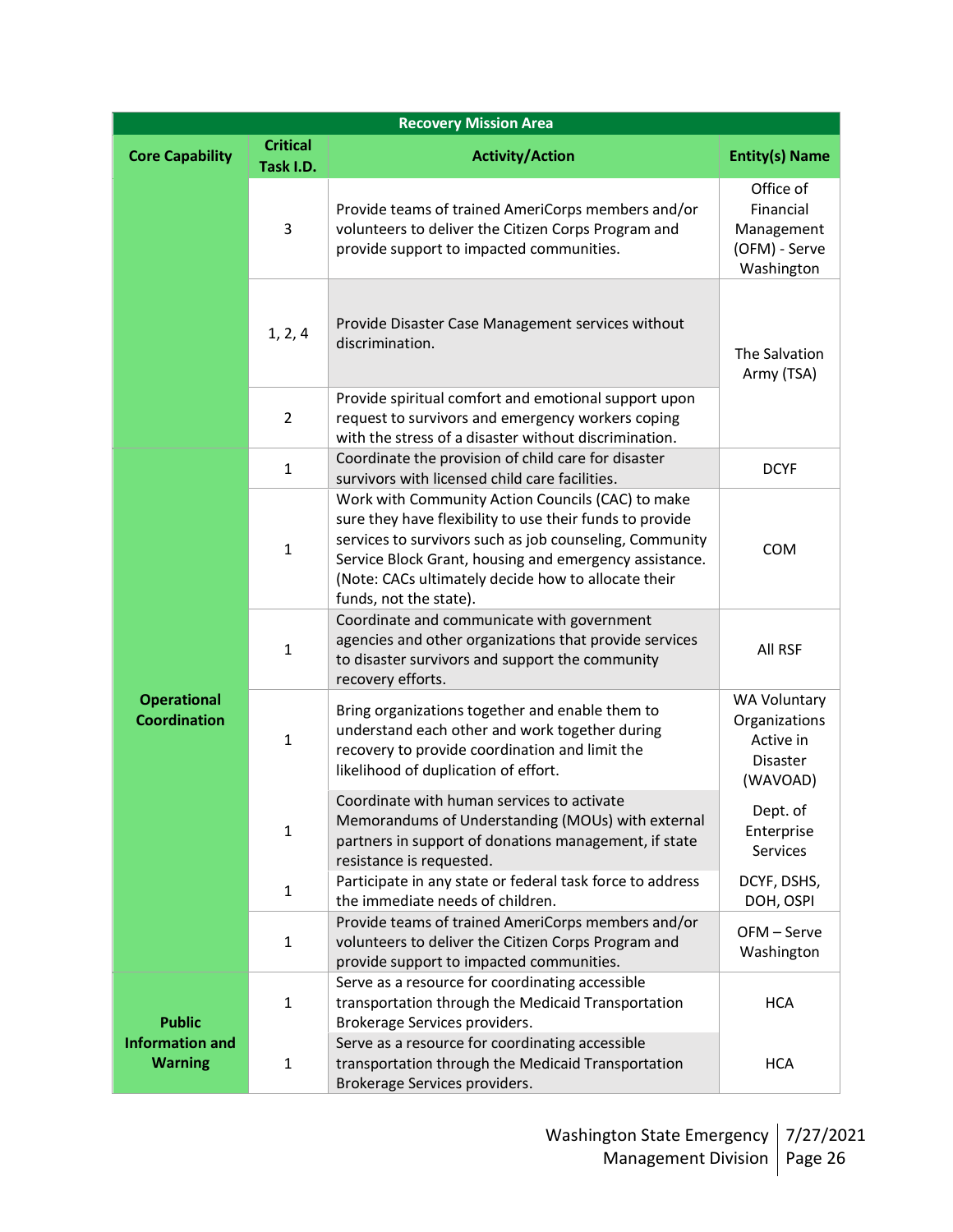| <b>Recovery Mission Area</b>                              |                              |                                                                                                                                                                                                                                                                                                                      |                             |  |
|-----------------------------------------------------------|------------------------------|----------------------------------------------------------------------------------------------------------------------------------------------------------------------------------------------------------------------------------------------------------------------------------------------------------------------|-----------------------------|--|
| <b>Core Capability</b>                                    | <b>Critical</b><br>Task I.D. | <b>Activity/Action</b>                                                                                                                                                                                                                                                                                               | <b>Entity(s) Name</b>       |  |
| <b>Public</b><br><b>Information and</b><br><b>Warning</b> | $\mathbf{1}$                 | Serve as a resource for non-English language<br>translation, interpretation and captioning contracts.                                                                                                                                                                                                                | HCA, ODHH,<br><b>EMD</b>    |  |
|                                                           | $\mathbf{1}$                 | Send recovery-related public-information messaging<br>communications to providers, facilities and staff.<br>Consult with Centers for Medicare and Medicaid<br>Services (CMS) for guidance on nursing home closures.<br>Inform ALTSA HQ, DSHS ECC and communications team<br>with locations affected by the disaster. | ALTSA-DSHS,<br>ODHH, WASILC |  |
|                                                           | $\overline{2}$               | Work with DSHS ECC on identification of resources<br>available, monitor that resident and client needs are<br>being met, outreach to contracted providers and active<br>clients located in the disaster area and offer additional<br>services available for relocation if needed.                                    | ALTSA-DSHS,<br>ODHH, WASILC |  |
|                                                           | $\overline{2}$               | When TSA DCM deploys, disseminate information<br>regarding available recovery assistance programs to the<br>requesting jurisdiction.                                                                                                                                                                                 | <b>TSA</b>                  |  |
|                                                           | $\overline{2}$               | Provide individual client services through client<br>casework and recovery planning assistance for people<br>with disaster-related needs, with particular attention to<br>those who have experienced significant damage or loss<br>of their homes with full consideration to their access<br>and functional needs.   | <b>ARC</b>                  |  |
|                                                           | 1,2                          | Distribute educational materials to clients to assist with<br>maintaining their health while recovering from the<br>disaster.                                                                                                                                                                                        |                             |  |
|                                                           | 1, 2                         | Support Disaster Recovery Centers (DRCs), Multi-Agency<br>Resource Centers (MARCs), or community recovery<br>events through the coordination of resources and<br>program delivery, when possible.                                                                                                                    | All RSF                     |  |

# **Resource Requirements**

#### **Micro-level**

The Social Services RSF needs to maintain communication with the recovery coordinator lead in the SEOC . Therefore, at a minimum, the recovery coordinator lead must be able to maintain communications with the SEOC to coordinate social service needs to the RSF members. The Logistics sections provides the necessary resources for state agencies to deploy from SEOC, when applicable. Depending on the disaster, the SS RSF may require a physical space on the SEOC floor to conduct recovery activities under the Recovery Branch structure. This space includes relevant office resources, information and communication technologies and supporting personnel resources. As the response activities diminish in the SEOC, an alternate location, such as the JFO, may be selected to conduct long-term recovery actions.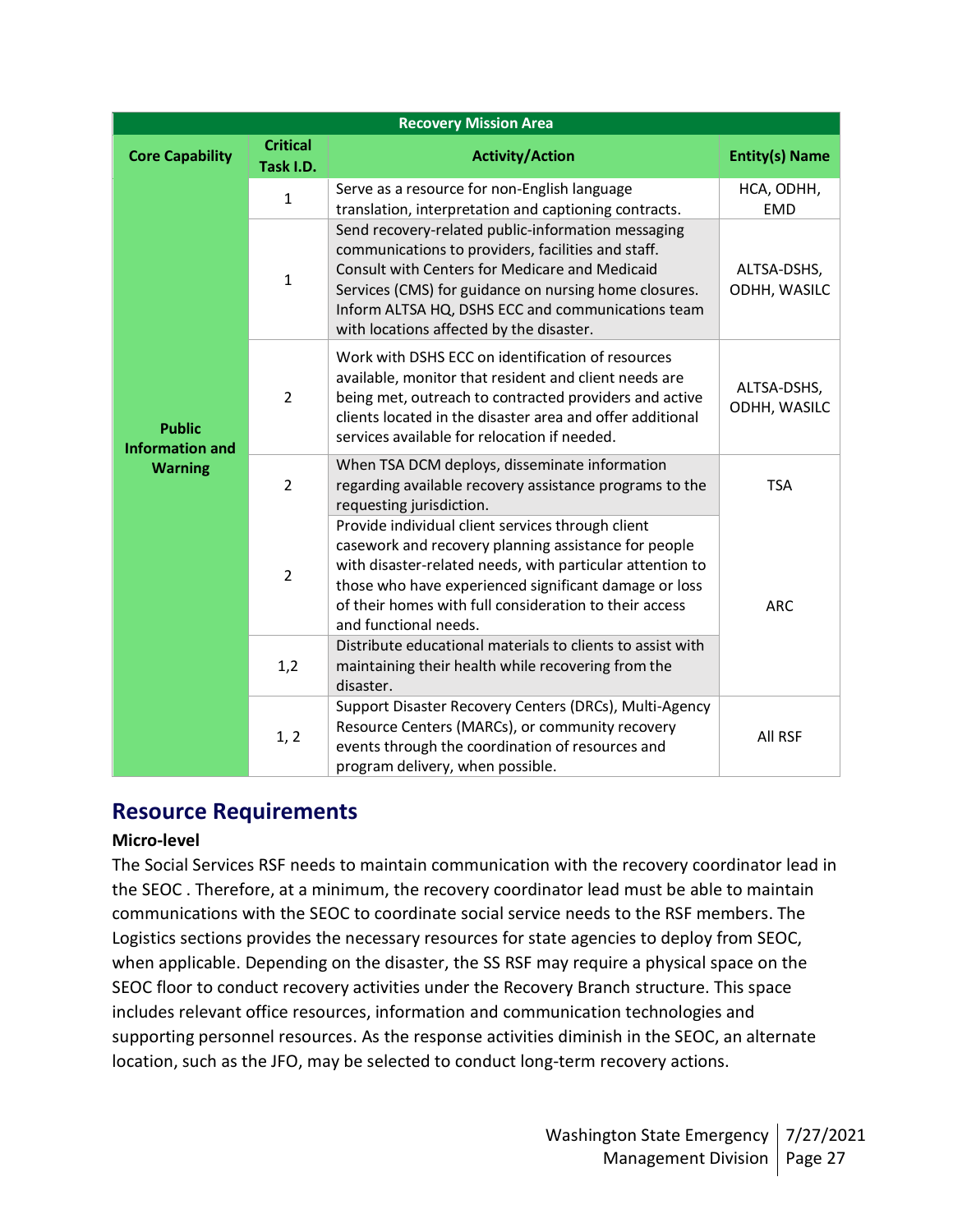#### **Recommended Training**

- ICS 100, 200, 700 *(required for all SEOC personnel)*
- IS-800.b National Response Framework An Introduction (required for all SEOC personnel)
- IS-2900 National Disaster Recovery Framework (NDRF) Overview
- IS-2905 Coordinating Health and Social Services Recovery

#### **Macro-level**

The Social Services RSF needs to maintain communication with stakeholders statewide. This includes communication and information sharing with federal and local Social Services RSF (or equivalent function), community-based organizations, local health jurisdictions, emergency partners, nonprofit associations, faith-based organizations, community action councils, coalitions and advocacy groups and other social services organizations. When sharing information among partners, the SS RSF must exercise caution to maintain the confidentiality and security of protected health information in accordance with the Health Insurance Portability and Accountability Act of 1996 (HIPAA). The SEOC establishes communication channels and information sharing via WebEOC or through alternative means.

# **References and Supporting Guidance**

## **American Planning Association PAS Report 576, Planning for Post-Disaster Recovery: Next Generation**

*This is a resource outlining key recovery concepts and guides recovery planning at the state and local level.*

#### **Developmental Disabilities Administration Guiding Values (DSHS)**

*The 2016 DDA Guiding Values document provides guiding principles for all DDA services and supports. The document was developed with a diverse audience including advocates, staff, families, residential service providers and employment providers.*

### **Disaster Case Management Guidelines, National Voluntary Organizations Active in Disaster (NVOAD)**

*This is document provides an overview of disaster case management. The document also provides guidance on the process for initiating disaster case management from initial outreach, screening and intake to closure, and discusses the connection to disaster casework.*

#### **FEMA National Disaster Recovery Framework (NDRF)**

*Provides a framework for how the federal government organizes for recovery. The framework introduces basic recovery concepts such as recovery support functions and identifies key considerations in each recovery area.*

## **FEMA National Response Framework (NRF)**

*Contains guiding principles for domestic response partners to prepare for and provide a unified response to disasters and emergencies.*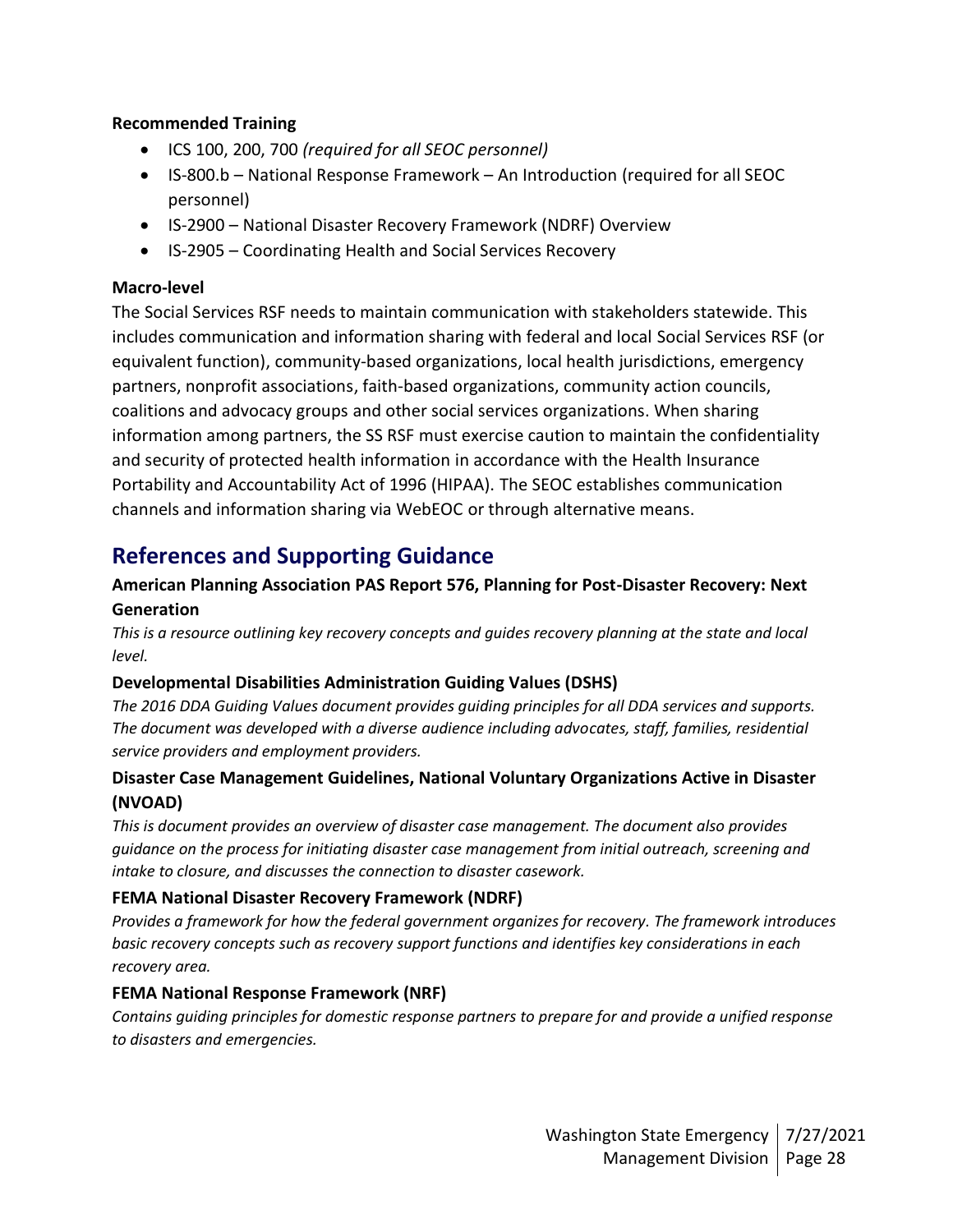#### **Guide for Developing High-Quality School Emergency Operations Plans (2013)**

*This guide was developed by the U.S. Department of Education in coordination with a number of other federal agencies to introduce the principles of school emergency management planning, provide guidance for developing and implementing a school Emergency Operations Plan and align school planning with state and federal emergency management planning efforts.* 

### **Healthy, Resilient, and Sustainable Communities After Disasters: Strategies, Opportunities, and Planning for Recovery (2015)**

*Committee on Post-Disaster Recovery of a Community's Public Health, Medical, and Social Services, Board on Health Sciences Policy - Institute of Medicine contributed to this report which includes recovery planning guidance and best practices pertaining to health and social services recovery.*

**National Mass Care Strategy, A Roadmap for the National Mass Care Service Delivery System** *Developed in 2012 by dozens of agencies and organizations involved in mass care operations, this document provides recommended actions and strategic goals related to the delivery of mass care services. Mass care services support survivors in their transition from response to recovery.*

#### **Readiness and Emergency Management for Schools Technical Assistance (REMS TA) Center**

*The U.S. Department of Education, Office of Safe and Supportive Schools administers the REMS Technical Assistance Center. The REMS TA Center offers trainings, guidance, resources and tools for schools, school districts, institutions of higher education and community partners.*

#### **Washington Restoration Framework (WRF)**

*This RSF is a functional recovery operational plan supporting the WRF. The WRF is an interagency framework that provides direction across all organizations within state government concerned with the Recovery Mission Area, including the Health and Social Services Recovery Core Capability. The WRF can activate at distinct levels to mobilize resources in support of local or regional disasters or activate fully in support of catastrophic disasters.*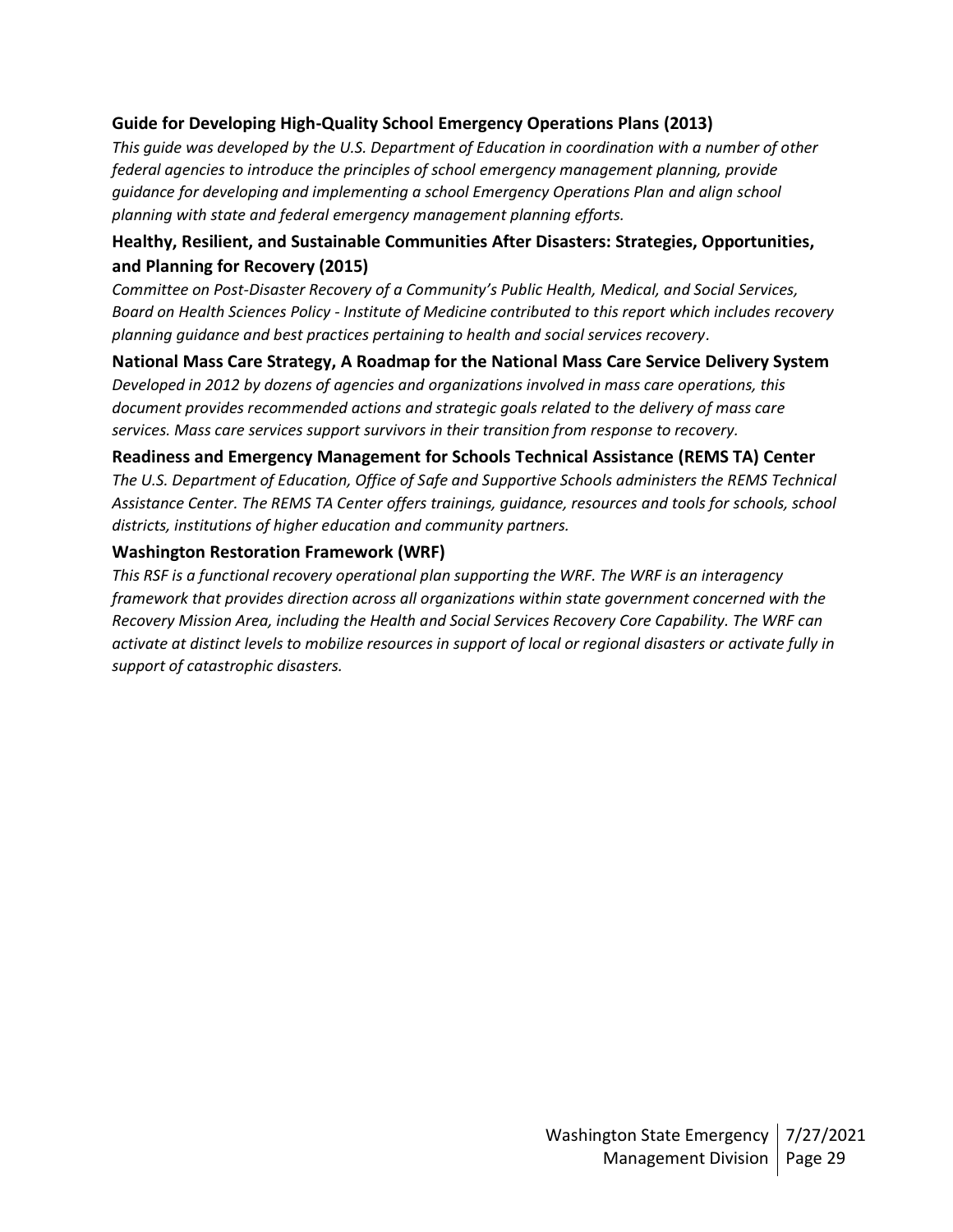

# **Recovery Support Function**

# **Attachment – Social Services RSF**

# **Coordinating, Primary, and Supporting Agencies Program Matrices**

**Below is a list of state, federal and other governmental and non-governmental entity programs supporting social services restoration following a disaster. The list of programs is not exhaustive and the availability of funding, the program eligibilities and stipulations, the program actions and the contact information are subject to change. The information listed below is reviewed on a regular basis with each entity to check for inaccuracies.**

# **Washington Military Department Emergency Management Division (EMD)**

#### *Summary of Agency Activities*

The Washington Emergency Management Division is responsible for the overall coordination of disaster response and recovery activities in Washington State. EMD manages federal recovery programs through FEMA such as Individual Assistance and Public Assistance, as well as the Hazard Mitigation Assistance programs, Hazard Mitigation Grant Program, Pre-Disaster Mitigation and Flood Mitigation Assistance. EMD also operates the SEOC and therefore works closely with responders and with local organizations to transition from response to recovery.

*Agency designees for RSF representation* Stacey McClain, Mitigation & Recovery Section Manager [stacey.mcclain@mil.wa.gov;](mailto:stacey.mcclain@mil.wa.gov) (253) 512-7071

Travis Linares-Hengen, Human Services Program Supervisor [travis.linares-hengen@mil.wa.gov;](mailto:travis.linares-hengen@mil.wa.gov) (253) 512-7028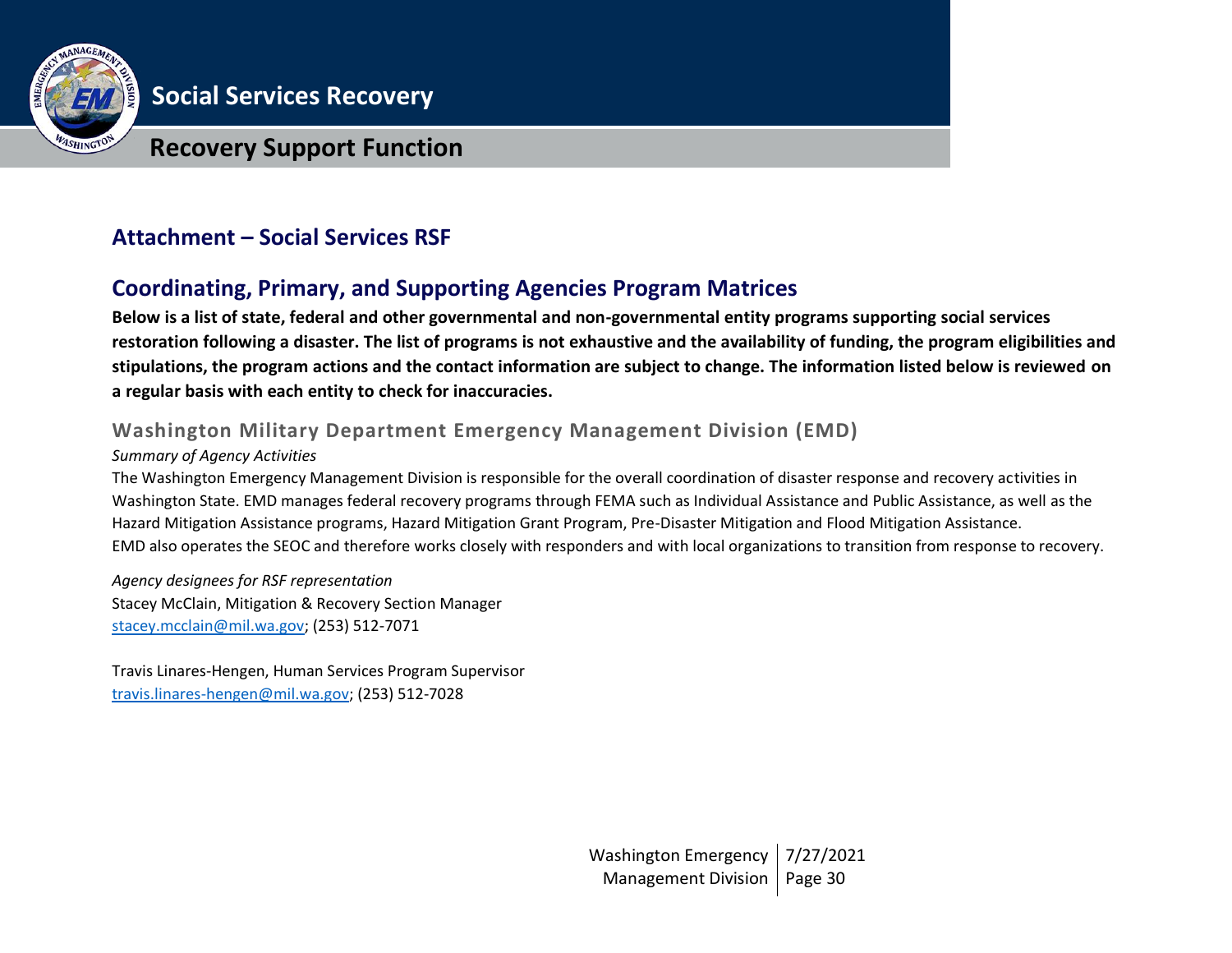| <b>EMD Program</b>                                                  | <b>Eligibility/Stipulations</b>                                          | <b>Action</b>                                                                                                                                                                                                                                                                                                                                                                                                             | <b>Contact Information</b>                                                       |
|---------------------------------------------------------------------|--------------------------------------------------------------------------|---------------------------------------------------------------------------------------------------------------------------------------------------------------------------------------------------------------------------------------------------------------------------------------------------------------------------------------------------------------------------------------------------------------------------|----------------------------------------------------------------------------------|
| Individual and<br>Households<br>Program                             | Requires a Federal Disaster<br>Declaration for Individual<br>Assistance. | The Individual and Households Program is a FEMA program<br>that provides assistance for individuals and families, including<br>interim housing assistance, cash for necessities and other<br>benefits up to approximately \$35,500. The average award is<br>much lower at \$5000. EMD employs Disaster Reservists to<br>support damage assessments and program delivery for IA                                            | Travis Linares-Hengen<br>(253) 512-7028<br>travis.linares-<br>hengen@mil.wa.gov  |
| <b>Disaster Case</b><br>Management<br>(DCM)                         | Requires a Federal Disaster<br>Declaration for Individual<br>Assistance. | Declarations.<br>DCM addresses human services needs following a disaster<br>through partner integration, capacity building and state level<br>program development. The DCM program delivers<br>personalized disaster case management services.                                                                                                                                                                            | Travis Linares-Hengen<br>(253) 512-7028<br>travis.Linares-<br>hengen@mil.wa.gov  |
| <b>Crisis Counseling</b><br>Assistance &<br><b>Training Program</b> | Requires a Federal Disaster<br>Declaration for Individual<br>Assistance. | FEMA may fund mental health assistance and training activities<br>in coordination with the Center for Mental Health Services,<br><b>Emergency Mental Health and Traumatic Stress Services</b><br>Branch. The program supports individuals and communities in<br>recovering from the effects of natural and human-caused<br>disasters through the delivery of community-based outreach<br>and psycho-educational services. | Travis Linares-Hengen<br>(253) 512-7028<br>travis.linares-<br>hengen@mil.wa.gov; |
| <b>Small Business</b><br>Administration<br>(SBA) Disaster<br>Loans  | Credit requirements;<br>requires an SBA disaster<br>declaration.         | Upon reaching damage thresholds, which are based on<br>uninsured damage to homes and businesses, the SBA can<br>provide low-interest loans for home and business continuity<br>and recovery.                                                                                                                                                                                                                              | Travis Linares-Hengen<br>(253) 512-7028<br>travis.linares-<br>hengen@mil.wa.gov; |
| <b>Disaster Recovery</b><br>Technical<br>Assistance                 | None                                                                     | <b>Emergency Management Division staff support local</b><br>jurisdictions in developing disaster recovery plans both pre-<br>and-post disaster, as well as with organizing Community<br>Organizations Active in Disasters (COADs) and local volunteer<br>management training.                                                                                                                                             | Travis Linares-Hengen<br>(253) 512-7028<br>travis.linares-<br>hengen@mil.wa.gov; |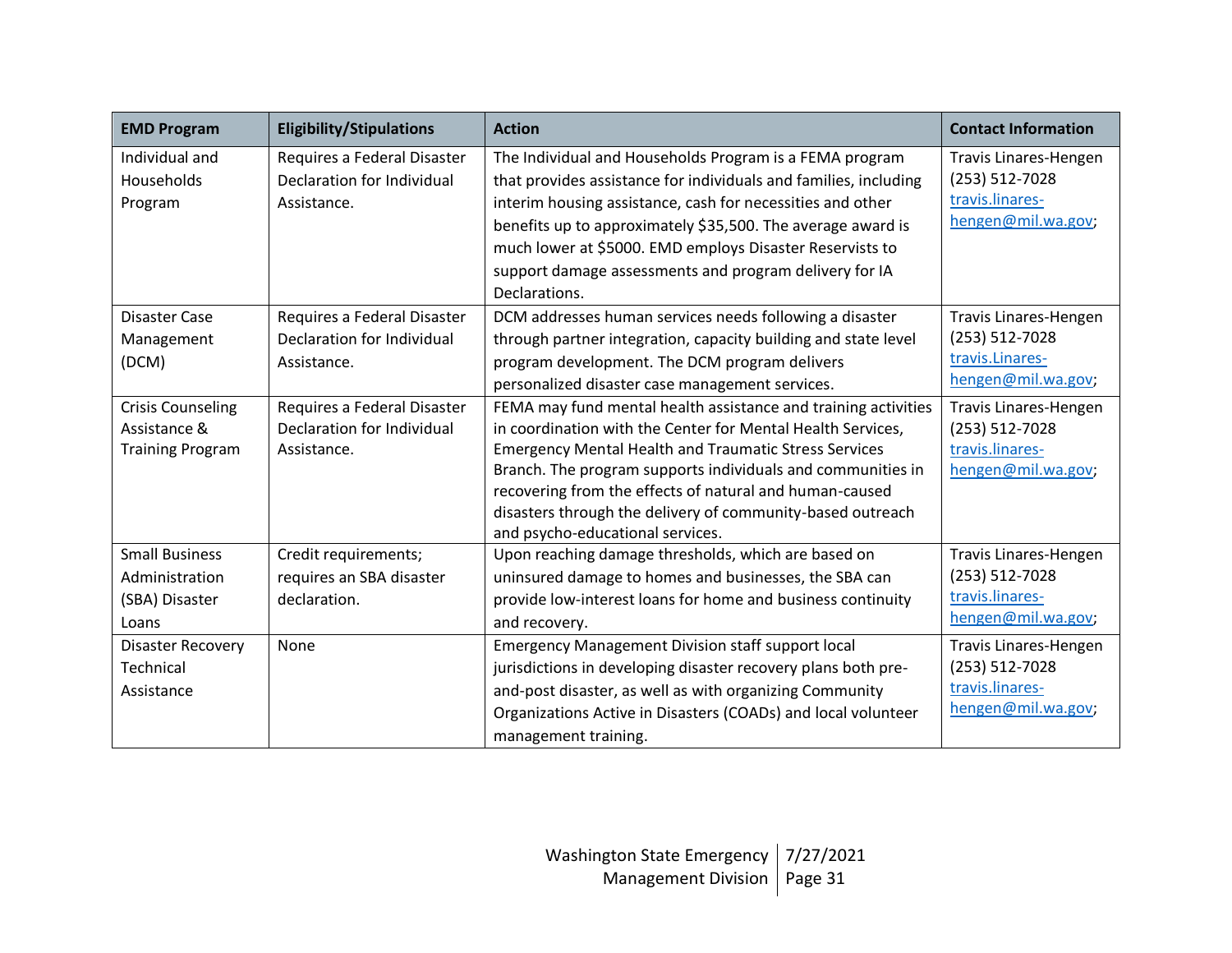# **Washington State Department of Social and Health Services (DSHS) – Community Services Division (CSD)**

#### *Summary of Agency Activities*

The Department of Social and Health Services serves millions of Washington citizens each month and supports programs including Temporary Assistance for Needy Families and housing for disabled adults. DSHS is also a primary agency for Emergency Support Function 6, Mass Care, and is a critical partner in the transition of displaced survivors from sheltering to housing.

The Community Services Division's mission is to transform lives by empowering individuals and families to thrive. CSD plays a vital role in helping individuals and families weather life's storms by ensuring they can meet their foundational needs during times of crisis. In doing so, CSD's major cash and food assistance programs alone inject over \$120M each month into local economies across the state.

CSD also helps recipients of public assistance access retraining programs and employment supports in collaboration with partner agencies, individual employers, community-based organizations and Workforce Development Councils across the state. These efforts help individuals access the resources and training they need to achieve a living wage job, while at the same time support communities have access to a welltrained workforce.

In addition to assistance programs that are regularly offered, CSD can also activate the following cash and food programs in the event of a disaster:

- Disaster Supplemental Nutrition Assistance Program (requires Federal Declaration of Disaster with Individual Assistance and approval by USDA Food and Nutrition Services)
- Disaster Cash Assistance Program (requires an Emergency Proclamation by Governor, subject to available funding)

CSD has two Mobile CSO vehicles that each operate as a fully functional Community Services Office. The vehicles are completely self-contained with electricity generators and satellite internet uplinks that can be quickly deployed to disaster areas to deliver critical services. These vehicles can be utilized by partner agencies in a disaster.

*Agency designees for RSF representation* Kim Chea, Executive Assistant to the CSD Director ESA/CSD [kimberly.chea@dshs.wa.gov;](mailto:kimberly.chea@dshs.wa.gov) (360) 725-4598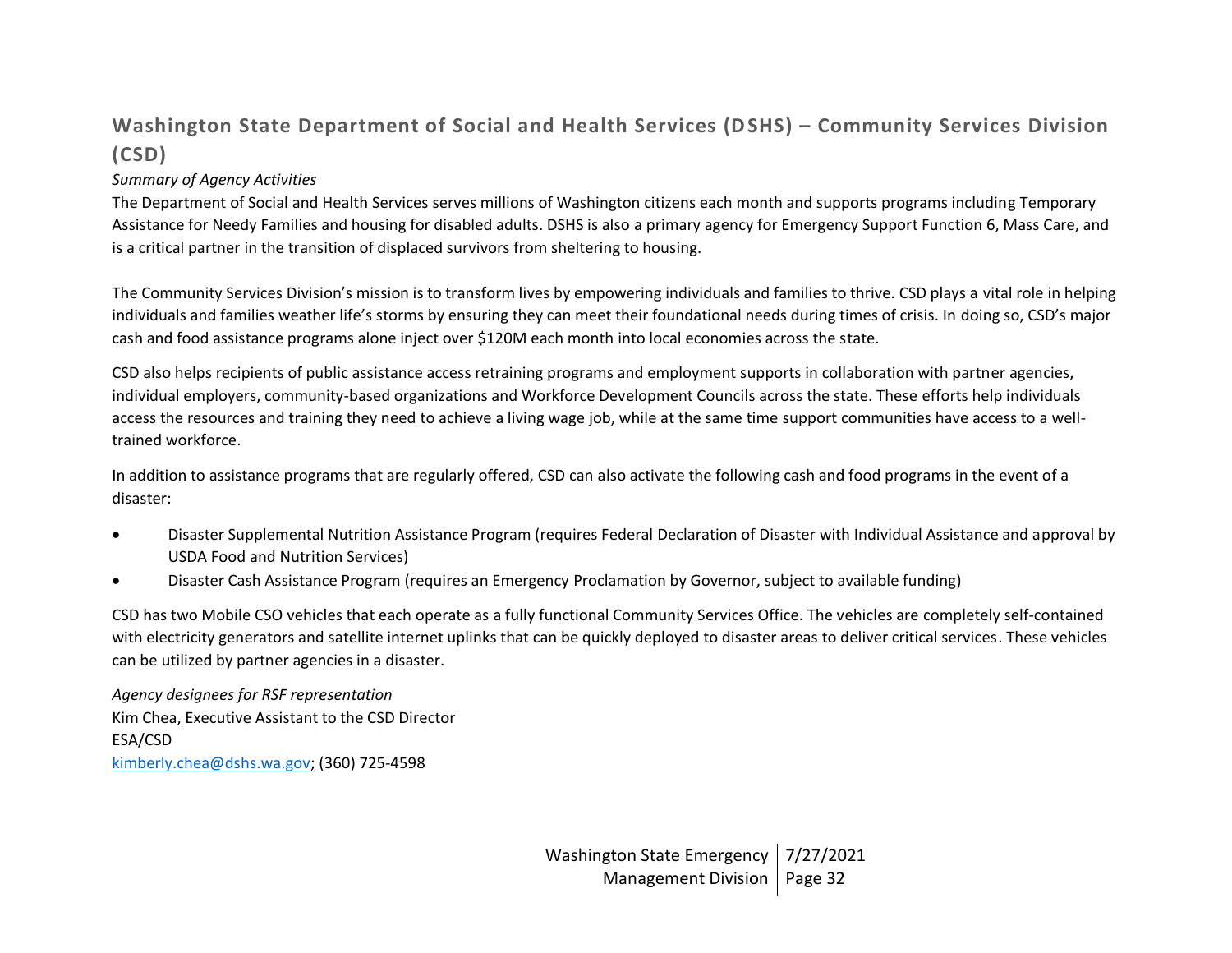| <b>DSHS CSD Program</b>                                           | <b>Eligibility/Stipulations</b>                                                                                                                                                                                                                                                                                                                                                                                                                                 | <b>Action</b>                                                                                                                                                                                                                                                                                                                                                                                                                                                                                                                                                                                                                   | <b>Contact Information</b>                              |
|-------------------------------------------------------------------|-----------------------------------------------------------------------------------------------------------------------------------------------------------------------------------------------------------------------------------------------------------------------------------------------------------------------------------------------------------------------------------------------------------------------------------------------------------------|---------------------------------------------------------------------------------------------------------------------------------------------------------------------------------------------------------------------------------------------------------------------------------------------------------------------------------------------------------------------------------------------------------------------------------------------------------------------------------------------------------------------------------------------------------------------------------------------------------------------------------|---------------------------------------------------------|
| Additional<br>Requirements for<br><b>Emergent Needs</b><br>(AREN) | Families must:<br><b>Receive Temporary Assistance</b><br>$\bullet$<br>to Needy Families (TANF);<br>State Family Assistance (SFA),<br>or Refugee Cash Assistance<br>(RCA);<br>Have an emergency housing<br>$\bullet$<br>or utility need<br>Have a good reason for not<br>$\bullet$<br>having enough money to pay<br>for housing or utility costs;<br>and<br>Have not previously received<br>$\bullet$<br>the AREN maximum limit of<br>\$750 in a 12-month period | Provides a cash payment in addition to a cash<br>grant to meet emergent housing or utility<br>needs. Benefits may be authorized multiple<br>times in the recipient's lifetime if they meet<br>the eligibility requirements. Payments are<br>issued directly to housing and utility vendors.<br>Payments may be used to:<br>Prevent eviction or foreclosure;<br>$\bullet$<br>Secure housing if homeless or<br>$\bullet$<br>domestic violence victim;<br>Secure or prevent shut-off of utilities<br>$\bullet$<br>related to health and safety; or<br>Repair damage to a home if it poses a<br>$\bullet$<br>health or safety risk. | Kim Chea<br>kimberly.chea@dshs.wa.gov<br>(360) 725-4598 |
| <b>Temporary Assistance</b><br>for Needy Families<br>(TANF)       | Please see DSHS program manual<br>for full requirements.<br>Requirements include children,<br>income, residency, citizenship,<br>and lifetime benefits limits.                                                                                                                                                                                                                                                                                                  | Provides benefits for low-income families.<br>TANF provides cash assistance and the<br>WorkFirst program provides services to<br>families who need to work, look for work,<br>prepare for work or get a better job.                                                                                                                                                                                                                                                                                                                                                                                                             | Kim Chea<br>kimberly.chea@dshs.wa.gov<br>(360) 725-4598 |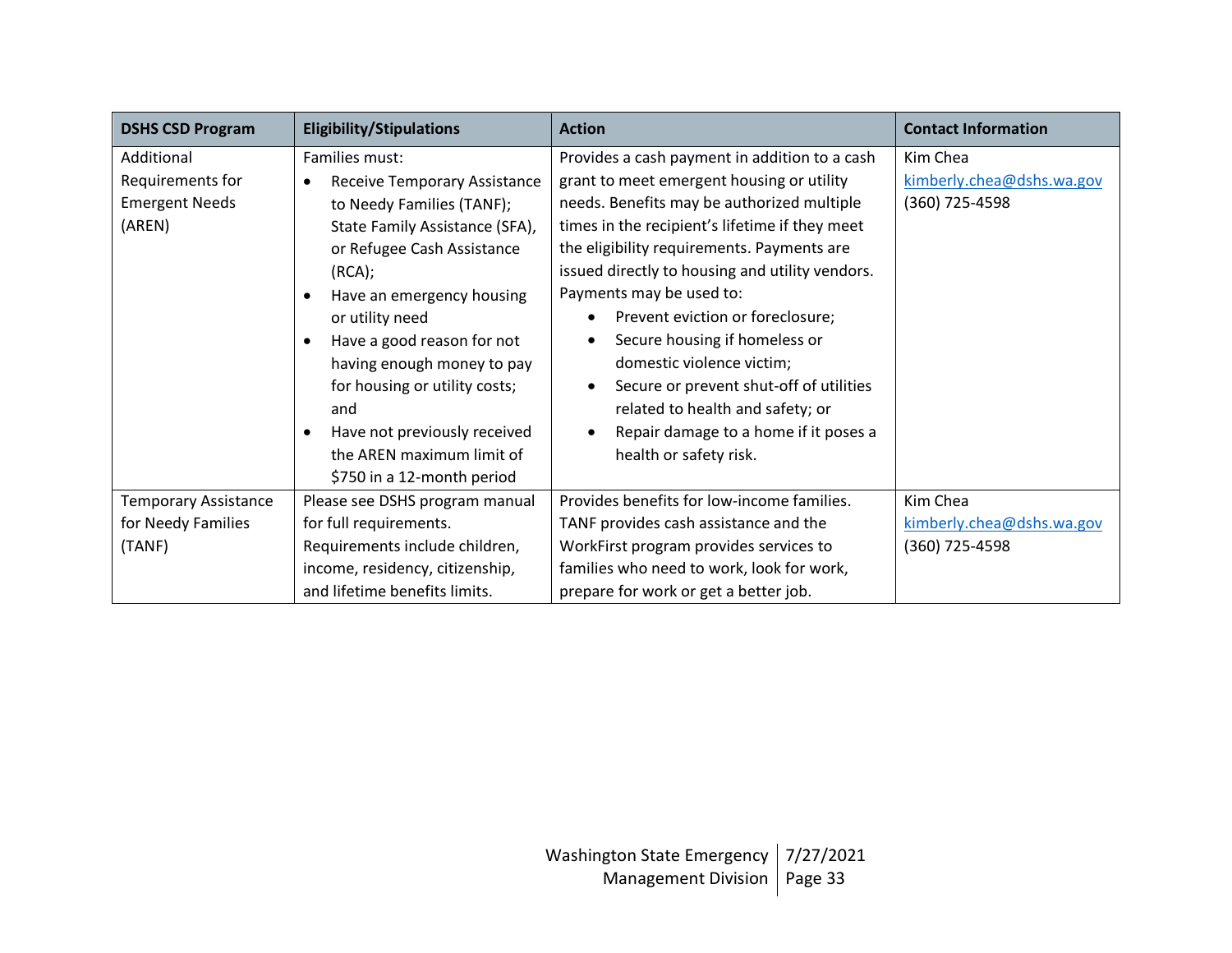| <b>DSHS CSD Program</b> | <b>Eligibility/Stipulations</b>          | <b>Action</b>                                    | <b>Contact Information</b> |
|-------------------------|------------------------------------------|--------------------------------------------------|----------------------------|
| <b>Diversion Cash</b>   | Must meet TANF eligibility<br>$\bullet$  | Provides an emergency cash benefit of \$1,250,   | Kim Chea                   |
| Assistance              | criteria but not receiving               | limited to 30-day period every 12 months to      | kimberly.chea@dshs.wa.gov  |
|                         | <b>TANF</b>                              | families that meet eligibility criteria for TANF | (360) 725-4598             |
|                         | Cannot have received DCA<br>$\bullet$    | or SFA but do not need ongoing monthly cash      |                            |
|                         | within the last 12 months                | assistance.                                      |                            |
|                         | Cannot have an adult in the<br>$\bullet$ |                                                  |                            |
|                         | family who is ineligible for             |                                                  |                            |
|                         | cash assistance for any reason           |                                                  |                            |
|                         | other than one adult receiving           |                                                  |                            |
|                         | SSI in a two-adult family                |                                                  |                            |
|                         | If the families go on TANF<br>$\bullet$  |                                                  |                            |
|                         | within 12 months of receiving            |                                                  |                            |
|                         | DCA, a prorated amount of                |                                                  |                            |
|                         | the DCA payment must be                  |                                                  |                            |
|                         | repaid to the state by                   |                                                  |                            |
|                         | monthly deductions equal to              |                                                  |                            |
|                         | 5% of the cash grant                     |                                                  |                            |
|                         | Benefits may be authorized<br>$\bullet$  |                                                  |                            |
|                         | for only 30 days in a 12-                |                                                  |                            |
|                         | consecutive month period                 |                                                  |                            |
| Disaster Cash           | Must be residents of<br>$\bullet$        | Provides program benefits to alleviate           | Kim Chea                   |
| Assistance (DCAP)       | Washington                               | emergent conditions resulting from               | kimberly.chea@dshs.wa.gov  |
|                         | Must be in emergent need<br>$\bullet$    | insufficient income and resources to provide     | (360) 725-4598             |
|                         | and have no resources to                 | for food, shelter, clothing, medical care, or    |                            |
|                         | meet that need                           | other necessary items.                           |                            |
|                         | Family income must be less<br>$\bullet$  |                                                  |                            |
|                         | than 90% of the TANF                     | Disaster Cash Assistance Program (DCAP) is a     |                            |
|                         | payment standard for a                   | cash program made available when a disaster      |                            |
|                         | household with shelter cost              | is proclaimed by the Governor. It is paid        |                            |
|                         |                                          | through the Consolidated Emergency               |                            |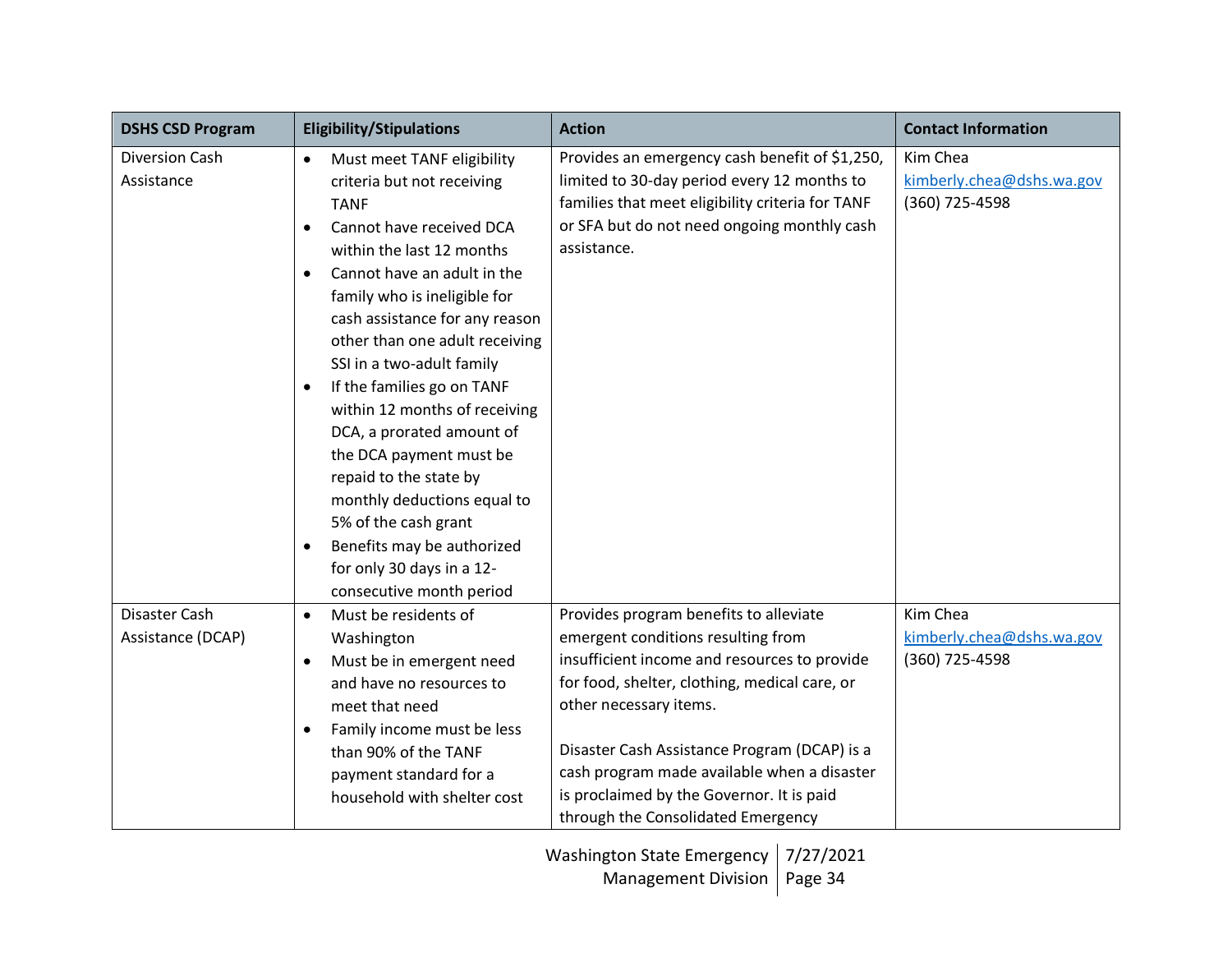| <b>DSHS CSD Program</b>                                | <b>Eligibility/Stipulations</b>                                                                                                                                                                                                                                                                                                                                                                                                                              | <b>Action</b>                                                                                                                                                                                                                                                                                                                                                                                                                                                                          | <b>Contact Information</b>                              |
|--------------------------------------------------------|--------------------------------------------------------------------------------------------------------------------------------------------------------------------------------------------------------------------------------------------------------------------------------------------------------------------------------------------------------------------------------------------------------------------------------------------------------------|----------------------------------------------------------------------------------------------------------------------------------------------------------------------------------------------------------------------------------------------------------------------------------------------------------------------------------------------------------------------------------------------------------------------------------------------------------------------------------------|---------------------------------------------------------|
|                                                        | Payment is limited to<br>$\bullet$<br>payment maximums for<br>individual emergent need<br>items or the TANF payment<br>standard for a household with<br>shelter cost, whichever is<br>lower<br>Benefits may be authorized<br>$\bullet$<br>for 30 consecutive days only<br>in any consecutive 12-month<br>period<br><b>Emergency Declaration is</b><br>$\bullet$<br>required                                                                                  | Assistance Program (CEAP) and is designed to<br>provide cash assistance to individuals and<br>families who face an emergency and do not<br>have the money to meet their basic needs.                                                                                                                                                                                                                                                                                                   |                                                         |
| Consolidated<br><b>Emergency Assistance</b><br>Program | Must be a resident of<br>$\bullet$<br>Washington<br>Must have an emergent need<br>$\bullet$<br>and have no resources to<br>meet that need<br>Family income must be less<br>$\bullet$<br>than 90% of the TANF<br>payment standard for a<br>household with shelter cost<br>Payment is limited to<br>$\bullet$<br>payment maximums for<br>individual emergent need<br>items or the TANF payment<br>standard for a household with<br>shelter, whichever is lower | Provides cash grants to needy families who are<br>ineligible for any other program, including<br>families who have stopped receiving TANF or<br>SFA grant due to WorkFirst sanction, to<br>alleviate emergent conditions resulting from<br>insufficient income and resources to provide<br>food, shelter, clothing, medical care, or other<br>necessary items. Benefits may be authorized<br>for 30 consecutive days only in any<br>consecutive 12-month period, as funding<br>allows. | Kim Chea<br>kimberly.chea@dshs.wa.gov<br>(360) 725-4598 |
| Supplemental                                           | Please see DSHS program manual                                                                                                                                                                                                                                                                                                                                                                                                                               | Basic Food / FAP provides food benefits to                                                                                                                                                                                                                                                                                                                                                                                                                                             | Kim Chea                                                |
| <b>Nutritional Assistance</b>                          | for full requirements.                                                                                                                                                                                                                                                                                                                                                                                                                                       | eligible individuals and families.                                                                                                                                                                                                                                                                                                                                                                                                                                                     |                                                         |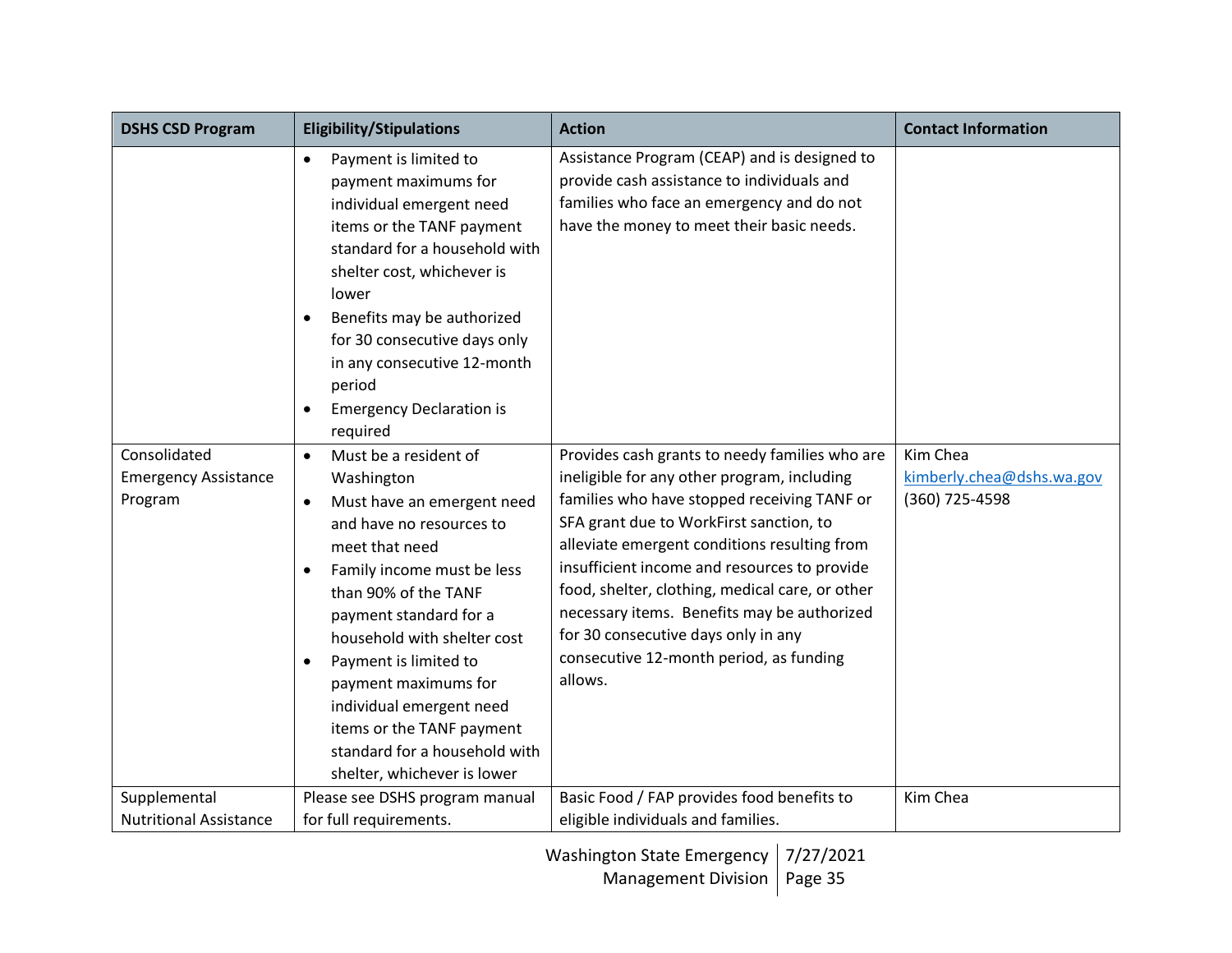| <b>DSHS CSD Program</b>                                                                                           | <b>Eligibility/Stipulations</b>                                                                                                                                                                                                                                                                                 | <b>Action</b>                                                                                                                                                                                                                                                                                                                                                                                                                                                                                                                                                 | <b>Contact Information</b>                              |
|-------------------------------------------------------------------------------------------------------------------|-----------------------------------------------------------------------------------------------------------------------------------------------------------------------------------------------------------------------------------------------------------------------------------------------------------------|---------------------------------------------------------------------------------------------------------------------------------------------------------------------------------------------------------------------------------------------------------------------------------------------------------------------------------------------------------------------------------------------------------------------------------------------------------------------------------------------------------------------------------------------------------------|---------------------------------------------------------|
| Program (referred to as<br>Basic Food in WA) /<br><b>Food Assistance</b><br>Program for Legal<br>Immigrants (FAP) | Requirements include income,<br>residency, and citizenship /<br>immigration status.<br>In Washington State, the federally<br>funded food program is called<br>Basic Food and the state funded<br>program is called Food Assistance<br>Program for Legal Immigrants<br>$(FAP)$ .                                 |                                                                                                                                                                                                                                                                                                                                                                                                                                                                                                                                                               | kimberly.chea@dshs.wa.gov<br>(360) 725-4598             |
| Disaster Supplemental<br><b>Nutrition Assistance</b><br>Program (D-SNAP)                                          | Requires Presidential disaster<br>$\bullet$<br>declaration of Individual<br><b>Assistance from FEMA</b><br>Must reside or work in<br>$\bullet$<br>affected area<br>Limited to one month's worth<br>of assistance<br>Program approved to operate<br>$\bullet$<br>for a limited time, typically<br>seven (7) days | Provides short-term food benefits to<br>individuals and families suffering in the wake<br>of a disaster. Households use a simplified<br>version of the Basic Food application and<br>benefits are issued to eligible households<br>within 72 hours.<br>Households normally ineligible for assistance<br>may qualify because of their disaster related<br>expenses such as loss of income, property<br>damage, relocation expenses, or loss of food<br>due to power outages. Ongoing SNAP recipient<br>households can also receive DSNAP during a<br>disaster. | Kim Chea<br>kimberly.chea@dshs.wa.gov<br>(360) 725-4598 |

**Washington State Department of Social and Health Services (DSHS) – Economic Services Administration (ESA)**

#### *Summary of Agency Activities*

"Nearly one out of every four Washington residents turns to the Economic Services Administration (ESA) in the Department of Social and Health Services for assistance with cash, food, child support, disability determination, transition to employment, and other services. Each day, more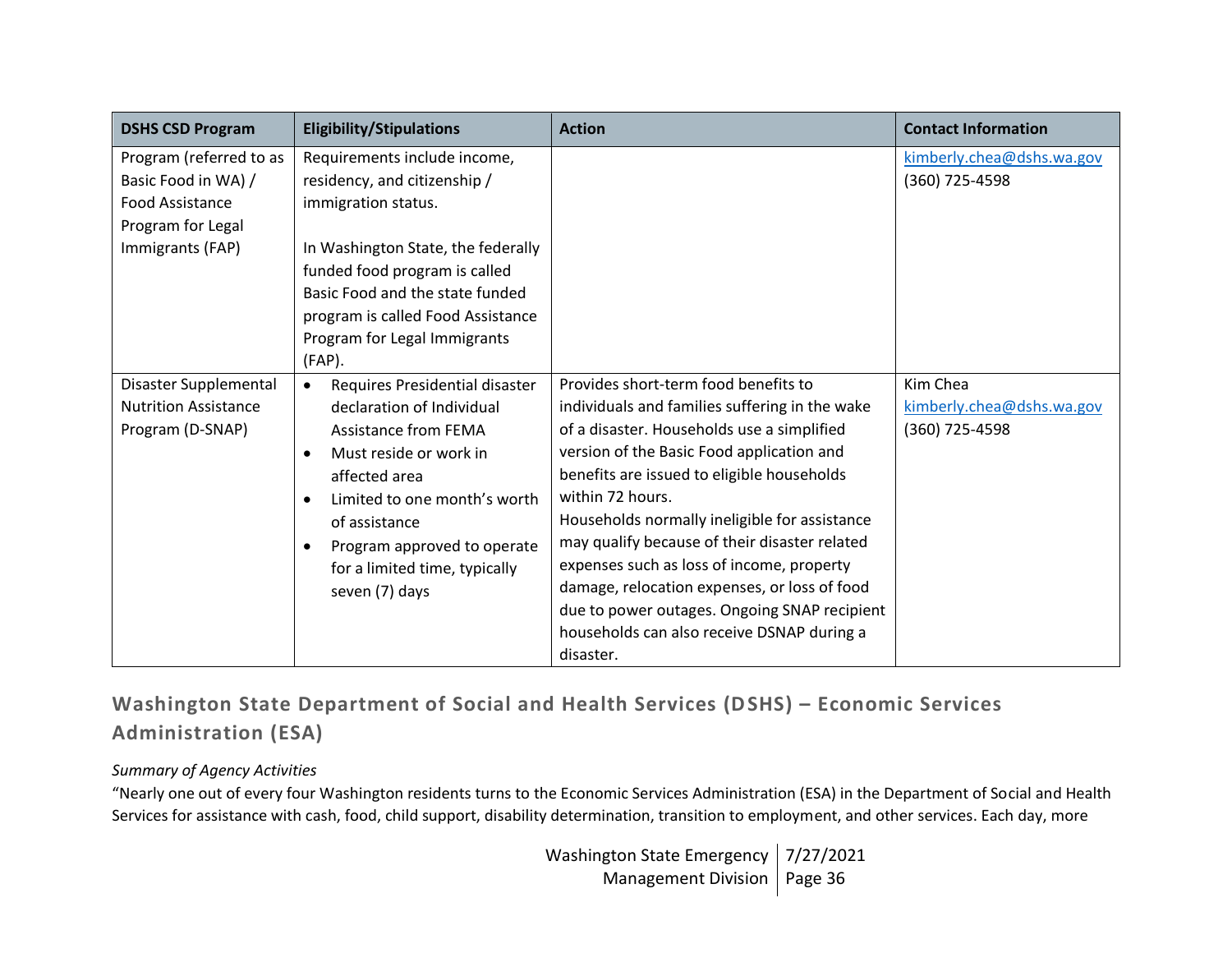than 4,000 ESA employees provide families and individuals across the state with the resources and support they need to build better lives. In 2013, ESA served more than 1.5 million people – representing approximately 22 percent of all Washington State residents." -Visit [About ESA](https://www.dshs.wa.gov/esa/about-economic-services-administration) to learn more.

*Agency designees for RSF representation* Lori Pfingst, Senior Director DSHS ESA [lori.pfingst@dshs.wa.gov;](mailto:lori.pfingst@dshs.wa.gov) (360) 890-0690

| Type of<br>Assistance                                                   | <b>DSHS ESA Program/Purpose</b>                                                                                                                                                                                                               | <b>Eligibility Stipulations</b>                                                                                                                                                                                                                                                                                                                                                                                                                                                                                                                                                       | Links to RCW,<br>WAC, & CFR      | <b>Opportunity to</b><br><b>Draw Down</b><br><b>Federal Funds</b><br><b>Using State</b><br><b>Match</b><br>(Yes/No) |
|-------------------------------------------------------------------------|-----------------------------------------------------------------------------------------------------------------------------------------------------------------------------------------------------------------------------------------------|---------------------------------------------------------------------------------------------------------------------------------------------------------------------------------------------------------------------------------------------------------------------------------------------------------------------------------------------------------------------------------------------------------------------------------------------------------------------------------------------------------------------------------------------------------------------------------------|----------------------------------|---------------------------------------------------------------------------------------------------------------------|
| Diversion &<br><b>Emergency</b><br><b>Assistance</b><br><b>Programs</b> | Diversion Cash Assistance, Provides an<br>emergency cash benefit of \$1,250,<br>limited to 30-day period every 12<br>months to families that meet eligibility<br>criteria for TANF or SFA but do not need<br>ongoing monthly cash assistance. | • Must meet TANF eligibility criteria but<br>not receiving TANF; Cannot have<br>received DCA within the last 12<br>months<br>• Cannot have an adult in the family who<br>is ineligible for cash assistance for any<br>reason other than one adult receiving<br>SSI in a two-adult family<br>• If the families go on TANF within 12<br>months of receiving DCA, a prorated<br>amount of the DCA payment must be<br>repaid to the state by<br>monthly deductions equal to 5% of the<br>cash grant;<br>• Benefits may be authorized for only 30<br>days in a 12-month consecutive period | WAC 388-432-<br>0005             | NO.                                                                                                                 |
|                                                                         | <b>Additional Requirements for Emergent</b>                                                                                                                                                                                                   | Families must:                                                                                                                                                                                                                                                                                                                                                                                                                                                                                                                                                                        |                                  |                                                                                                                     |
|                                                                         | Needs (AREN). Provides a cash payment                                                                                                                                                                                                         | • Receive Temporary Assistance to                                                                                                                                                                                                                                                                                                                                                                                                                                                                                                                                                     | RCW 74.08.090;<br>RCW 74.04.050; | NO.                                                                                                                 |
|                                                                         | in addition to a cash grant to meet                                                                                                                                                                                                           | Needy Families (TANF); State Family                                                                                                                                                                                                                                                                                                                                                                                                                                                                                                                                                   |                                  |                                                                                                                     |

Washington State Emergency 7/27/2021

Management Division | Page 37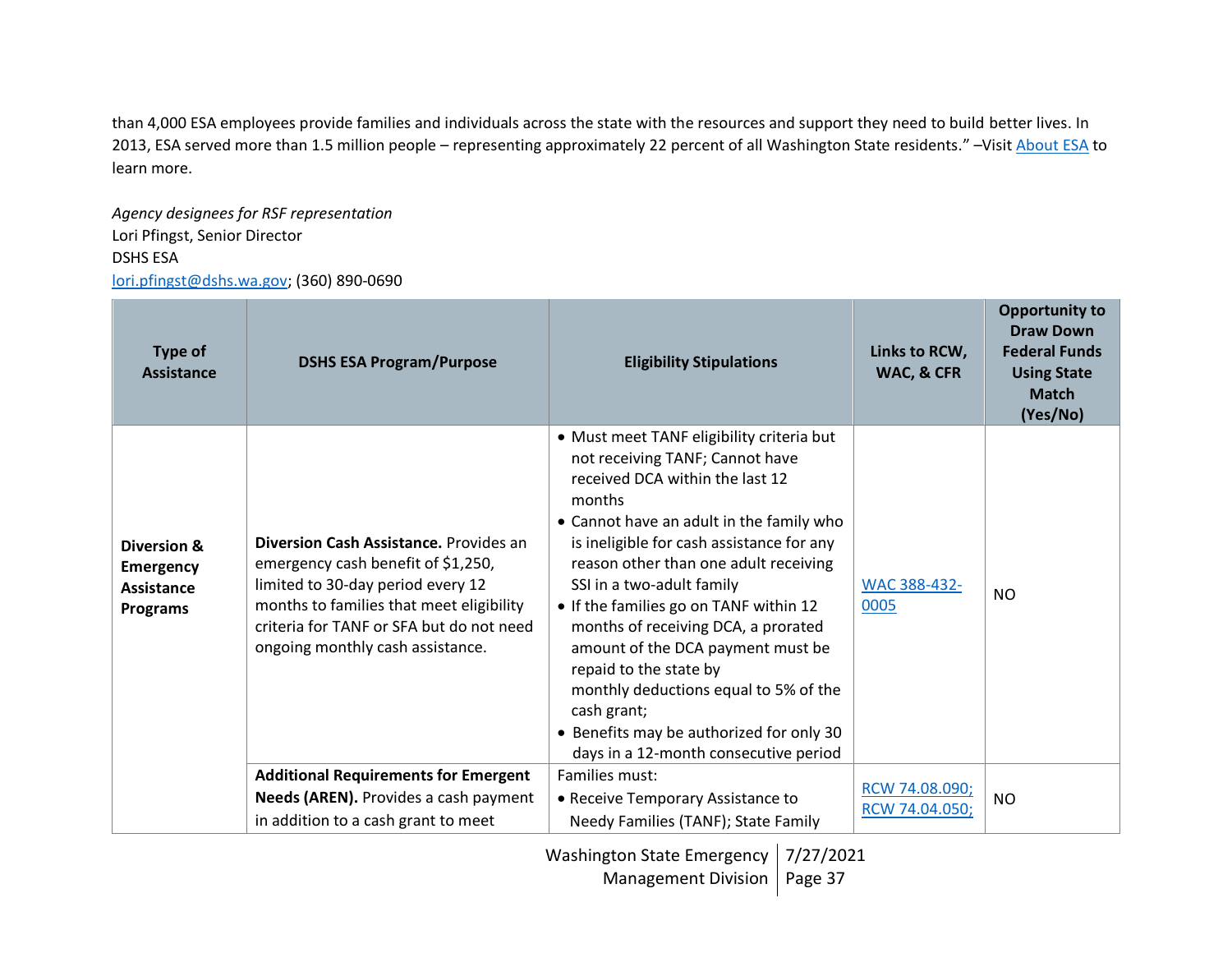| <b>Type of</b><br><b>Assistance</b>                                     | <b>DSHS ESA Program/Purpose</b>                                                                                                                                                                                                                                                                                                                                                                                                                                                                                                  | <b>Eligibility Stipulations</b>                                                                                                                                                                                                                                                                                                                                                                        | Links to RCW,<br>WAC, & CFR                     | <b>Opportunity to</b><br><b>Draw Down</b><br><b>Federal Funds</b><br><b>Using State</b><br><b>Match</b><br>(Yes/No) |
|-------------------------------------------------------------------------|----------------------------------------------------------------------------------------------------------------------------------------------------------------------------------------------------------------------------------------------------------------------------------------------------------------------------------------------------------------------------------------------------------------------------------------------------------------------------------------------------------------------------------|--------------------------------------------------------------------------------------------------------------------------------------------------------------------------------------------------------------------------------------------------------------------------------------------------------------------------------------------------------------------------------------------------------|-------------------------------------------------|---------------------------------------------------------------------------------------------------------------------|
| Diversion &<br><b>Emergency</b><br><b>Assistance</b><br><b>Programs</b> | emergent housing or utility needs.<br>Benefits may be authorized multiple<br>times in the recipient's lifetime, if they<br>meet the eligibility requirements.<br>Payments are issued directly to housing<br>and utility vendors. Payments may be<br>used to:<br>Prevent eviction or foreclosure;<br>$\bullet$<br>Secure housing if homeless or<br>domestic violence victim;<br>Secure or prevent shut-off of<br>utilities related to health and<br>safety; or<br>Repair damage to a home if it<br>poses a health or safety risk. | Assistance (SFA), or Refugee Cash<br>Assistance (RCA);<br>• Have an emergency housing or utility<br>need<br>• Have a good reason for not having<br>enough money to pay for housing or<br>utility costs; and<br>. Have not previously received the AREN<br>maximum limit of \$750 in a 12-month<br>period                                                                                               | WAC 388-436-<br>0002                            |                                                                                                                     |
| Cash<br>Assistance/Child<br><b>Support</b>                              | Disaster Cash Assistance. Provides<br>program benefits to alleviate emergent<br>conditions resulting from insufficient<br>income and resources to provide for<br>food, shelter, clothing, medical care, or<br>other necessary items.<br>Disaster Cash Assistance Program<br>(DCAP) is a cash program made available<br>when a disaster is proclaimed by the<br>Governor. It is paid through the                                                                                                                                  | • Must be residents of Washington<br>• Must be in emergent need and have no<br>resources to meet that need<br>• Family income must be less than 90%<br>of the TANF payment standard for a<br>household with shelter cost<br>• Payment is limited to payment<br>maximums for individual emergent<br>need items or the TANF payment<br>standard for a household with shelter<br>cost, whichever is lower | <b>RCW</b><br>74.04.660<br>WAC 388-436-<br>0055 | <b>YES</b><br><b>RCW</b> requires<br>seeking federal<br>reimbursement                                               |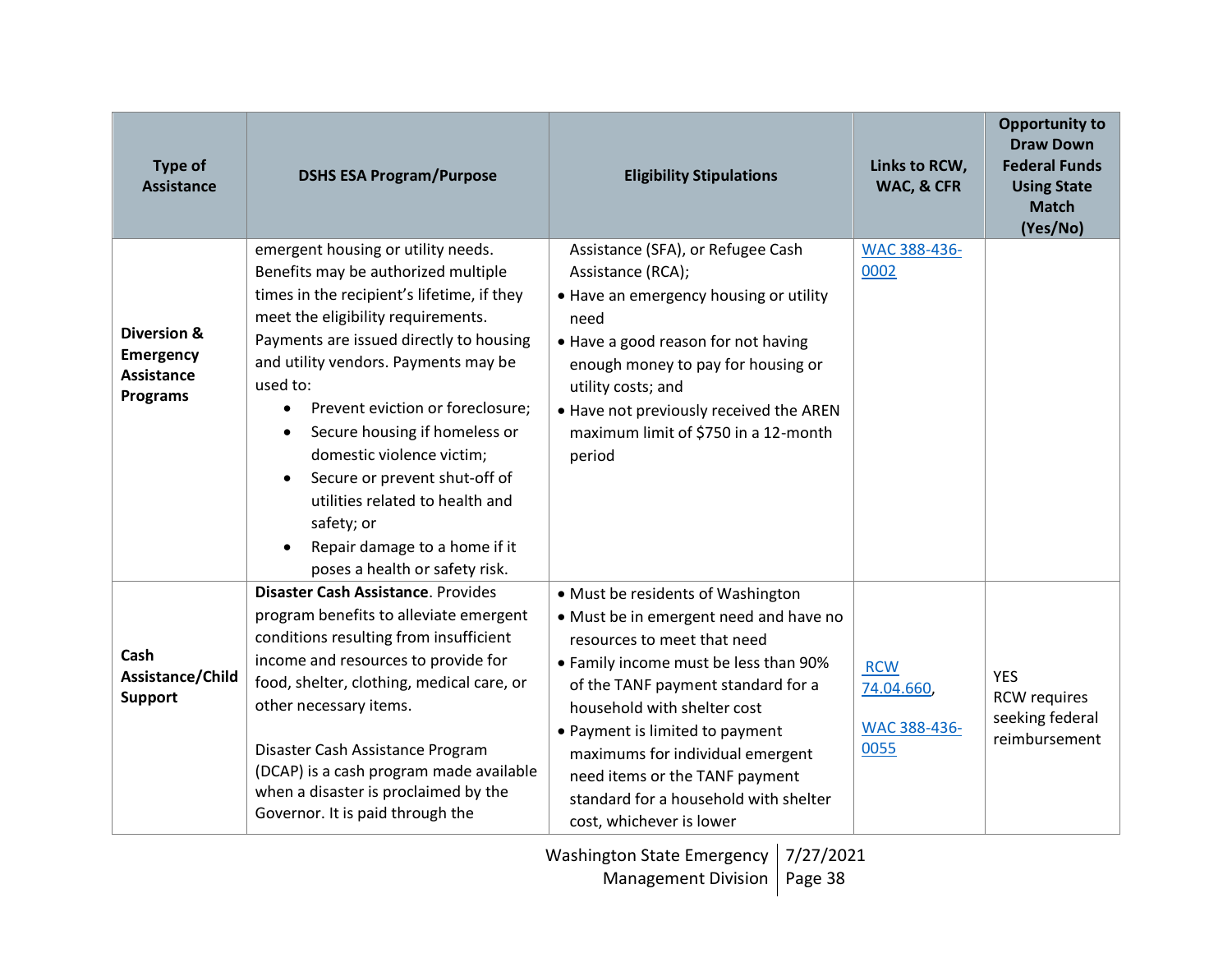| <b>Type of</b><br>Assistance        | <b>DSHS ESA Program/Purpose</b>                                                                                                                                                                                                                                                                                                                                                                                                                                                                                                                                                                                                                                                                                                                                           | <b>Eligibility Stipulations</b>                                                                                                                                                                                                                                                                                                                                                                                                                                                                                                                   | Links to RCW,<br>WAC, & CFR                                                                                                                                                              | <b>Opportunity to</b><br><b>Draw Down</b><br><b>Federal Funds</b><br><b>Using State</b><br><b>Match</b><br>(Yes/No) |
|-------------------------------------|---------------------------------------------------------------------------------------------------------------------------------------------------------------------------------------------------------------------------------------------------------------------------------------------------------------------------------------------------------------------------------------------------------------------------------------------------------------------------------------------------------------------------------------------------------------------------------------------------------------------------------------------------------------------------------------------------------------------------------------------------------------------------|---------------------------------------------------------------------------------------------------------------------------------------------------------------------------------------------------------------------------------------------------------------------------------------------------------------------------------------------------------------------------------------------------------------------------------------------------------------------------------------------------------------------------------------------------|------------------------------------------------------------------------------------------------------------------------------------------------------------------------------------------|---------------------------------------------------------------------------------------------------------------------|
| Cash<br>Assistance/Child<br>Support | <b>Consolidated Emergency Assistance</b><br>Program (CEAP) and is designed to<br>provide cash assistance to individuals<br>and families who face an emergency and<br>do not have the money to meet their<br>basic needs.<br><b>Consolidated Emergency Assistance</b><br>Program. Provides cash grants to needy<br>families who are ineligible for any other<br>program, including families who have<br>stopped receiving TANF or SFA grant due<br>to WorkFirst sanction, to alleviate<br>emergent conditions resulting from<br>insufficient income and resources to<br>provide food, shelter, clothing, medical<br>care, or other necessary items. Benefits<br>may be authorized for 30 consecutive<br>days only in any consecutive 12-month<br>period, as funding allows | • Benefits may be authorized for 30<br>consecutive days only in any<br>consecutive 12-month period<br>• Emergency Declaration is required<br>• Must be a resident of Washington<br>• Must have an emergent need and have<br>no resources to meet that need<br>• Family income must be less than 90%<br>of the TANF payment standard for a<br>household with shelter cost<br>• Payment is limited to payment<br>maximums for individual emergent<br>need items or the TANF payment<br>standard for a household with shelter,<br>whichever is lower | <b>RCW</b><br>74.04.660; WAC<br>388-436-<br>0015; WAC 388-<br>436-0020; WAC<br>388-436-0030;<br>WAC 388-436-<br>0035; WAC 388-<br>436-040; WAC<br>388-436-0045;<br>WAC 388-436-<br>0050. | <b>POSSIBLY</b><br>100% State-<br>non-MOE                                                                           |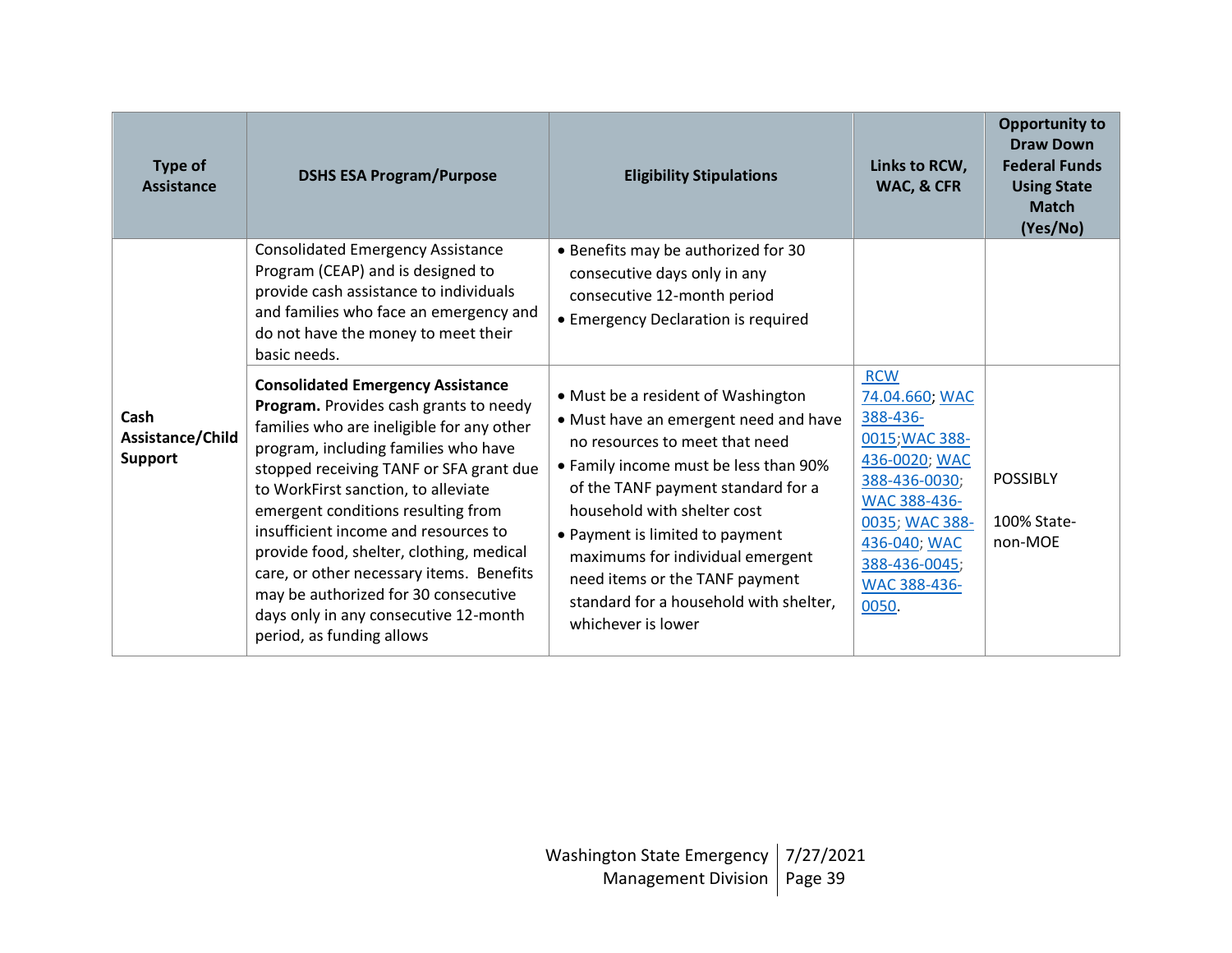| <b>Type of</b><br><b>Assistance</b>        | <b>DSHS ESA Program/Purpose</b>                                                                                                                                                                                                                                                                                                                                                                       | <b>Eligibility Stipulations</b>                                                                                                                             | Links to RCW,<br>WAC, & CFR                                                                                                                                                                                           | <b>Opportunity to</b><br><b>Draw Down</b><br><b>Federal Funds</b><br><b>Using State</b><br><b>Match</b><br>(Yes/No)                                               |
|--------------------------------------------|-------------------------------------------------------------------------------------------------------------------------------------------------------------------------------------------------------------------------------------------------------------------------------------------------------------------------------------------------------------------------------------------------------|-------------------------------------------------------------------------------------------------------------------------------------------------------------|-----------------------------------------------------------------------------------------------------------------------------------------------------------------------------------------------------------------------|-------------------------------------------------------------------------------------------------------------------------------------------------------------------|
| Cash<br>Assistance/Child<br><b>Support</b> | <b>TANF/State Family Assistance. Provides</b><br>cash assistance to parents/caregivers<br>with children and pregnant individuals<br>to bolster their ability to meet their<br>foundational needs. Persons who are<br>caring for a relative's child, are legal<br>guardians or who are acting in the place<br>of a parent, are also able to apply for<br>TANF benefits on behalf of these<br>children. | Please see DSHS program manual for full<br>requirements. Requirements include<br>children, income, residency, citizenship,<br>and lifetime benefits limits. | 42 U.S.C. 601-<br>619; 45 CFR Part<br>260; RCW<br>74.08A;<br><b>RCW 74.12;</b><br>WAC 388-310;<br><b>WAC 388-315;</b><br>WAC 388-400;<br>WAC 388-404;<br>WAC 388-406;<br>WAC 388-408;<br>WAC 388-410;<br>WAC 388-412; | <b>NO</b><br>Federally<br>funded, requires<br>state MOE to<br>receive federal<br>funding.                                                                         |
|                                            | <b>Child Support Program. Provides</b><br>services for the establishment of<br>paternity, and the establishment,<br>modification and enforcement of child<br>support orders (financial and medical) to<br>help families become or remain<br>economically secure.                                                                                                                                      |                                                                                                                                                             | Title IV-D of the<br><b>Social Security</b><br><b>Act; 45 CFR</b><br>Chapter 3;<br>Chapter 74.20<br>RCW; Chapter<br>74.20A RCW;<br>Chapter 388-<br>14A WAC                                                            | <b>YES</b><br>Admin cost's<br>federal<br>participation<br>rate is 66%.<br>Retained child<br>support<br>collections<br>follow FMAP<br>rate for federal<br>portion. |
|                                            | Refugee Cash Assistance. Provides cash<br>assistance to refugees to achieve                                                                                                                                                                                                                                                                                                                           | • Available for persons with eligible<br>immigration status (refugee, asylee,                                                                               | WAC 388-466-<br>0005; WAC 388                                                                                                                                                                                         | <b>YES</b>                                                                                                                                                        |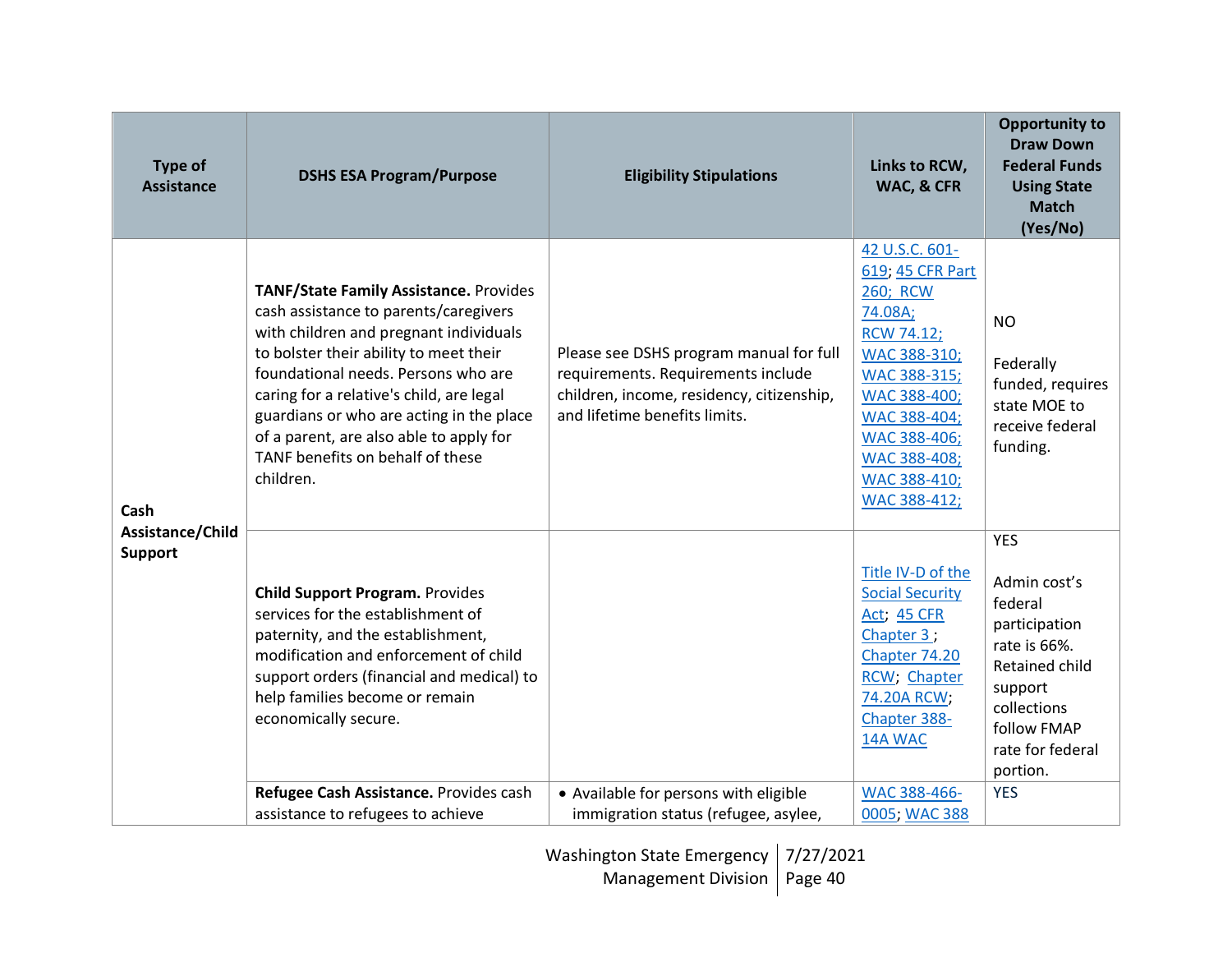| <b>Type of</b><br><b>Assistance</b> | <b>DSHS ESA Program/Purpose</b>                                                                                                                                                                                                                                                                                                                               | <b>Eligibility Stipulations</b>                                                                                                                                                                                                                        | Links to RCW,<br>WAC, & CFR                                                                                                                                              | <b>Opportunity to</b><br><b>Draw Down</b><br><b>Federal Funds</b><br><b>Using State</b><br><b>Match</b><br>(Yes/No) |
|-------------------------------------|---------------------------------------------------------------------------------------------------------------------------------------------------------------------------------------------------------------------------------------------------------------------------------------------------------------------------------------------------------------|--------------------------------------------------------------------------------------------------------------------------------------------------------------------------------------------------------------------------------------------------------|--------------------------------------------------------------------------------------------------------------------------------------------------------------------------|---------------------------------------------------------------------------------------------------------------------|
|                                     | economic stability and integration into<br>Washington communities.                                                                                                                                                                                                                                                                                            | Special Immigrant Visa Holder,<br>Certified Victim of Human Trafficking,<br>Cuban-Haitian entrant, Amerasian);<br>• Cannot receive for TANF or SSI (single<br>or married adults without<br>dependents);<br>• Meet income and resource<br>requirements. | 466-0120; WAC<br>388-466-0140;<br>WAC 388-466-<br>0150; RCW<br>74.04.050; RCW<br>74.04.055;<br>45 CFR 400.45<br>to 400.69<br>Subpart $E -$<br>Refugee Cash<br>Assistance | 100% federal<br>funds within the<br>federal<br>allotment.                                                           |
| <b>Food Assistance</b>              | <b>SNAP/ State Food Assistance.</b> The SNAP<br>program, formerly known as Food<br>Stamps, provides food assistance to<br>eligible low-income individuals and<br>families. In Washington State, the<br>federally funded food program is called<br>Basic Food and the state funded<br>program is called Food Assistance<br>Program for Legal Immigrants (FAP). | • Please see DSHS program manual for<br>full requirements. Requirements<br>include income, residency, and<br>citizenship / immigration status.                                                                                                         | <b>WAC 388-400</b><br>RCW 74.04.500<br><b>7 CFR SUBTITLE</b><br><b>B CHAPTER II</b><br><b>SUBCHAPTER C</b>                                                               | <b>NO</b><br>Benefits 100%<br>federally<br>funded.<br>Administrative<br>costs 50%<br>federally<br>funded.           |
|                                     | <b>Disaster Food Assistance. Provides</b><br>short-term food benefits to individuals<br>and families suffering in the wake of a<br>disaster. Households use a simplified<br>version of the Basic Food application and<br>benefits are issued to eligible<br>households within 72 hours.                                                                       | • Requires Presidential disaster<br>declaration of Individual Assistance<br>from FEMA<br>• Must reside or work in affected area<br>• Limited to one month's worth of<br>assistance;                                                                    | WAC 388-437-<br>0001                                                                                                                                                     | <b>YES</b><br>Benefits 100%<br>federally<br>funded.<br>Administrative<br>costs 50%                                  |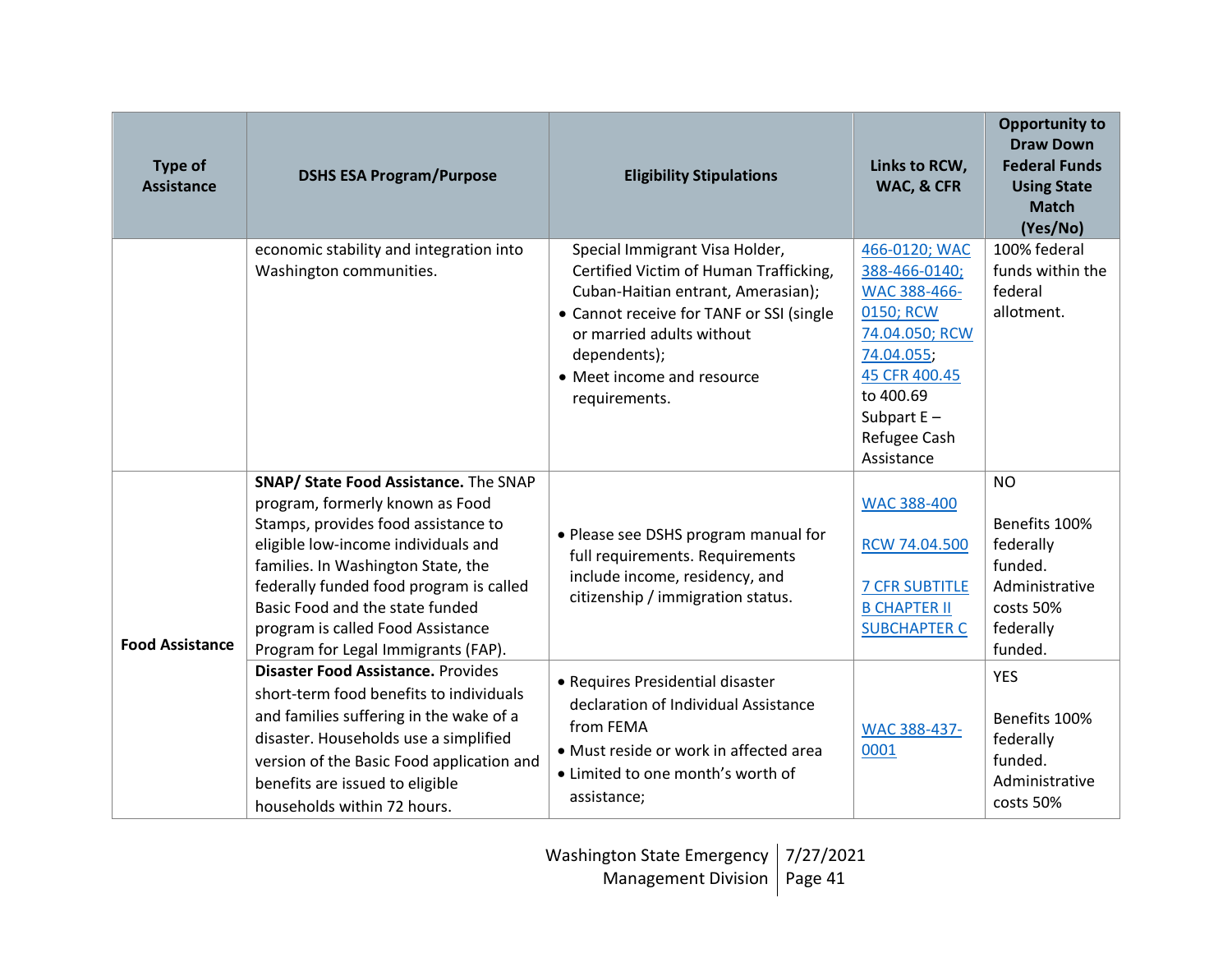| <b>Type of</b><br><b>Assistance</b> | <b>DSHS ESA Program/Purpose</b>                                                                                                                                                                                                                                                                                                                | <b>Eligibility Stipulations</b>                                                                                                                                                                                                                                                                                                                                                                                                                                         | Links to RCW,<br>WAC, & CFR                                                                                                                              | <b>Opportunity to</b><br><b>Draw Down</b><br><b>Federal Funds</b><br><b>Using State</b><br><b>Match</b><br>(Yes/No) |
|-------------------------------------|------------------------------------------------------------------------------------------------------------------------------------------------------------------------------------------------------------------------------------------------------------------------------------------------------------------------------------------------|-------------------------------------------------------------------------------------------------------------------------------------------------------------------------------------------------------------------------------------------------------------------------------------------------------------------------------------------------------------------------------------------------------------------------------------------------------------------------|----------------------------------------------------------------------------------------------------------------------------------------------------------|---------------------------------------------------------------------------------------------------------------------|
|                                     | Households normally ineligible for<br>assistance may qualify because of their<br>disaster related expenses such as loss of<br>income, property damage, relocation<br>expenses, or loss of food due to power<br>outages. Ongoing SNAP recipient<br>households can also receive DSNAP<br>during a disaster.                                      | • Program approved to operate for a<br>limited time, typically seven (7) days                                                                                                                                                                                                                                                                                                                                                                                           |                                                                                                                                                          | federally<br>funded.                                                                                                |
| Cash/Medical                        | DDS/SSDI/SSI: Under Social Security<br>regulations, the DDS disability<br>specialists, staff physicians, and<br>psychologists determine eligibility of<br>Washington applicants for three<br>disability programs: Social Security<br>Disability Insurance(SSDI); Supplemental<br>Security Income (SSI); Non-Grant<br>Medical Assistance (NGMA) | • Definition of Disability: Under title II<br>and title XVI, we consider a person<br>disabled under Social Security rules if<br>he or she has a medically determinable<br>physical or mental impairment (or<br>combination of impairments):<br>• That prevents him or her from doing<br>any substantial gainful activity (SGA),<br>and<br>. Has lasted or is expected to last for a<br>continuous period of at least 12<br>months or is expected to result in<br>death. | Social Security<br>Act, Section<br>216(i), Section<br>$223(d)(1)$ , and<br>Section<br>1614(a)(3)(C)<br><b>20 CFR</b><br>404.1505,<br>416.905,<br>416.906 | <b>YES</b><br>100% federal<br>funded; the<br><b>NGMA</b><br>determination is<br>funded at<br>50%/50% rate.          |
|                                     | Aged, Blind, or Disabled Program.<br>Provides cash assistance, a referral to<br>the Housing and Essential Needs (HEN)<br>program, and help accessing federal<br>disability benefits to low-income adults<br>who are age 65 or older, blind, or<br>determined likely to meet federal                                                            | Must be:<br>• Age 65 or older, blind, or have a long-<br>term medical condition that is likely to<br>meet federal disability criteria<br>• Are at least 18 years old or, if under 18,<br>a member of a married couple                                                                                                                                                                                                                                                   | WAC 388-400-<br>0060                                                                                                                                     | <b>NO</b><br>100% State<br>Funded                                                                                   |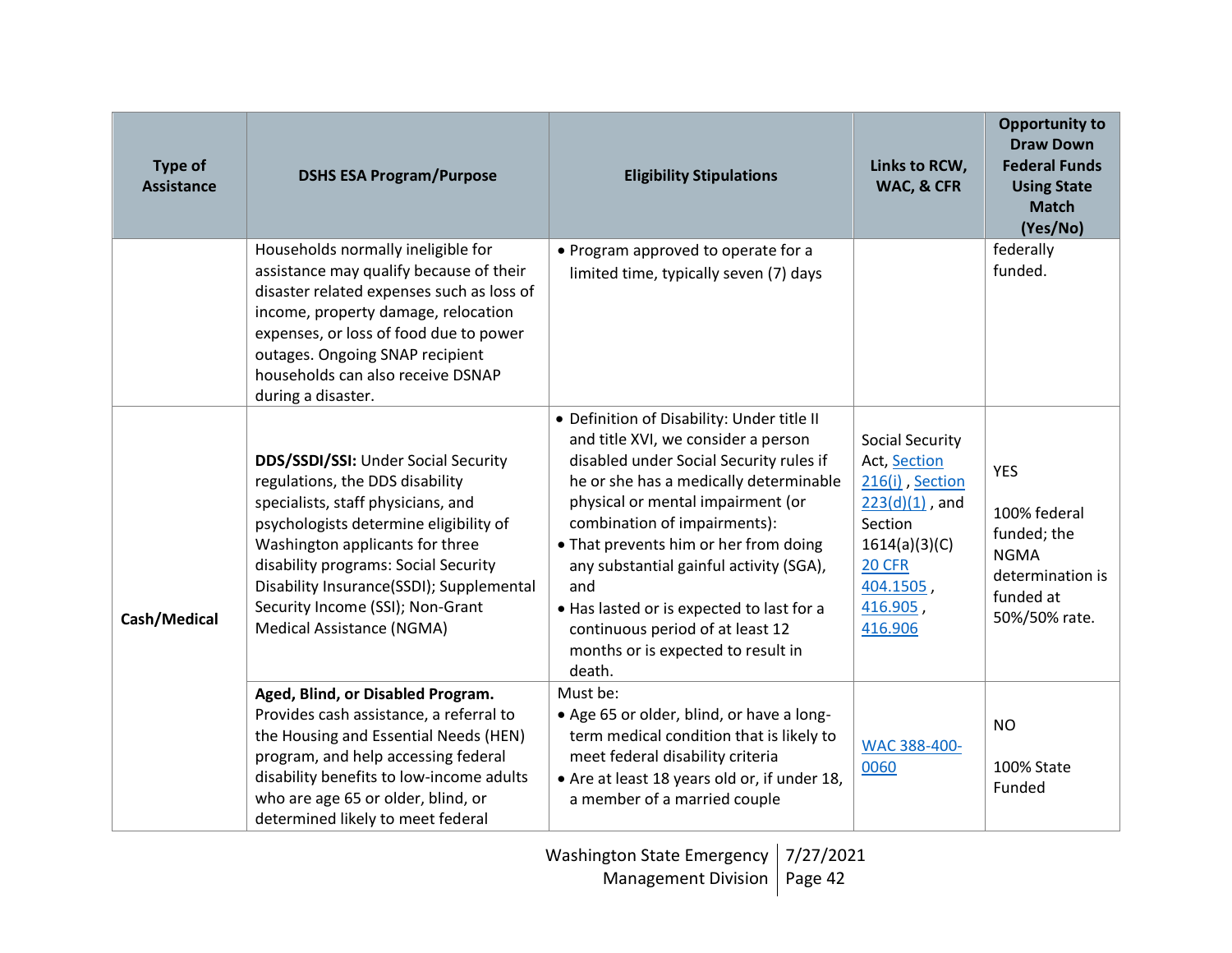| <b>Type of</b><br><b>Assistance</b>  | <b>DSHS ESA Program/Purpose</b>                                                                                                                                                                                                                                                                                                                                        | <b>Eligibility Stipulations</b>                                                                                                                                                                                                               | Links to RCW,<br>WAC, & CFR                                       | <b>Opportunity to</b><br><b>Draw Down</b><br><b>Federal Funds</b><br><b>Using State</b><br><b>Match</b><br>(Yes/No)                                                                                                                                    |
|--------------------------------------|------------------------------------------------------------------------------------------------------------------------------------------------------------------------------------------------------------------------------------------------------------------------------------------------------------------------------------------------------------------------|-----------------------------------------------------------------------------------------------------------------------------------------------------------------------------------------------------------------------------------------------|-------------------------------------------------------------------|--------------------------------------------------------------------------------------------------------------------------------------------------------------------------------------------------------------------------------------------------------|
|                                      | <b>Supplemental Security Income (SSI)</b><br>disability criteria.                                                                                                                                                                                                                                                                                                      | • Meet income and resource<br>requirements<br>· Meet citizenship requirements.                                                                                                                                                                |                                                                   |                                                                                                                                                                                                                                                        |
| <b>Education, Emp.</b><br>& Training | Basic Food Employment & Training. The<br>Washington State Basic Food<br><b>Employment and Training (BFET)</b><br>program provides job search, job search<br>training, job search, educational services<br>and skills training to federally funded<br>Basic Food recipients who are not<br>recipients of the Temporary Assistance<br>for Needy Families (TANF) program. | Please see DSHS program manual for full<br>requirements.<br>Must receive federally funded basic food<br>benefits, Supplemental Nutrition<br>Assistance Program (SNAP) and not<br>receiving Temporary Assistance for<br>Needy Families (TANF). | WAC 388-444-<br>0015                                              | <b>YES</b><br>100% Funding<br>based on the<br>federal formula<br>related to the<br>number of work<br>registrants in<br>the State<br>50%<br>Reimbursement<br><b>Funding Model</b><br>for<br>Administrative<br>Cost and<br>Participant<br>Reimbursements |
|                                      | <b>Employment and Training Programs for</b><br>Refugees and Immigrants. The<br>Washington Office of Refugee and<br>Immigrant Assistance offers job search,<br>job search training, job search,<br>educational services and skills training                                                                                                                             | • People with limited English proficiency<br>and TANF recipients;<br>• People eligible to receive federally<br>funded refugee services, including<br>(refugee, asylee, Special Immigrant<br>Visa Holder, Certified Victim of Human            | WAC 388-466-<br>0150; RCW<br>74.08A.320;<br>WAC 388-310-<br>0900; | <b>NO</b><br>Funded by<br><b>Federal ORR</b><br>funding; TANF<br>funding; and                                                                                                                                                                          |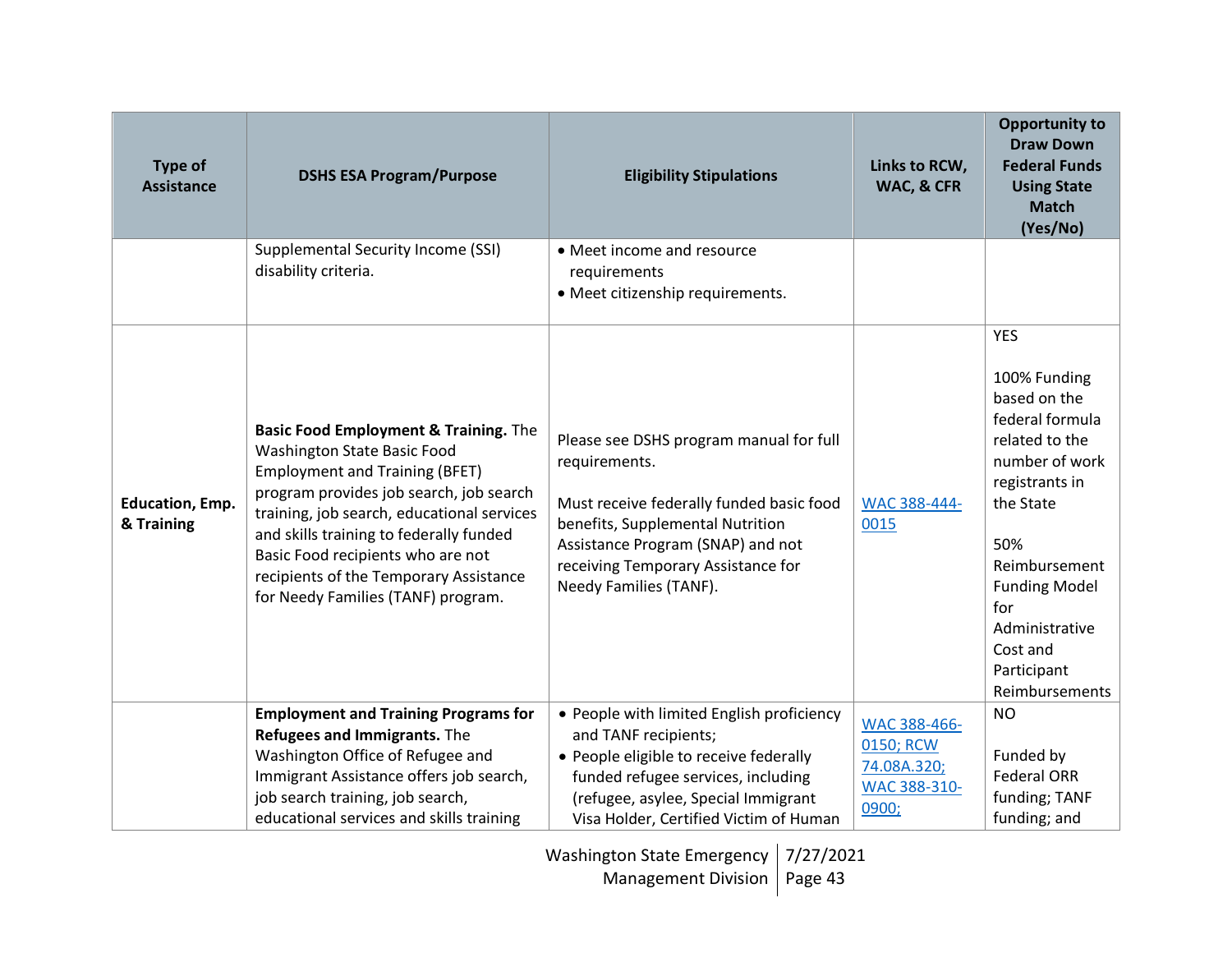| <b>Type of</b><br><b>Assistance</b> | <b>DSHS ESA Program/Purpose</b>                                                                                                                                                                                                                                                                                                                                                                                                                                                                                                                                                                  | <b>Eligibility Stipulations</b>                                                                                                                                                    | Links to RCW,<br>WAC, & CFR                             | <b>Opportunity to</b><br><b>Draw Down</b><br><b>Federal Funds</b><br><b>Using State</b><br><b>Match</b><br>(Yes/No) |
|-------------------------------------|--------------------------------------------------------------------------------------------------------------------------------------------------------------------------------------------------------------------------------------------------------------------------------------------------------------------------------------------------------------------------------------------------------------------------------------------------------------------------------------------------------------------------------------------------------------------------------------------------|------------------------------------------------------------------------------------------------------------------------------------------------------------------------------------|---------------------------------------------------------|---------------------------------------------------------------------------------------------------------------------|
|                                     | through federal and state funded<br>programs. By partnering with service<br>providers that specialize in culturally<br>relevant and linguistically appropriate<br>services, clients with limited English<br>proficient are able to effectively<br>participate. Foreign-educated and skilled<br>immigrants and refugees are able to<br>receive customized services to find a<br>career pathway to reenter their chosen<br>profession. These services are provided<br>through the LEP Pathway Employment<br>and ESL Program, ORIA BFET Program,<br>and the CLEVER Program.                         | Trafficking, Cuban-Haitian entrant,<br>Amerasian)<br>• People from refugee and immigrant<br>backgrounds receiving Basic Food                                                       | 45 CFR §<br>400.70;<br>45 CFR 400.140<br>45 CFR 400.154 | <b>General State</b><br>Funds                                                                                       |
|                                     | <b>Employment Pipeline: The Employment</b><br>Pipeline staff work to align with and<br>leverage state and local employment<br>and training services to help participants<br>get into the jobs and careers they want,<br>as well as continue along and grow<br>within their field of choice, leading to<br>promotions and salary increases, earning<br>more money over time. Areas of<br>assistance include: Connecting with pre-<br>employment skills building and job<br>search assistance, referrals to resources<br>to support household needs and<br>employability support, follow along and | DSHS/ESA/CSD determines eligibility.<br>Currently the eligibility requirement is<br>having a DSHS departmental "touch" or<br>service within household. Voluntary<br>participation. | N/A                                                     | <b>NO</b>                                                                                                           |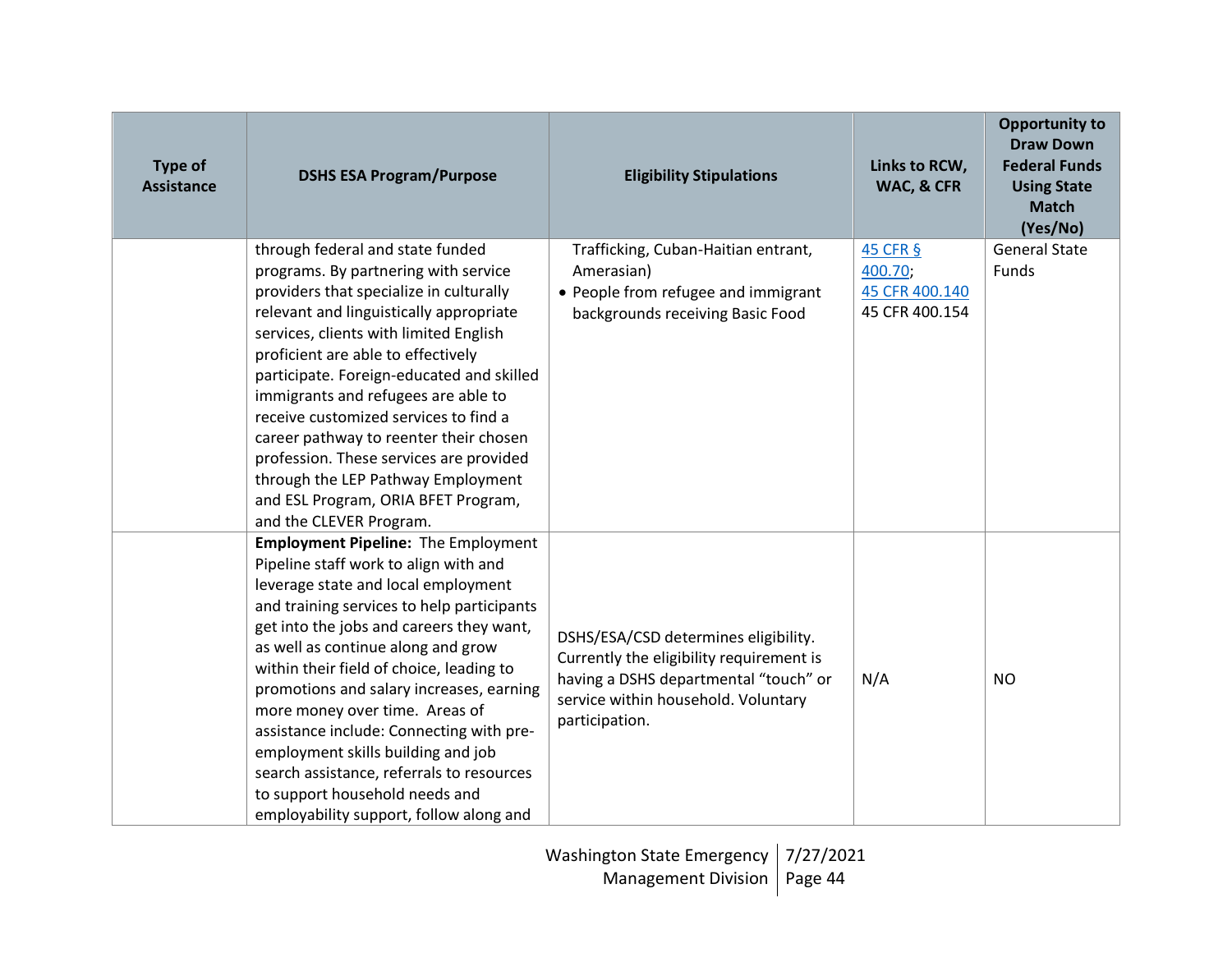| <b>Type of</b><br><b>Assistance</b> | <b>DSHS ESA Program/Purpose</b>                                  | <b>Eligibility Stipulations</b>                                                                                                                                                                                                                                                                                                                                                                                                      | Links to RCW,<br>WAC, & CFR                                                                                                                                                                                                                                                                                                                                                                                                         | <b>Opportunity to</b><br><b>Draw Down</b><br><b>Federal Funds</b><br><b>Using State</b><br><b>Match</b><br>(Yes/No)                                                                                                                         |
|-------------------------------------|------------------------------------------------------------------|--------------------------------------------------------------------------------------------------------------------------------------------------------------------------------------------------------------------------------------------------------------------------------------------------------------------------------------------------------------------------------------------------------------------------------------|-------------------------------------------------------------------------------------------------------------------------------------------------------------------------------------------------------------------------------------------------------------------------------------------------------------------------------------------------------------------------------------------------------------------------------------|---------------------------------------------------------------------------------------------------------------------------------------------------------------------------------------------------------------------------------------------|
|                                     | job retention for up to one year after<br>employment is secured. |                                                                                                                                                                                                                                                                                                                                                                                                                                      |                                                                                                                                                                                                                                                                                                                                                                                                                                     |                                                                                                                                                                                                                                             |
|                                     | <b>WIOA Collaboration and Partnerships</b>                       | Per the Workforce Innovation and<br>opportunity Act of 2014, ESA/CSD<br>participates as a partner in developing<br>the statewide and regional workforce<br>development system structures and<br>provides access to services at certified<br>WorkSource one-stop centers. This<br>includes a proportionate share of the<br>financial costs relative to the costs of<br>operating the certified centers in each of<br>the 12 WDC areas | Eligibility for<br>WIOA services is<br>based upon<br>which of the 4<br>core titles:<br>Title I-Adult,<br>Dislocated<br>Worker, and<br>Youth;<br>Title II: Basic<br><b>Education for</b><br><b>Adults</b><br>Title III:<br>Wagner-Peyser<br>Title IV:<br>Vocational<br>Rehabilitation.<br><b>TANF and SNAP</b><br>participants can<br>be co-enrolled<br>within WIOA<br>Titles when<br>meeting<br>eligibility within<br>those titles. | <b>NO</b><br>DSHS does not<br>administer<br>WIOA funds or<br>provide WIOA<br>services, but<br>serves as a<br>mandatory<br>partner within<br>the WIOA<br>defined system;<br>and a voluntary<br>partner to the<br>WIOA Combined<br>State Plan |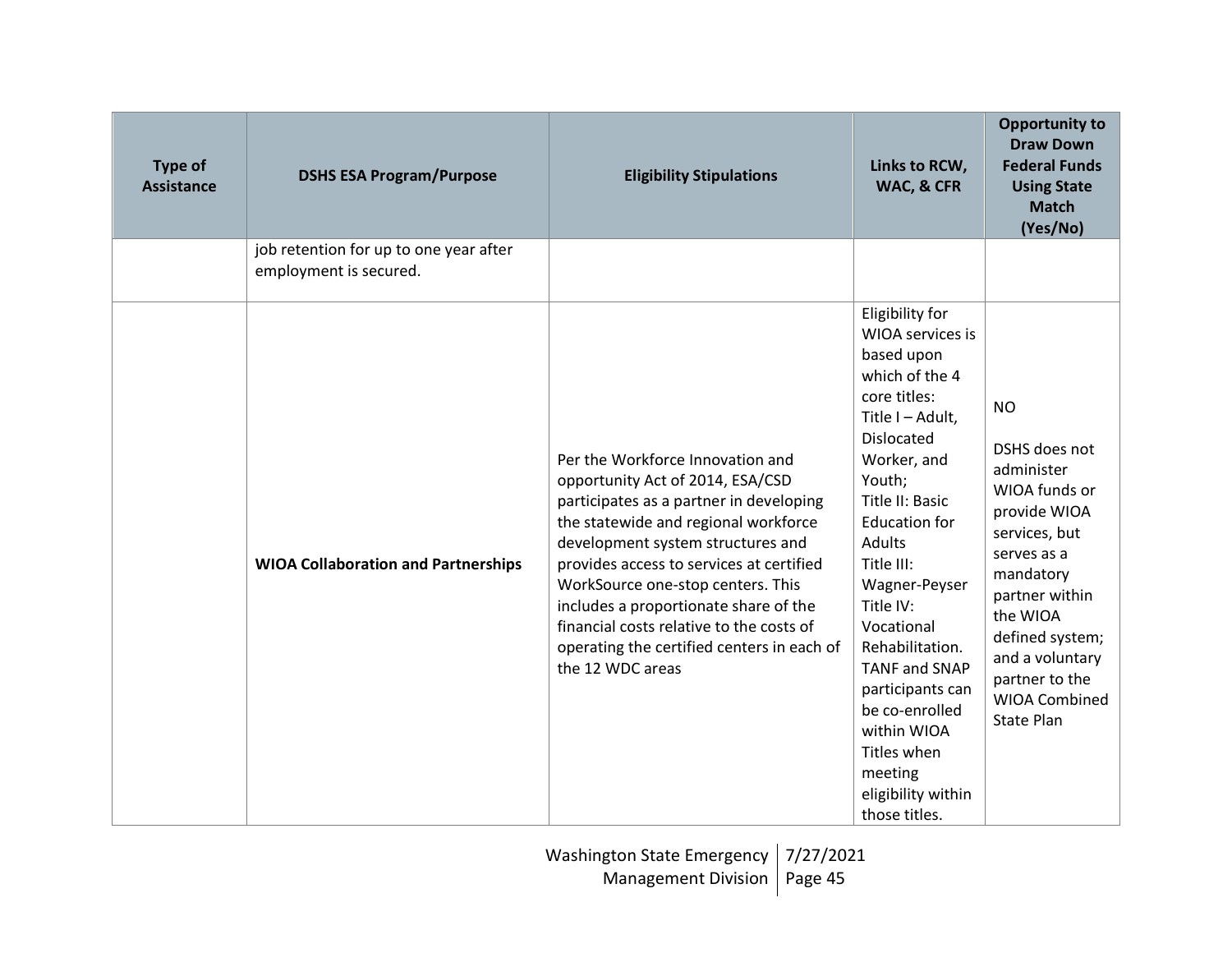| <b>Type of</b><br><b>Assistance</b> | <b>DSHS ESA Program/Purpose</b>                                                                                                                                                                                                                                                                                                                                                                                                                                                                                                                                                                                                                                                                              | <b>Eligibility Stipulations</b>                                                                                                                                                                                                                                                                                           | Links to RCW,<br>WAC, & CFR                                                                                                    | <b>Opportunity to</b><br><b>Draw Down</b><br><b>Federal Funds</b><br><b>Using State</b><br><b>Match</b><br>(Yes/No) |
|-------------------------------------|--------------------------------------------------------------------------------------------------------------------------------------------------------------------------------------------------------------------------------------------------------------------------------------------------------------------------------------------------------------------------------------------------------------------------------------------------------------------------------------------------------------------------------------------------------------------------------------------------------------------------------------------------------------------------------------------------------------|---------------------------------------------------------------------------------------------------------------------------------------------------------------------------------------------------------------------------------------------------------------------------------------------------------------------------|--------------------------------------------------------------------------------------------------------------------------------|---------------------------------------------------------------------------------------------------------------------|
|                                     |                                                                                                                                                                                                                                                                                                                                                                                                                                                                                                                                                                                                                                                                                                              |                                                                                                                                                                                                                                                                                                                           | SNAP eligible<br>individuals are<br>eligible for<br>WIOA Title 1<br>services,<br>specifically, as<br>identified in the<br>Act. |                                                                                                                     |
|                                     | <b>Washington Office of Refugee and</b><br>Immigrant Assistance. ORIA invests<br>federal resources into contracted service<br>providers to offer social services for<br>people from refugee backgrounds to<br>support their economic stabilization and<br>integration into our communities. These<br>services include the following services<br>and programs: Refugee Health<br>Screenings, Refugee Health Promotion<br>Program, Refugee Mental Health,<br>Refugee Elders Services, PRIME Program<br>(e.g. case management, emergency<br>housing supports, and immigration<br>assistance), Refugee School Impact<br>Program, Refugee Youth Mentoring<br>Program, and Unaccompanied Refugee<br>Minor Program. | • People eligible to receive federally<br>funded refugee services, including<br>(refugee, asylee, Special Immigrant<br>Visa Holder, Certified Victim of Human<br>Trafficking, Cuban-Haitian entrant,<br>Amerasian)<br>• Refugees and humanitarian<br>immigrants who have been in the<br>country for less than five years. | 45 CFR Part 400<br>Refugee<br>Resettlement<br>Program                                                                          | <b>NO</b><br>Federal funding<br>only                                                                                |
| <b>Essential Social</b>             | Naturalization Services Program. The                                                                                                                                                                                                                                                                                                                                                                                                                                                                                                                                                                                                                                                                         | • People receiving public benefits that                                                                                                                                                                                                                                                                                   | <b>RCW</b>                                                                                                                     | <b>NO</b>                                                                                                           |
| <b>Services</b>                     | Washington Office of Refugee and                                                                                                                                                                                                                                                                                                                                                                                                                                                                                                                                                                                                                                                                             | are eligible to naturalize.                                                                                                                                                                                                                                                                                               | 74.08A.130                                                                                                                     |                                                                                                                     |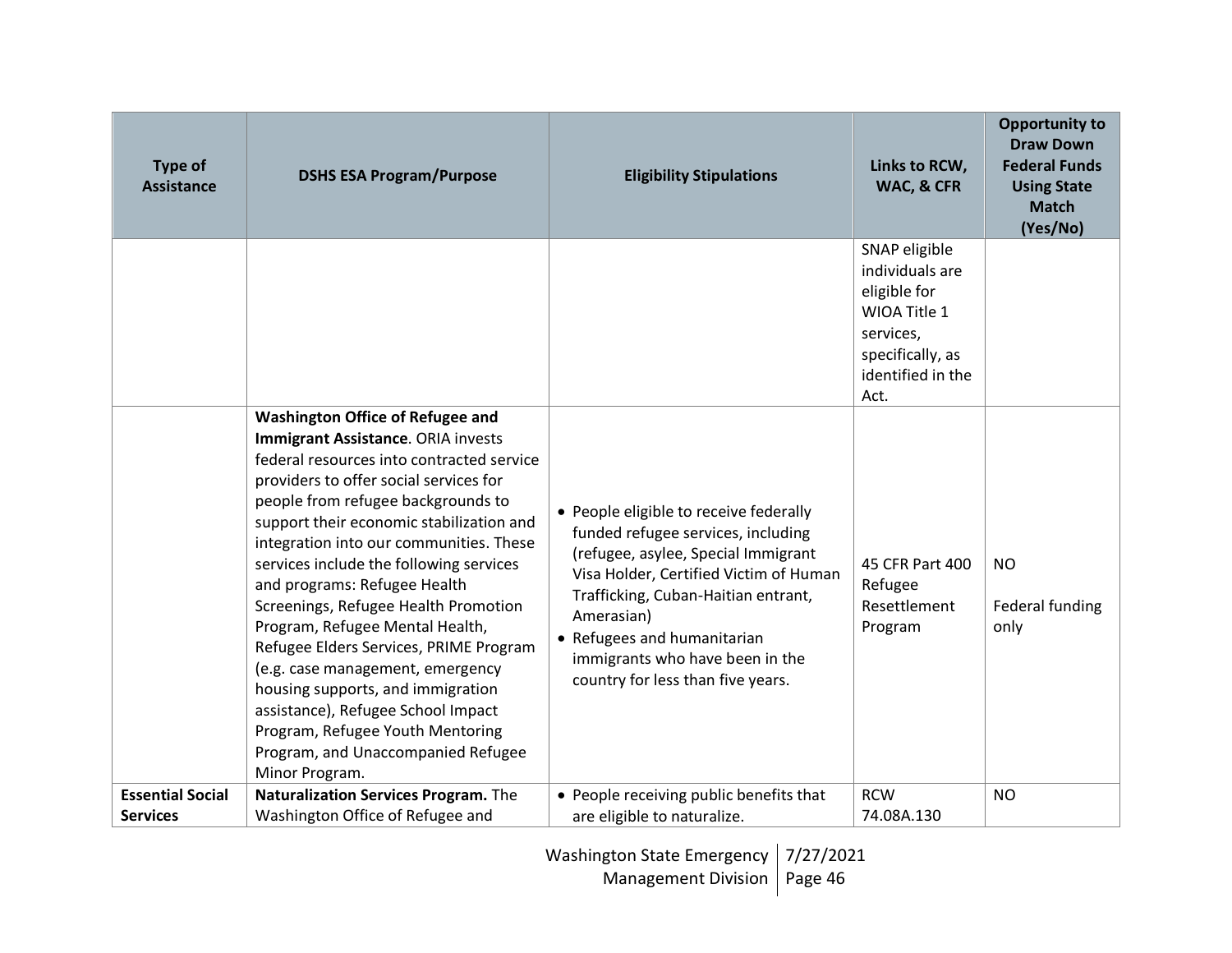| <b>Type of</b><br><b>Assistance</b>             | <b>DSHS ESA Program/Purpose</b>                                                                                                                                                                                                                                                                                                                                                                                                      | <b>Eligibility Stipulations</b>                                                                                                                                                                                                                                                                                                                                            | Links to RCW,<br>WAC, & CFR                                                                     | <b>Opportunity to</b><br><b>Draw Down</b><br><b>Federal Funds</b><br><b>Using State</b><br><b>Match</b><br>(Yes/No)                  |
|-------------------------------------------------|--------------------------------------------------------------------------------------------------------------------------------------------------------------------------------------------------------------------------------------------------------------------------------------------------------------------------------------------------------------------------------------------------------------------------------------|----------------------------------------------------------------------------------------------------------------------------------------------------------------------------------------------------------------------------------------------------------------------------------------------------------------------------------------------------------------------------|-------------------------------------------------------------------------------------------------|--------------------------------------------------------------------------------------------------------------------------------------|
|                                                 | Immigrant Assistance administers the<br>state-funded naturalization services<br>program. This program helps people<br>receiving public benefits to apply and<br>prepare for citizenship.                                                                                                                                                                                                                                             |                                                                                                                                                                                                                                                                                                                                                                            |                                                                                                 | <b>General State</b><br><b>Funds</b>                                                                                                 |
|                                                 | <b>Domestic Violence Victim Services.</b><br>Local community-based domestic<br>violence programs provide emergency<br>shelter and supportive services for<br>victims of domestic violence and their<br>dependent children. Supportive services<br>include crisis intervention, safety<br>planning, advocacy, legal assistance,<br>access to support groups and other<br>specialized services based on each<br>person's unique needs. | • People who have been hurt or harmed<br>by domestic violence are eligible for<br>services provided through contracts<br>with community-based and local<br>government agencies.                                                                                                                                                                                            | <b>RCW</b><br>70.123.020;<br>RCW 70.123;<br>WAC 388-61A;<br>42 U.S.C. 10404;<br>42 U.S.C. 10603 | <b>NO</b><br>Funded by 25%<br>state; 75%<br>federal; admin<br>funds 100%<br>federal; federal<br>funds require<br>20% state<br>match. |
| Supported<br><b>Housing &amp;</b><br>Employment | Housing & Essential Needs. Provides a<br>referral to the Housing and Essential<br>Needs (HEN) program, which offers<br>potential access to housing supports and<br>essential needs items (e.g., bus passes<br>and personal care items). Eligibility for<br>HEN assistance is determined by the<br>Department of Commerce through a<br>network of local grantees.                                                                     | • HEN Referral is available to ABD<br>recipients and those who are ineligible<br>for ABD but are:<br>• Unable to work for at least 90 days<br>due to a physical/mental incapacity;<br>• Are at least 18 years old or, if under<br>18, a member of a married couple<br>Meet income and resource<br>$\bullet$<br>requirements<br>Meet citizenship requirements.<br>$\bullet$ | WAC 388-400-<br>0070                                                                            | <b>NO</b><br>100% State<br>Funded                                                                                                    |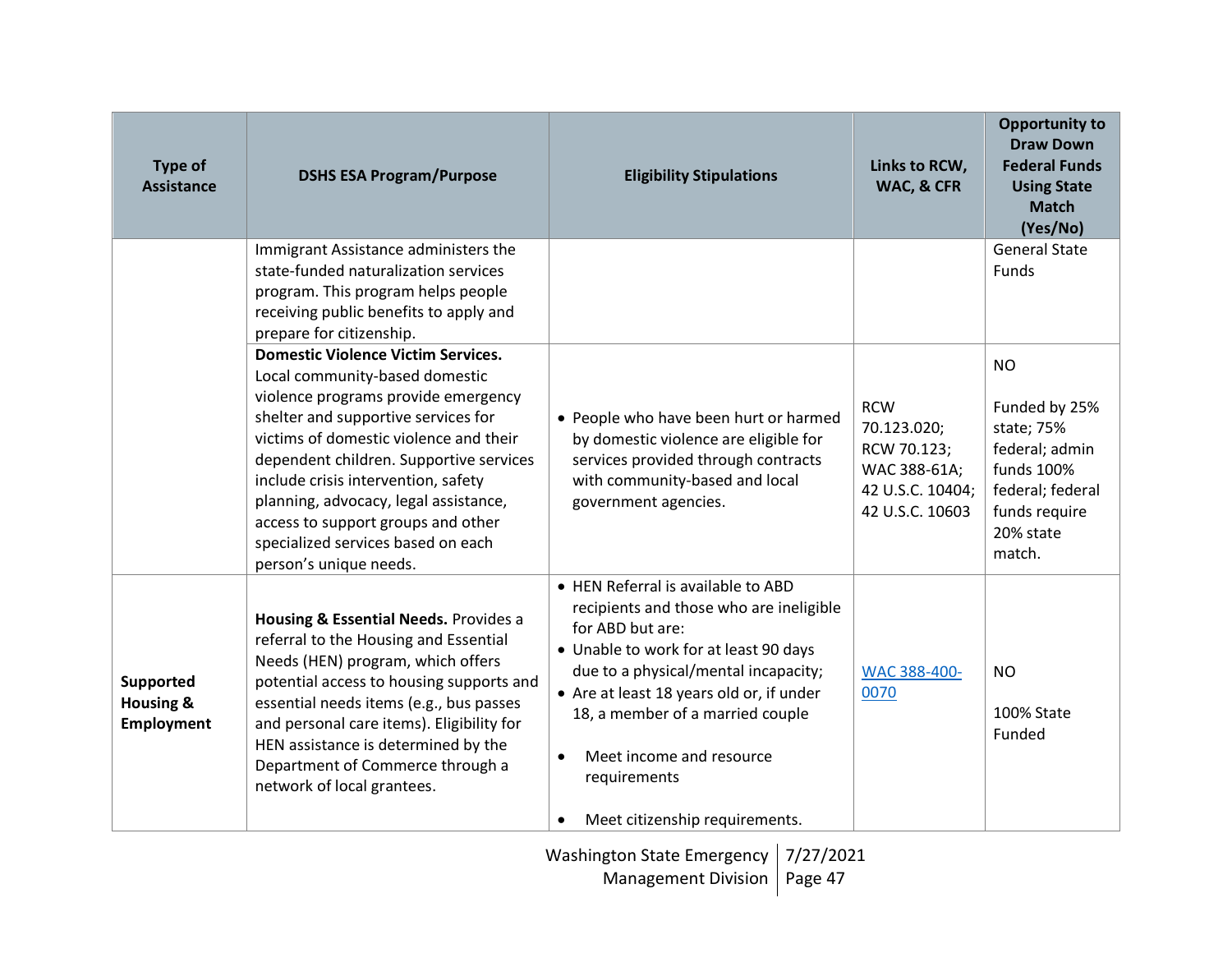| Type of<br>Assistance | <b>DSHS ESA Program/Purpose</b>                                                                                                                                                                                                                                                                  | <b>Eligibility Stipulations</b>                                                                                               | Links to RCW,<br>WAC, & CFR | <b>Opportunity to</b><br>Draw Down<br><b>Federal Funds</b><br><b>Using State</b><br><b>Match</b><br>(Yes/No) |
|-----------------------|--------------------------------------------------------------------------------------------------------------------------------------------------------------------------------------------------------------------------------------------------------------------------------------------------|-------------------------------------------------------------------------------------------------------------------------------|-----------------------------|--------------------------------------------------------------------------------------------------------------|
|                       | <b>Supported Housing &amp; Employment.</b><br>Provides emergency and/or transitional<br>housing (time-limited) related<br>supportive services for people complex<br>physical and/or behavioral health needs,<br>and for people moving from<br>homelessness to independent,<br>supportive living. | 18 or older<br>$\bullet$<br>Medicaid-eligible<br>$\bullet$<br>Must meet other health needs and<br>risk factors to be eligible | Factsheet                   | <b>NO</b>                                                                                                    |

# **Washington State Department of Labor and Industries (LNI)**

## *Summary of Agency Activities*

The Department of Labor and Industries regulates contractors and workplace safety. LNI also helps homeowners avoid unregistered contractors. Finally, as resources permit, LNI may assist local building inspectors in conducting occupancy inspections and damage assessments.

# *Agency designees for RSF representation*

Annette Taylor, Deputy Assistant Director for Field Services & Public Safety [taya235@LNI.WA.GOV;](mailto:taya235@LNI.WA.GOV) (360) 902-4334

| <b>LNI Program</b> | <b>Eligibility/Stipulations</b>   | <b>Action</b>                                       | <b>Contact Information</b> |
|--------------------|-----------------------------------|-----------------------------------------------------|----------------------------|
| Contractor         | In response to complaints and     | Inspectors determine, enforce, and promote          | Dean Simpson               |
| Compliance         | through random stops or scheduled | compliance through onsite visits by issuing         | Desk: (360) 902-5571       |
|                    | compliance sweeps of impacted     | infractions/citations, making referrals to worker's | Cell: (360) 584-7954       |
|                    | areas.                            | compensation and other program areas, and by        | dean.simpson@lni.wa.gov    |
|                    |                                   | participating in industry and community outreach.   |                            |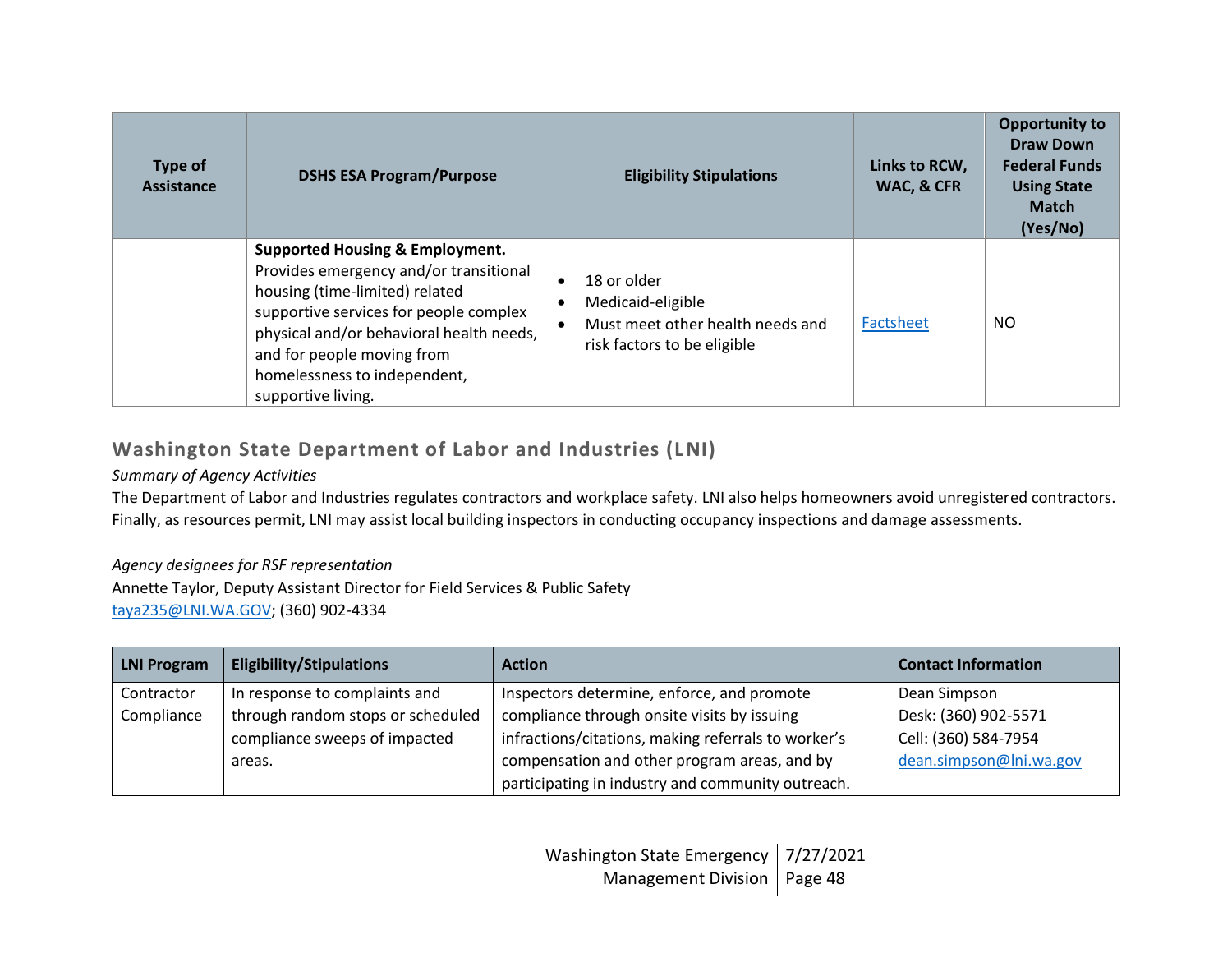| Electrical | Structures that have electrical    | The electrical contractor is responsible for obtaining    | Steve Thornton               |
|------------|------------------------------------|-----------------------------------------------------------|------------------------------|
|            | system damage must have repairs    | an electrical permit, making the repairs, and calling for | Desk: (360) 9026234          |
|            | performed by a licensed electrical | an electrical inspection per the department's routine     | Cell: (360) 480-5673         |
|            | contractor.                        | electrical permit/inspection process.                     | electricalprogram@Lni.wa.gov |

# **Washington State Department of Veterans Affairs (WDVA)**

# *Summary of Agency Activities*

The Washington State Department of Veterans Affairs (WDVA) serves the 593,350 Veterans, 44,397 Active Duty, 18,872 Guard and Reserve Members, and over 2,000,000 Family Members who live and work in Washington. Programs supported by the Department offer direct services to house and provide financial assistance to eligible individuals and connects veterans and their family members to benefits and services offered through other organizations. WDVA assists displaced veterans and family members in affected areas, allowing housing recovery partners to focus on other populations in need. Visit http://www.dva.wa.gov/ for additional information.

## *Agency designees for RSF representation*

Crystal Hauck, Emergency Preparedness & Safety Manager [CrystalH@dva.wa.gov;](mailto:CrystalH@dva.wa.gov) (360) 725-2234

| <b>WDVA Program</b>         | <b>Eligibility/Stipulations</b>     | <b>Action</b>                                           | Contact<br><b>Information</b> |
|-----------------------------|-------------------------------------|---------------------------------------------------------|-------------------------------|
| <b>Veterans Innovations</b> | Eligibility requirements apply, see | Limited funding provides crisis and emergency relief to | Paul Cruz                     |
| Program                     | WDVA website for details.           | veterans and their families due to deployments in       | Desk: (360) 725-              |
|                             |                                     | support of the wars in Iraq and Afghanistan.            | 2232                          |
|                             |                                     |                                                         | Cell: (360) 972-0435          |
|                             |                                     |                                                         | paulcr@dva.wa.gov             |
| Homeless Assistance         | Eligibility requirements apply, see | WDVA can receive and administer funds from public or    | Paul Cruz                     |
| Stewardship Fund            | WDVA website for details.           | other veteran service organizations. Funds from license | Desk: (360) 725-              |
|                             |                                     | plate sales supplement this fund, too.                  | 2232                          |
|                             |                                     |                                                         | Cell: (360) 972-0435          |
|                             |                                     |                                                         | paulcr@dva.wa.gov             |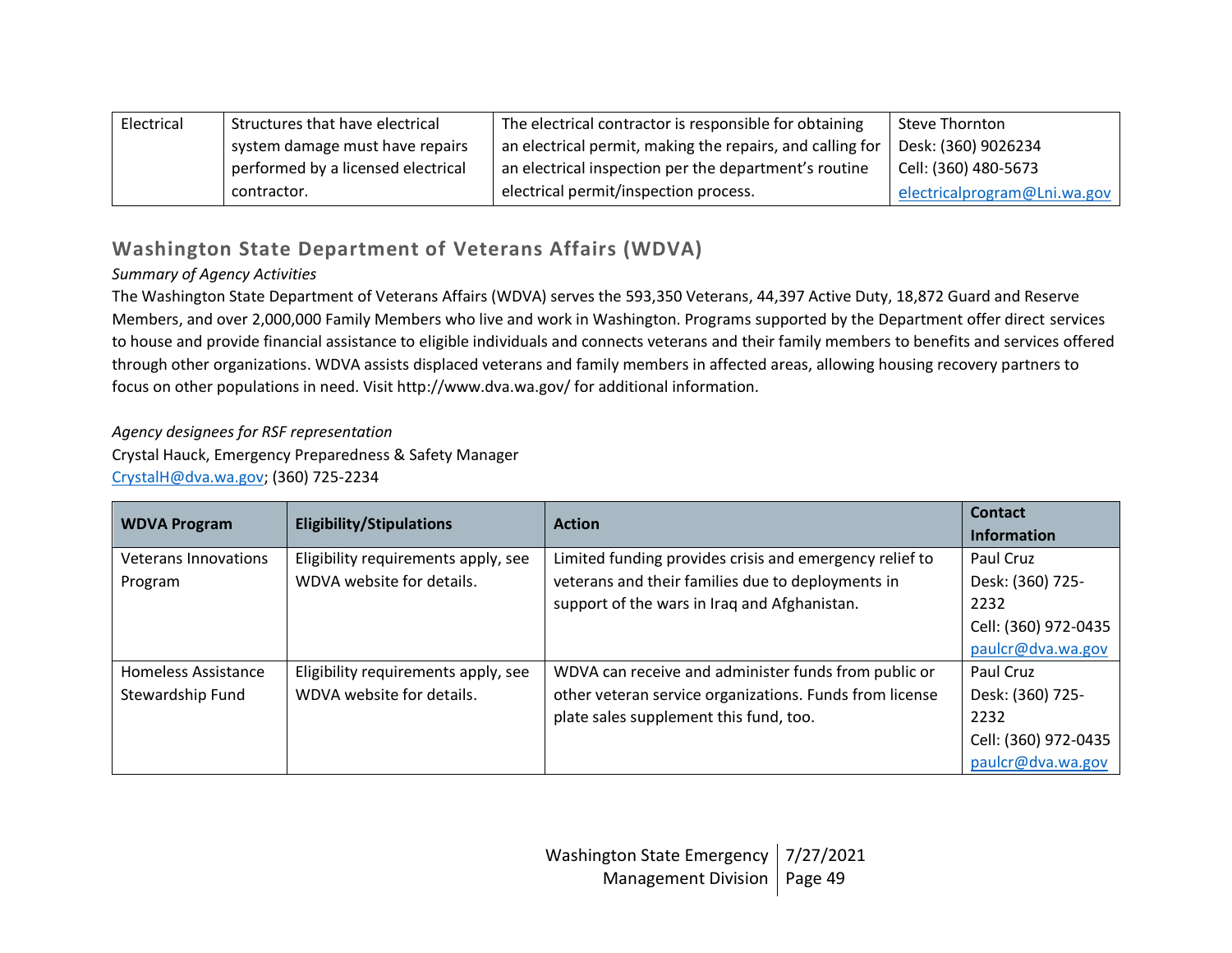| Call Center/Service | Eligibility requirements apply, see | Center staff connect veterans and family members to       | Paul Cruz            |
|---------------------|-------------------------------------|-----------------------------------------------------------|----------------------|
| Center              | WDVA website for details.           | other resources at the state, regional, county, and local | Desk: (360) 725-     |
|                     |                                     | levels. Examples include:                                 | 2232                 |
|                     |                                     | housing authorities, faith-based organizations, county    | Cell: (360) 972-0435 |
|                     |                                     | veteran's programs, USDA, VA.                             | paulcr@dva.wa.gov    |

# **Washington State Department of Children, Youth, and Families**

# *Summary of Agency Activities*

"DCYF is the lead agency for state-funded services that support children and families to build resilience and health, and to improve educational outcomes. DCYF is the state's newest agency. It oversees several services previously offered through the state Department of Social and Health Services and the Department of Early Learning. These include all programs from the Children's Administration in DSHS such as Child Protective Services' investigations and Family Assessment Response, licensed foster care, and adoption support. Also included are all DEL services, such as the Early Childhood Education and Assistance Program for preschoolers, Working Connections Child Care, and Home Visiting. DCYF also administers programs offered by the Juvenile Rehabilitation division and the Office of Juvenile Justice in DSHS. Those programs include juvenile rehabilitation institutions, community facilities and parole services."

# *Agency designees for RSF representation*

T Simmons, Field Operations [t.simmons@dcyf.wa.gov;](mailto:t.simmons@dcyf.wa.gov) (360) 725-4927

| <b>DCYF Program</b> | <b>Eligibility/Stipulations</b>    | <b>Action</b>                                             | <b>Contact Information</b>               |
|---------------------|------------------------------------|-----------------------------------------------------------|------------------------------------------|
| Child Care          | Licensed child care facilities for | Supports safe and quality learning environments for       | T Simmons                                |
|                     | children up to 12 years of age.    | children in child care through the training and licensing | <b>Field Operations</b>                  |
|                     |                                    | for child care facilities.                                | t.simmons@dcyf.wa.gov;<br>(360) 725-4927 |
|                     |                                    |                                                           |                                          |
| <b>Foster Care</b>  | Licensed foster care homes for     | Supports safe and healthy environments for children in    | T Simmons                                |
|                     | children up to 21 years of age.    | foster care. Provide training and licensing for foster    | <b>Field Operations</b>                  |
|                     |                                    | care.                                                     | t.simmons@dcyf.wa.gov;                   |
|                     |                                    |                                                           | (360) 725-4927                           |
| Juvenile            | Programs include juvenile          | Services and rehabilitative treatment for juvenile        | T Simmons                                |
| Rehabilitations     | rehabilitation institutions,       | offenders.                                                | <b>Field Operations</b>                  |